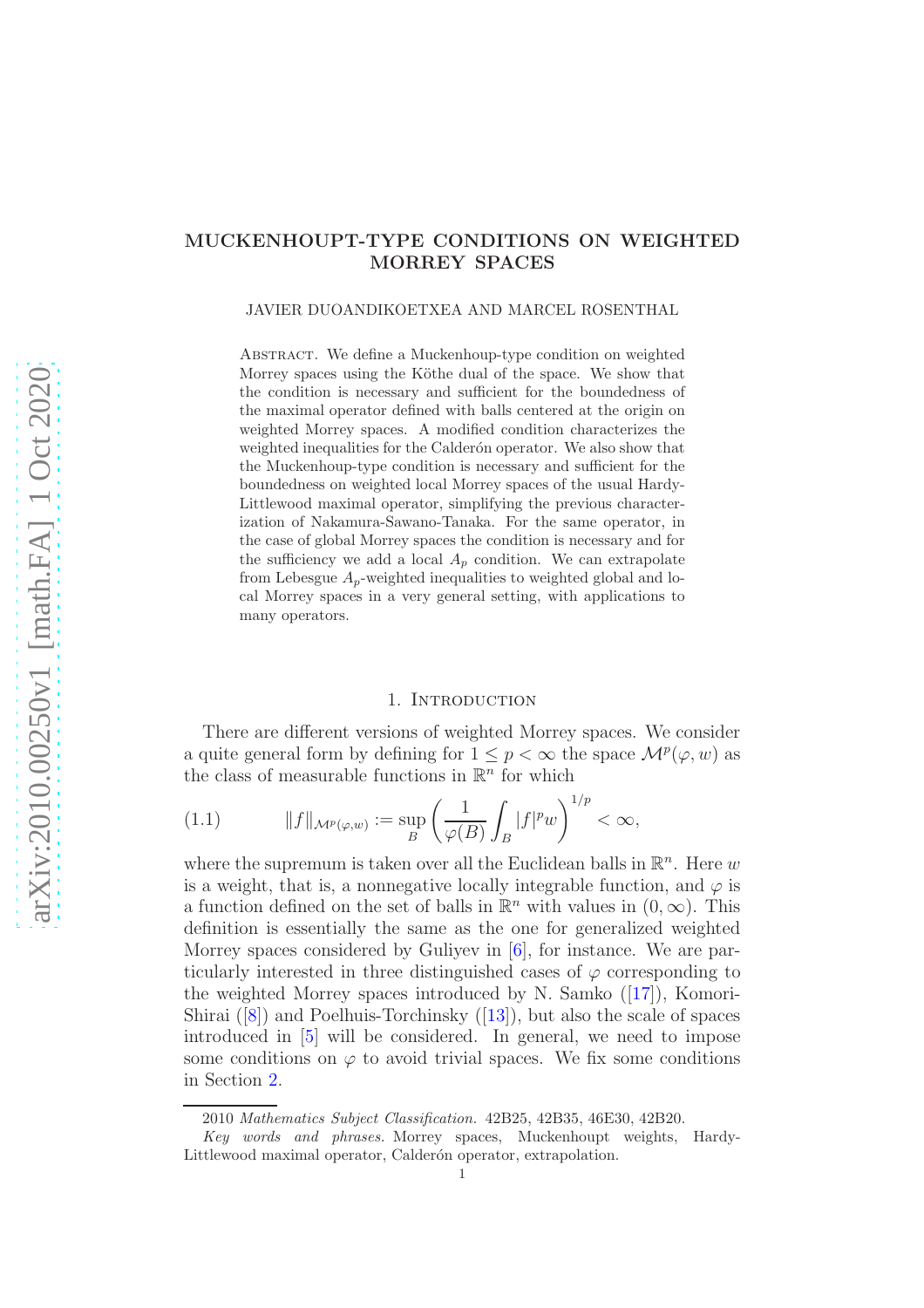There are many papers devoted to the study of the boundedness of operators in weighted Morrey spaces (see references in [\[3\]](#page-29-1) and [\[12\]](#page-30-4), for instance). Nevertheless, to our knowledge it does not exist a characterization of the weights w for which the Hardy-Littlewood maximal operator is bounded on  $\mathcal{M}^p(\varphi, w)$ , even in simple cases of  $\varphi$ . Sufficient conditions and necessary conditions are known, but not both simultaneously, see [\[22\]](#page-30-5), for instance. The desired characterization is obtained in [\[12\]](#page-30-4) in the setting of weighted local Morrey spaces, that is, Morrey spaces in which only balls centered at the origin are considered in the definition of the norm (see Section [6\)](#page-13-0).

In the case of weighted Lebesgue spaces the characterization of the boundedness of the Hardy-Littlewood maximal operator on  $L^p(w)$  is given by the celebrated Muckenhoupt's  $A_p$  condition. We consider here a related condition adapted to the Morrey spaces in the following form: a weight w is in  $A(\mathcal{M}^p(\varphi))$  if it satifies

<span id="page-1-0"></span>
$$
(1.2) \t [w]_{A(\mathcal{M}^p(\varphi))} := \sup_{B} \frac{\|\chi_B\|_{\mathcal{M}^p(\varphi,w)}\|\chi_B\|_{\mathcal{M}^p(\varphi,w)}}{|B|} < \infty,
$$

where  $\mathcal{M}^p(\varphi, w)'$  stands for the Köthe dual of  $\mathcal{M}^p(\varphi, w)$  (see the defi-nition in Section [2\)](#page-3-0). Here B runs over all the balls in  $\mathbb{R}^n$ . Sometimes we restrict the set of balls and in such case we indicate it in the notation. Notice that replacing  $\mathcal{M}^p(\varphi, w)$  with  $L^p(w)$  we recover the usual  $A_p$  condition, because the Köthe dual of  $L^p(w)$  is  $L^{p'}(w^{1-p'})$  for  $1 \leq p \leq \infty$ . A condition of this style is used in [\[12\]](#page-30-4) and is part of the necessary and sufficient condition for the boundedness of the Hardy-Littlewood maximal operator on local Morrey spaces. A condition involving the dual Morrey space (in a different version) appears also in [\[22\]](#page-30-5). The use of Muckenhoupt-type conditions in the Morrey setting was also suggested in [\[18\]](#page-30-6).

In this paper we first deal with the maximal operator defined only with balls centered at the origin, that is,

<span id="page-1-1"></span>(1.3) 
$$
M_0 f(x) = \sup_{r>|x|} \frac{1}{|B(0,r)|} \int_{|y|
$$

The weights for which  $M_0$  is bounded on the Lebesgue space  $L^p(w)$ are described in [\[2\]](#page-29-2) through a Muckenhoupt-type condition restricted to balls centered at the origin. Actually, most of the work in [\[2\]](#page-29-2) is done on  $(0, \infty)$  and the extension to  $\mathbb{R}^n$  is mentioned in Section 6 of that paper. In the Morrey setting we prove that the condition  $(1.2)$ restricted to such balls centered at the origin is necessary and sufficient for the boundedness of  $M_0$  on  $\mathcal{M}^p(\varphi, w)$ . We prove this theorem in Section [3,](#page-7-0) but for the necessity we present the result in the more general setting of a basis of balls in  $\mathbb{R}^n$ . The proof of the theorem gives also a quantitative result: the norm of  $M_0$  as an operator bounded on  $\mathcal{M}^p(\varphi, w)$  is comparable to the constant of the weight given by [\(1.2\)](#page-1-0).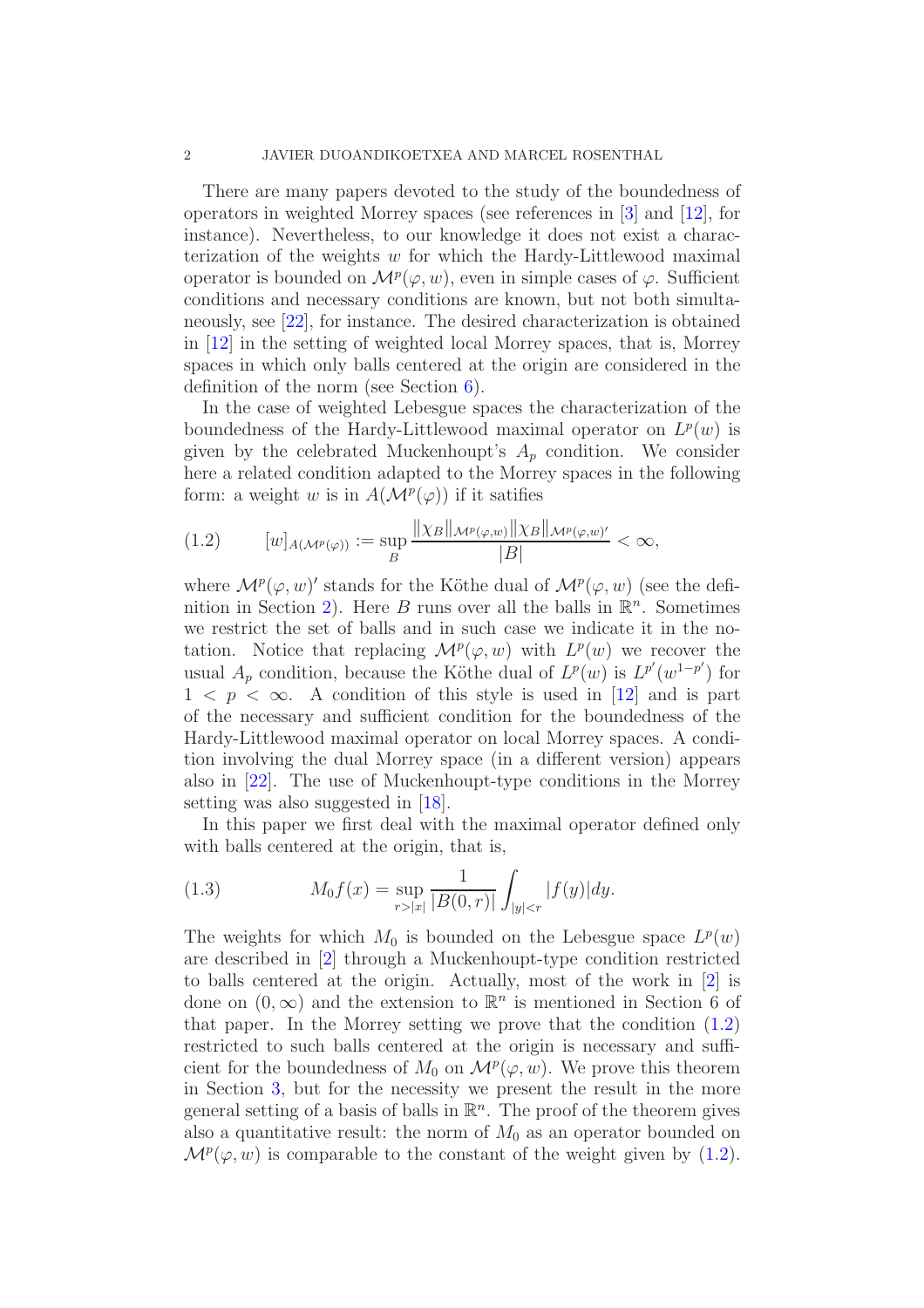We point out that in the case  $p = 1$  there are nontrivial weights for which the boundedness on Morrey spaces holds. A similar fact was already observed for Lebesgue spaces in [\[2\]](#page-29-2).

In Section [4](#page-9-0) we work with the *n*-dimensional version of the Calder $\acute{\text{o}}$ n operator. In  $(0, \infty)$  this operator is defined as the sum of the Hardy operator and its adjoint (and it is equivalent to the Hilbert operator). Its natural extension to  $\mathbb{R}^n$  is

<span id="page-2-0"></span>(1.4) 
$$
Sf(x) = \frac{1}{|x|^n} \int_{|y| < |x|} f(y) dy + \int_{|y| > |x|} \frac{f(y)}{|y|^n} dy.
$$

This operator majorizes  $M_0$  (up to a constant) and shares its  $L^p(w)$ weighted properties for  $1 < p < \infty$  ([\[2\]](#page-29-2)). In the Morrey setting we obtain a necessary and sufficient condition together with a sharp quantitative estimate of the operator norm. The condition is in general more restrictive than the one for  $M_0$ , and we show that at least for some choices of  $\varphi$  they do not coincide.

In Section [5](#page-12-0) we consider the usual Hardy-Littlewood maximal operator, denoted as M in the paper. It can be written as the sum of  $M_0$ (given in  $(1.3)$ ) and a local maximal operator in the sense of [\[9\]](#page-30-7) (defined below in  $(2.7)$ ). It is easy to give a sufficient condition for the boundedness of M on  $\mathcal{M}^p(\varphi, w)$ , it is enough to add a local (Lebesgue-type)  $A_n$  condition to the one obtained for  $M_0$ .

In Section [6](#page-13-0) we deal with weighted local Morrey spaces. We improve the necessary and sufficient condition for the boundedness of M obtained in  $[12]$  in two ways: we prove that a condition similar to  $(1.2)$ with local spaces is enough, instead of the two conditions involved in the result of  $[12]$ , and we get the result also for weak estimates, including  $p = 1$ . In the latter case we also obtain a sharp quantitative estimate in terms of the constant of the weight. We work independently with  $M_0$  and the local Hardy-Littlewood maximal operator and later we use the equivalence of M with the sum of both operators.

In Section [7](#page-17-0) we prove an abstract result of the type of those studied in [\[3,](#page-29-1) [4,](#page-29-3) [5\]](#page-29-0). We start with inequalities for pairs of functions satisfied under the hypotheses of the extrapolation theorem for  $A_p$  weights in the Lebesgue setting and we extend such inequalities to the Morrey setting under conditions on the weight which resemble those obtained for the Calderón operator in Section [4.](#page-9-0) The extrapolation-type results are obtained also for the weighted local Morrey spaces, and in this setting they are new.

In Section [8](#page-21-0) we check that many previous results for weighted Morrey spaces are included in our result. More precisely, we compare the results in this paper with those in [\[5\]](#page-29-0). A new result we deduce from  $A(\mathcal{M}^p(\varphi))$ is that the boundedness of the maximal operator on weighted Morrey spaces of Samko type (defined with  $\varphi(B) = r_B^{\lambda}$  for  $0 < \lambda < n$ ) implies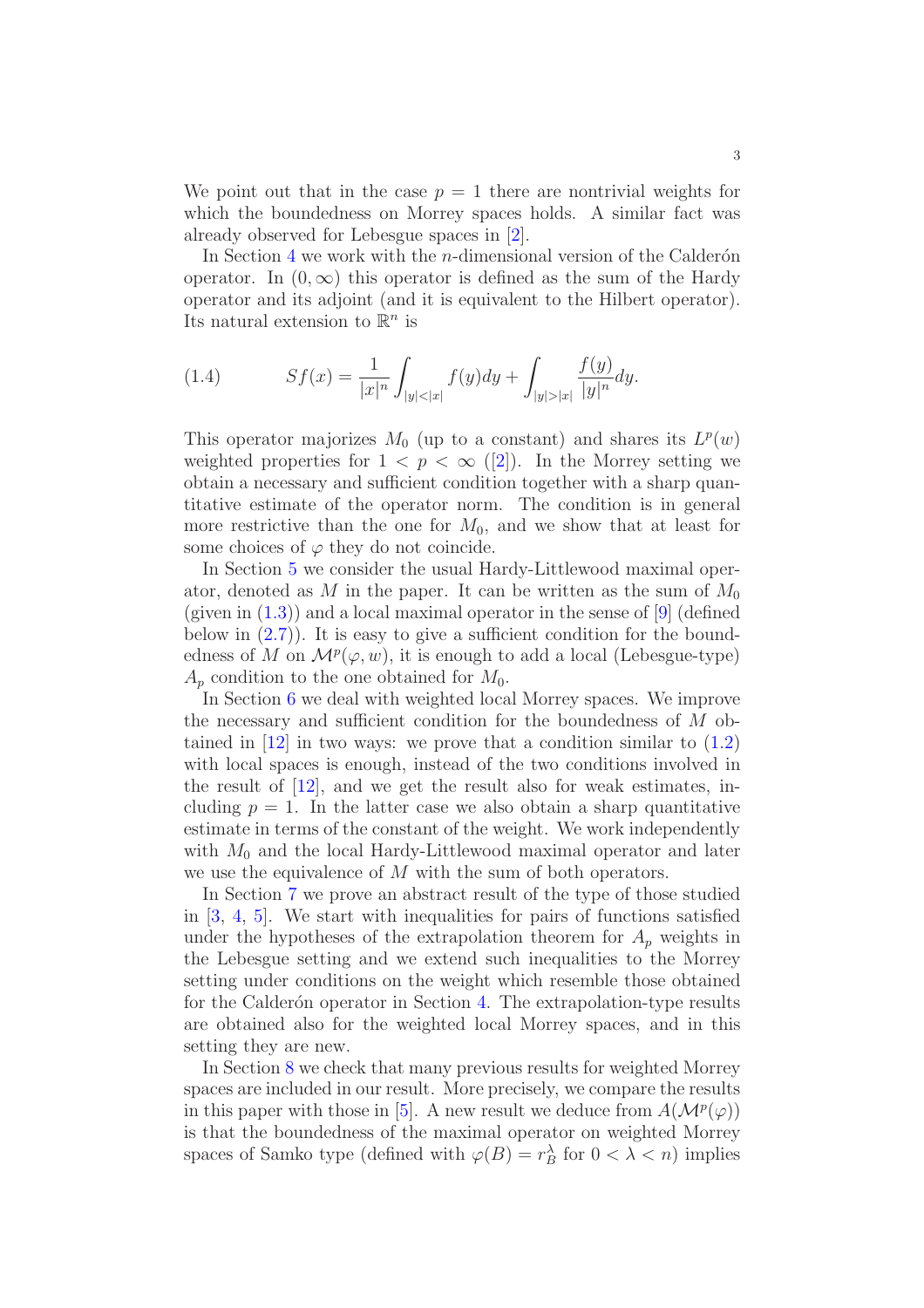a quantitative reverse doubling condition on  $w$ , namely,

<span id="page-3-1"></span>(1.5) 
$$
\frac{w(B_1)}{w(B_2)} \lesssim \left(\frac{|B_1|}{|B_2|}\right)^{\frac{\lambda}{n}},
$$

for balls  $B_1$  and  $B_2$  such that  $B_1 \subset B_2$  (see Proposition [8.2\)](#page-22-0). This inequality is weaker than the reverse Hölder assumption introduced in our previous papers. The results in this section are also applied to the weighted local Morrey spaces, and in this setting many of them are new.

### Notation.

- Given a set  $A$ ,  $\chi_A$  is its characteristic function, |A| is its Lebesgue measure, and for a weight v,  $v(A)$  is the integral of v over A (but notice that  $\varphi$  is not a weight in the definition of the norm of the Morrey space);
- for a ball  $B$ ,  $r_B$  will denote its radius and  $c_B$  its center; for  $\lambda > 0$ ,  $\lambda B$  denotes the ball with center  $c_B$  and radius  $\lambda r_B$ ; B is the smallest ball centered at the origin containing B, that is  $B(0, |c_B| + r_B);$
- $\bullet\ F\lesssim G$  means that the inequality  $F\leq c\,G$  holds with a constant c depending only on the ambient parameters; and  $F \sim G$  means that both  $F \leq G$  and  $G \leq F$  hold.

## <span id="page-3-0"></span>2. Preliminary results and significant properties of weighted Morrey spaces

The most popular versions of weighted Morrey spaces considered in the literature are the following:

- $\varphi(B) = w(B)^{\lambda/n}$   $(0 < \lambda < n)$ , introduced by Komori and Shirai in [\[8\]](#page-30-2);
- $\varphi(B) = r_B^{\lambda}$   $(0 < \lambda < n)$ , introduced by N. Samko in [\[17\]](#page-30-1).

It is worth mentioning the case  $\varphi(B) = w(B)\phi(r_B)^{-1}$  considered by Poelhuis and Torchinsky in [\[13\]](#page-30-3), which is a weighted version of the spaces in [\[19\]](#page-30-8). Formally, the generalized weighted Morrey spaces of Guliyev in  $[6]$  are the same as the ones defined by  $(1.1)$  except for the notation: our  $\varphi(B)$  is to be replaced by  $w(B)\psi(B)^{-1}$ . In [\[5\]](#page-29-0) we introduced a double-parameter family of weighted Morrey spaces by considering  $\varphi(B) = r_B^{\lambda_1} w(B)^{\lambda_2/n}$ , which contains the relevant examples, and discussed conditions on  $\lambda_1$  and  $\lambda_2$  for the non triviality of the space.

2.1. Doubling, reverse doubling and reverse Hölder. We assume that  $\varphi$  is doubling, that is,

$$
\varphi(2B) \lesssim \varphi(B).
$$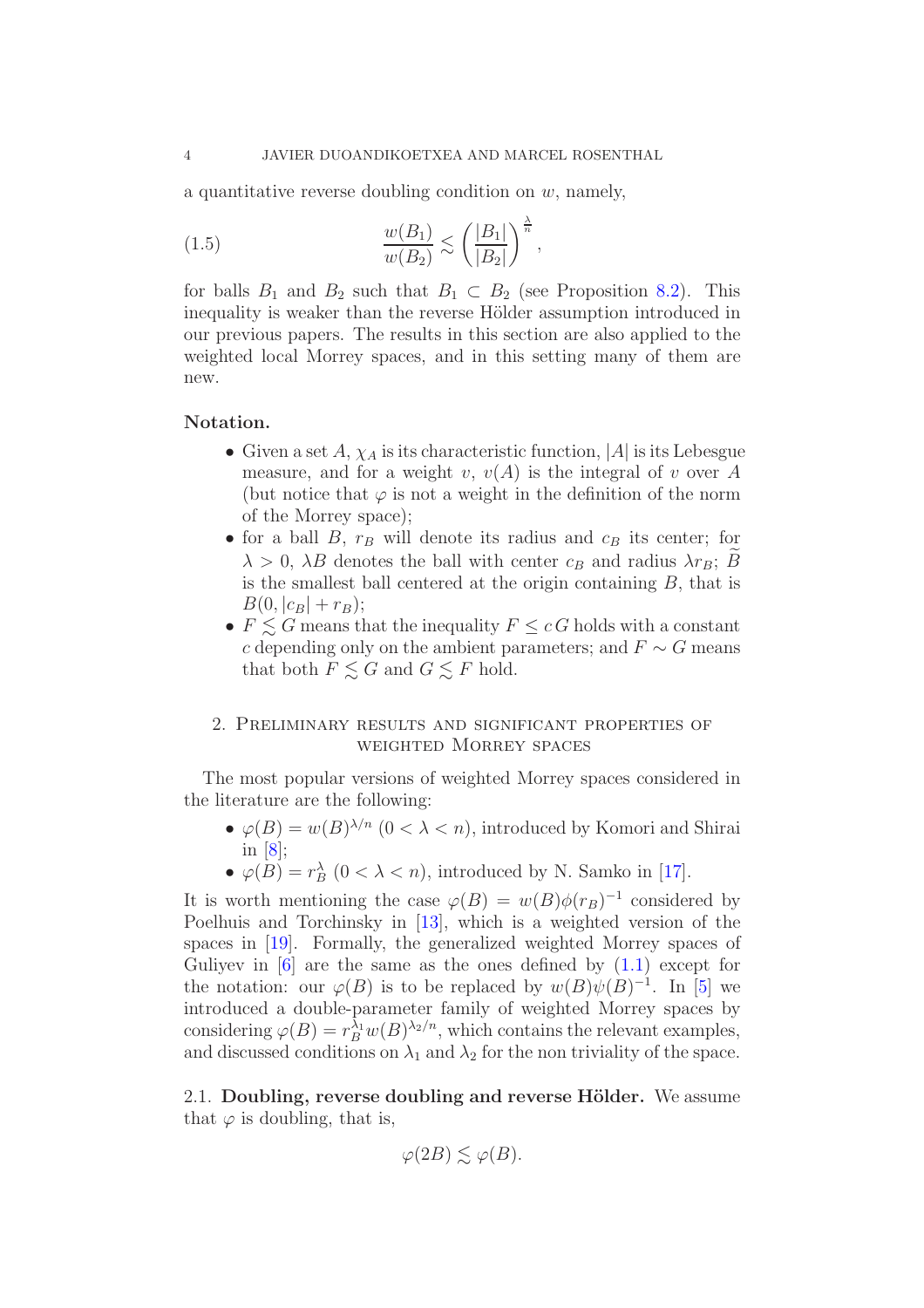We also assume that it satisfies a reverse doubling property of the form

<span id="page-4-0"></span>,

(2.1) 
$$
\frac{\varphi(B_1)}{\varphi(B_2)} \lesssim \left(\frac{|B_1|}{|B_2|}\right)^{\delta}
$$

for some  $\delta > 0$  and every pair of balls  $B_1$  and  $B_2$  such that  $B_1 \subset B_2$ . A doubling measure in  $\mathbb{R}^n$  always satisfies a reverse doubling property (see [\[21\]](#page-30-9), for instance), but we are not assuming that  $\varphi$  is a measure. Nevertheless, in the relevant examples it is easy to check that  $\varphi$  satisfies a reverse doubling property. We write  $\varphi \in RD_{\delta}$  to precise the exponent in [\(2.1\)](#page-4-0). We write  $RD_{\delta}(a)$  when condition (2.1) is required only for balls centered at a.

From the reverse doubling property it follows that if  $b < 1$  the inequality

<span id="page-4-1"></span>(2.2) 
$$
\sum_{j=0}^{\infty} \varphi(B(0, b^{j} R)) \lesssim \varphi(B(0, R))
$$

holds.

<span id="page-4-2"></span>*Remark* 2.1. Using these properties of  $\varphi$  the following reductions in the norm  $(1.1)$  are obtained using  $[5,$  Proposition 2.1]:

- (a) for  $\varphi$  doubling we do not need to consider balls B with  $0 <$  $|c_B| < 4r_B;$
- (b) if moreover  $\varphi$  satisfies [\(2.2\)](#page-4-1), then the supremum in [\(1.1\)](#page-0-0) restricted to balls centered at the origin is equivalent to the supremum restricted to balls B such that  $|c_B| = 4r_B$ .

Using both properties together, it is enough to consider  $(1.1)$  with balls B such that  $|c_B| > 4r_B$ . For the local Morrey spaces of Section [6](#page-13-0)  $|c_B| = 4r_B$  will be enough.

<span id="page-4-4"></span>*Remark* 2.2. Let f be supported in a ball B. Then in  $(1.1)$  it is enough to take into account balls contained in  $2B$ . Indeed, if  $Q$  is a ball such that  $Q \cap B \neq \emptyset$  and  $Q \cap (2B)^c \neq \emptyset$ , then it is easy to check that  $B \subset 5Q$ . Therefore,

$$
\frac{1}{\varphi(Q)}\int_{Q\cap B}|f|^pw\leq \frac{\varphi(5Q)}{\varphi(Q)}\frac{\varphi(B)}{\varphi(5Q)}\frac{1}{\varphi(B)}\int_B|f|^pw\lesssim \frac{1}{\varphi(B)}\int_B|f|^pw,
$$

using the doubling and reverse doubling properties of  $\varphi$ .

The weight w satisfies a reverse Hölder inequality with index  $\sigma$ , denoted as  $w \in RH_{\sigma}$ , if

<span id="page-4-3"></span>
$$
\left(\frac{1}{|B|}\int_B w(x)^{\sigma} dx\right)^{\frac{1}{\sigma}} \le \frac{C}{|B|}\int_B w(x) dx.
$$

If  $w \in RH_{\sigma}$ , for any ball B and any measurable  $E \subset B$  it holds that

.

(2.3) 
$$
\frac{w(E)}{w(B)} \le c \left(\frac{|E|}{|B|}\right)^{1/\sigma'}
$$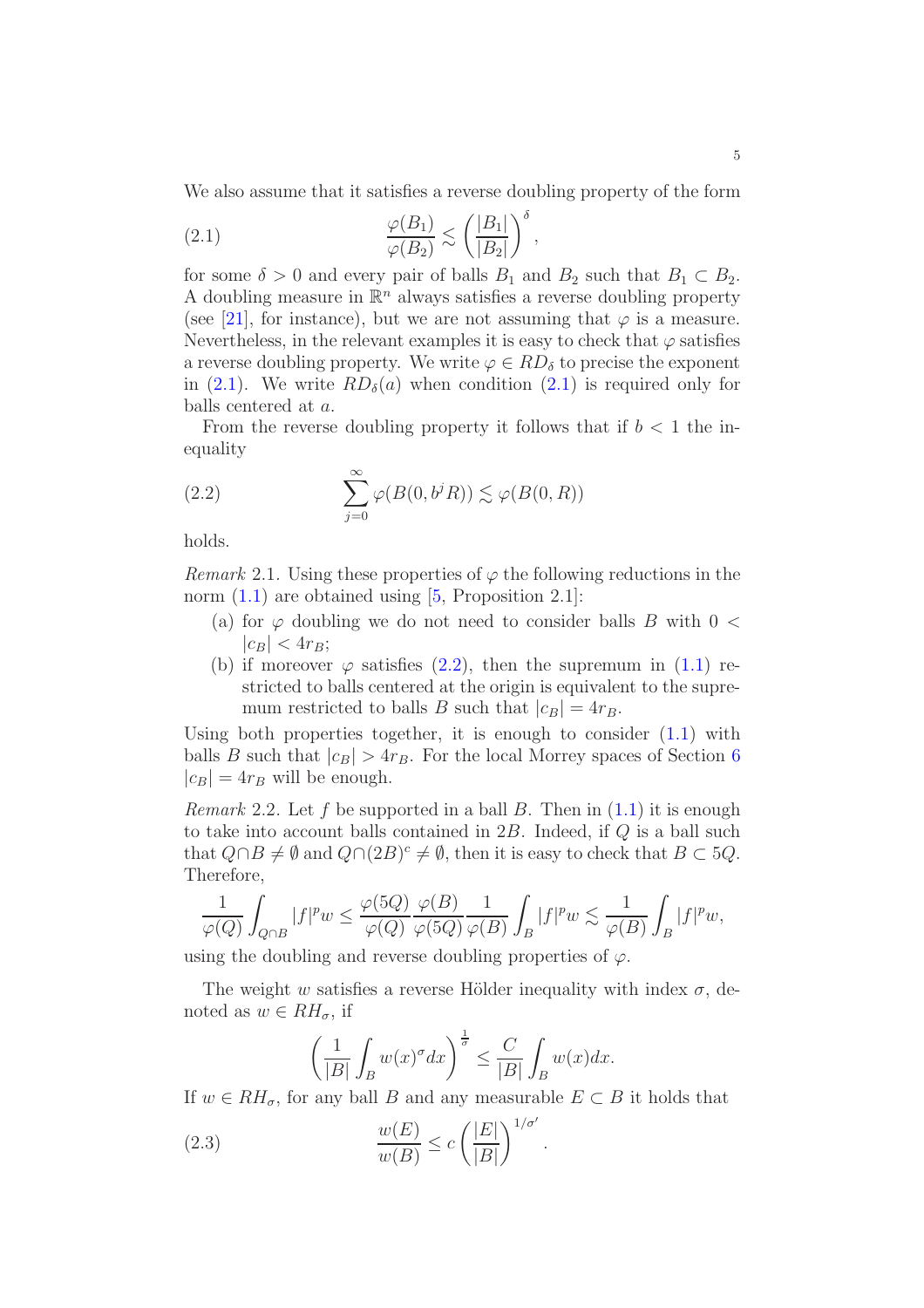In particular,  $w \in RD_{1/\sigma'}$ . Nevertheless, a weight can be reverse doubling without satisfying a reverse Hölder property. Actually, it can be reverse doubling without even being doubling. For more information about the properties of being doubling, reverse doubling and reverse Hölder we refer to  $[21]$ .

To make sense of condition  $(1.2)$  we always assume that characteristic functions of balls are in the Morrey space  $\mathcal{M}^p(\varphi, w)$ . In the particular cases discussed in Section [8](#page-21-0) this will be a consequence of the assumptions of the involved parameters.

<span id="page-5-2"></span>2.2. The Köthe dual (associate space) of a Banach lattice. Let X be a Banach lattice of measurable functions in  $\mathbb{R}^n$  (a Banach space in which  $|q| \leq |f|$  a.e. and  $f \in X$  implies  $q \in X$  and  $||q||_X \leq ||f||_X$ . We define its Köthe dual as the space  $X'$  collecting the measurable functions g such that

<span id="page-5-0"></span>(2.4) 
$$
||g||_{X'} := \sup \left\{ \int_{\mathbb{R}^n} |fg| : f \in X \text{ and } ||f||_X \le 1 \right\} < \infty.
$$

By the duality property of the Lebesgue spaces, the associate space of  $L^p(w)$  is  $L^{p'}(w^{1-p'})$  when  $1 < p < \infty$  and p' is the exponent conjugate to p. See [\[11\]](#page-30-10) for a study of the Köthe dual space of certain Morreytype spaces. Associate spaces are often defined for Banach function spaces, but Morrey spaces need not be Banach function spaces in the sense of the definition given in [\[1,](#page-29-4) Definitions 1.1 and 1.3] as proved in [\[20\]](#page-30-11). Nevertheless, the definition makes sense for Morrey spaces, which are Banach lattices.

An immediate consequence of  $(2.4)$  is the Hölder-type inequality

$$
\int_{\mathbb{R}^n} |fg| \le ||f||_X ||g||_{X'}.
$$

The Köthe bidual  $X'' := (X')'$  coincides with X isometrically if and only if X has the Fatou property  $([10, \text{ Remark 2 in p. } 30])$  $([10, \text{ Remark 2 in p. } 30])$  $([10, \text{ Remark 2 in p. } 30])$ . This means that if  $0 \leq f_n \uparrow f$  a.e. and  $||f_n||_X \leq 1$ , then  $f \in X$  and  $\lim_{n\to\infty} ||f_n||_X = ||f||_X$ . Morrey spaces satisfy the Fatou property. When  $X'' = X$ , [\(2.4\)](#page-5-0) holds switching the roles of X and X'.

<span id="page-5-1"></span>2.3. Weak-type Morrey spaces. We define for  $1 \leq p \leq \infty$  the weighted weak-type Morrey space  $W\mathcal{M}^p(\varphi,w)$  as the collection of measurable functions in  $\mathbb{R}^n$  for which

$$
||f||_{WM^{p}(\varphi,w)} := \sup_{B} \frac{||f\chi_{B}||_{L^{p,\infty}(w)}}{\varphi(B)^{1/p}} = \sup_{B} \sup_{t>0} \frac{t(w(\{x \in B : |f(x)| > t\})^{1/p}}{\varphi(B)^{1/p}} < \infty,
$$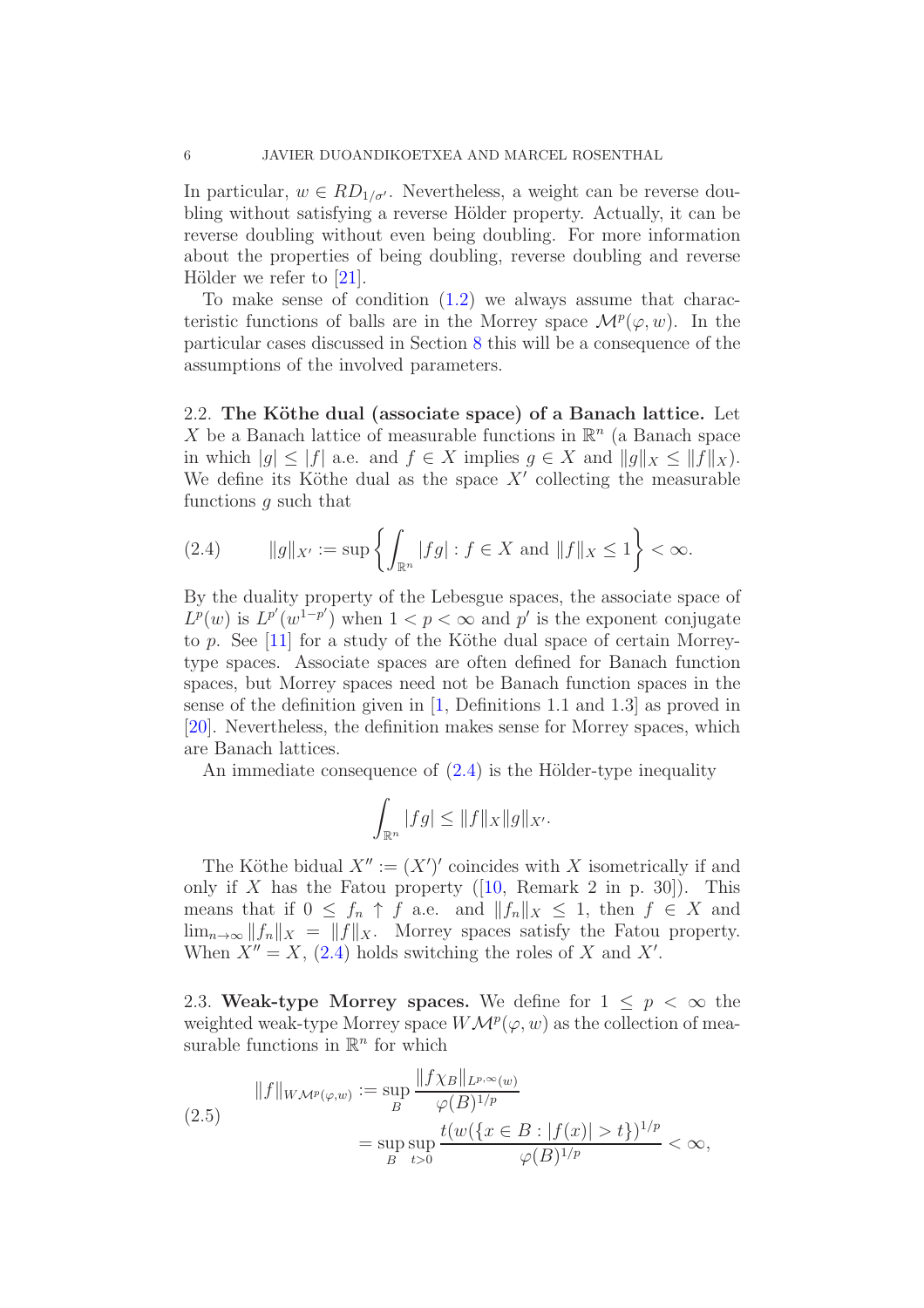where the second equality is the definition of the quasinorm in the Lorentz space  $L^{p,\infty}(w)$ . It is clear that  $\mathcal{M}^p(\varphi,w)$  is continuously embedded in  $W\mathcal{M}^p(\varphi,w)$ . Also that for a measurable set E, it holds

<span id="page-6-3"></span>(2.6) 
$$
\|\chi_E\|_{W\mathcal{M}^p(\varphi,w)} = \|\chi_E\|_{\mathcal{M}^p(\varphi,w)}.
$$

2.4. The local Hardy-Littlewood maximal operator. For fixed  $\kappa \in (0,1)$  we define the basis  $\mathcal{B}_{\kappa,\text{loc}}$  as the family of balls B such that  $r_B < \kappa |c_B|$ . The local Hardy-Littlewood maximal operator associated to  $\mathcal{B}_{\kappa,\text{loc}}$  acting on f at  $x \neq 0$  is defined as

<span id="page-6-0"></span>(2.7) 
$$
M_{\kappa,\text{loc}}f(x) = \sup_{x \in \mathcal{B}_{\kappa,\text{loc}}} \frac{1}{|B|} \int_B |f|.
$$

C.-C. Lin and K. Stempak considered in [\[9\]](#page-30-7) a variant of this operator and characterized its weighted inequalities by a local  $A_p$  condition. E. Harboure, O. Salinas, and B. Viviani obtained in [\[7\]](#page-30-13) a similar result in a more general setting. Their result applied to the operator in [\(2.7\)](#page-6-0) says the following:  $M_{\kappa,\text{loc}}$  is bounded on  $L^p(w)$   $(1 < p < \infty)$  if and only if w satisfies the  $A_{p,loc}$  condition

<span id="page-6-1"></span>(2.8) 
$$
[w]_{A_{p,\text{loc}}} = \sup_{B} \frac{w(B)^{1/p} w^{1-p}(B)^{1/p}}{|B|} < \infty,
$$

where the supremum is taken over the balls in  $\mathcal{B}_{\kappa,loc}$ . (Usually the  $A_p$ constant of the weight  $w$  is defined as the  $p$ -th power of the constant in [\(2.8\)](#page-6-1).) They also proved that the condition is independent of  $\kappa$ , so that we do not use this parameter in the notation of the weight class. It is clear that the usual  $A_p$  weights are in  $A_{p,loc}$  and it is immediate to check that  $|x|^{\alpha}w(x) \in A_{p,\text{loc}}$  whenever  $w \in A_p$  and  $\alpha \in \mathbb{R}$ . The class  $A_{1,\text{loc}}$  is defined with the appropriate modification as usual and characterizes the weighted weak  $(1, 1)$  type inequality for  $M_{\kappa, \text{loc}}$ .

Notice that using the concept of Köthe dual the  $A_p$  condition can be written as

$$
\sup_{B} \frac{\|\chi_B\|_{L^p(w)} \|\chi_B\|_{L^p(w)'} }{|B|} < \infty.
$$

Under this form it is valid also for  $p = 1$  because  $||g||_{L^1(w)'} = ||gw^{-1}||_{\infty}$ .

We warn the reader that there is another version of local  $A_p$  weights. It is associated to the Hardy-Littlewood maximal operator restricted to balls of radius less than 1 and produces a class of weights which is different from the one we are dealing with here. See [\[16\]](#page-30-14) for details.

2.5. Inclusion properties of  $A(\mathcal{M}^p(\varphi))$ . The classes  $A(\mathcal{M}^p(\varphi))$  are increasing in  $p$ , like the usual  $A_p$  classes.

**Proposition 2.3.** Let  $1 \leq q < p < \infty$ . Then  $A(\mathcal{M}^q(\varphi)) \subset A(\mathcal{M}^p(\varphi))$ .

*Proof.* Let  $s = p/q$ . The property

<span id="page-6-2"></span>(2.9) 
$$
||f^s||_{\mathcal{M}^q(\varphi,w)} = ||f||^s_{\mathcal{M}^p(\varphi,w)}
$$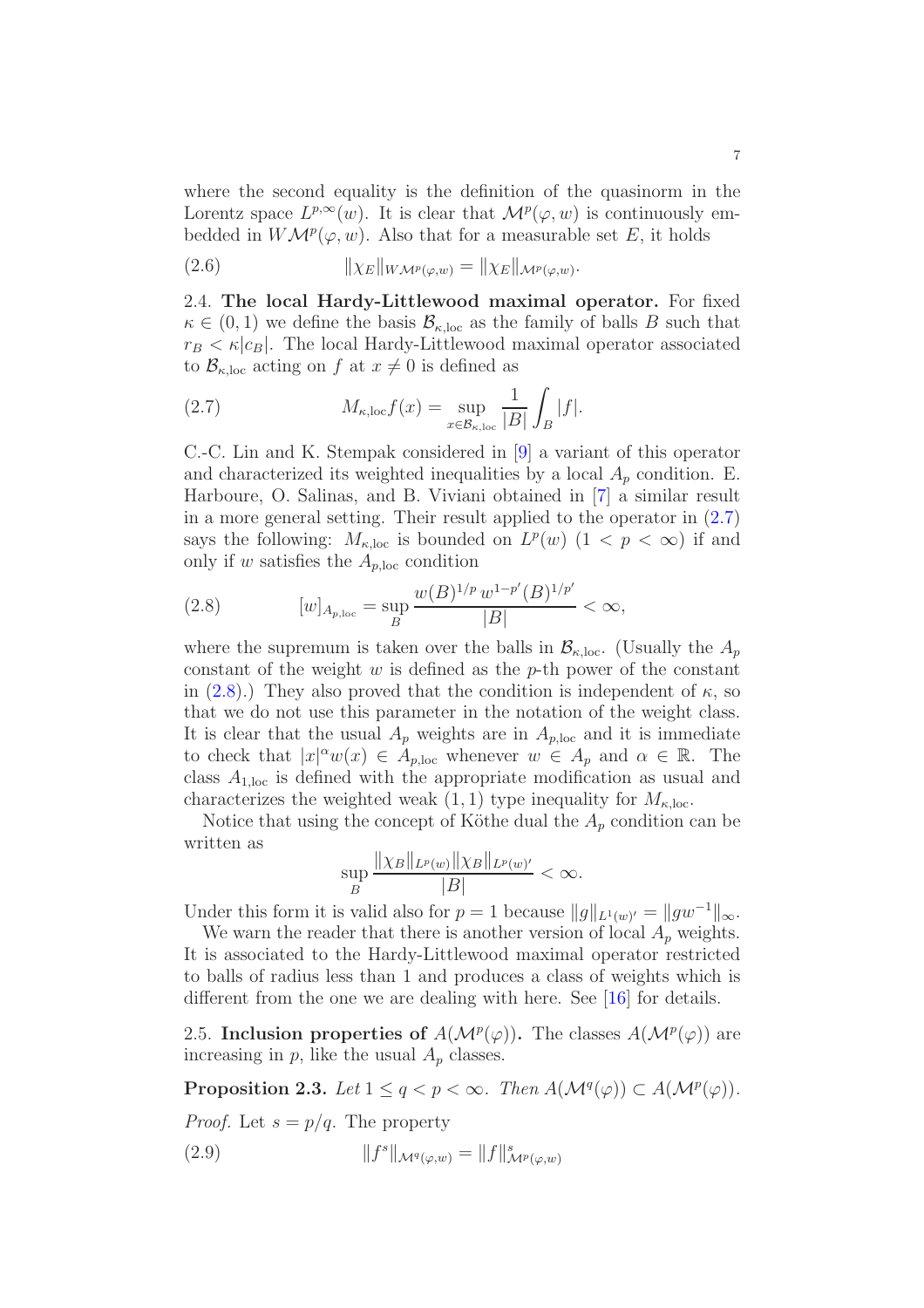is immediate from the definition of the norm. In particular,

$$
\|\chi_B\|_{\mathcal{M}^q(\varphi,w)}=\|\chi_B\|_{\mathcal{M}^p(\varphi,w)}^s
$$

for any ball  $B$ .

We also have

$$
\int_B f \le \left(\int_B f^s\right)^{1/s} |B|^{1/s'} \le \|f^s\|_{\mathcal{M}^q(\varphi,w)}^{1/s} \|\chi_B\|_{\mathcal{M}^q(\varphi,w)'}^{1/s'}|B|^{1/s'}.
$$

Taking the supremum over  $f \in \mathcal{M}^p(\varphi, w)$  with norm  $\leq 1$  and using [\(2.9\)](#page-6-2) we deduce

$$
\|\chi_B\|_{\mathcal{M}^p(\varphi,w)'} \le \|\chi_B\|_{\mathcal{M}^q(\varphi,w)'}^{1/s} |B|^{1/s'}.
$$

Therefore,

$$
\frac{\|\chi_B\|_{\mathcal{M}^p(\varphi,w)}\|\chi_B\|_{\mathcal{M}^p(\varphi,w)'}}{|B|} \le \left(\frac{\|\chi_B\|_{\mathcal{M}^q(\varphi,w)}\|\chi_B\|_{\mathcal{M}^q(\varphi,w)'}}{|B|}\right)^{1/s}
$$
  
and the proposition is proved.

<span id="page-7-0"></span>

## 3. The maximal operator on balls centered at the origin

3.1. Necessity of the  $A_p$ -type Morrey condition. We prove this result in a more general setting by using a standard technique. Let  $\beta$ a collection of balls in  $\mathbb{R}^n$ . For simplicity we assume that their union is  $\mathbb{R}^n$ . Define the maximal operator associated to  $\mathcal{B}$  as

(3.1) 
$$
M_{\mathcal{B}}f(x) = \sup_{x \in B, B \in \mathcal{B}} \frac{1}{|B|} \int_{B} |f|.
$$

Denote as  $A_{\mathcal{B}}(\mathcal{M}^p(\varphi))$  the class of weights satisfying [\(1.2\)](#page-1-0) with the supremum taken on the balls of  $\mathcal{B}$  and let  $[w]_{A_{\mathcal{B}}(\mathcal{M}^p(\varphi))}$  be the constant of the weight w.

<span id="page-7-1"></span>**Theorem 3.1.** Let  $1 \leq p < \infty$ . If  $M_{\mathcal{B}}$  is bounded from  $\mathcal{M}^p(\varphi, w)$ to  $W\mathcal{M}^p(\varphi,w)$  (hence also if it is bounded on  $\mathcal{M}^p(\varphi,w)$ ), then  $w \in$  $A_{\mathcal{B}}(\mathcal{M}^p(\varphi))$ . Moreover, the operator norm of  $M_{\mathcal{B}}$  is bounded below by  $[w]_{A_{\mathcal{B}}(\mathcal{M}^p(\varphi))}.$ 

*Proof.* Fix a ball  $B \in \mathcal{B}$ . Then for  $x \in \mathbb{R}^n$ 

$$
\left(\frac{1}{|B|}\int_B|f|\right)\chi_B(x)\leq M_{\mathcal{B}}f(x).
$$

Hence,

$$
\left(\frac{1}{|B|}\int_{\mathbb{R}^n} \chi_B|f|\right) \|\chi_B\|_{WM^p(\varphi,w)} \le \|M_{\mathcal{B}}f\|_{WM^p(\varphi,w)} \le C\|f\|_{M^p(\varphi,w)}.
$$

Taking the supremum over the functions f for which  $||f||_{\mathcal{M}^p(\varphi,w)} \leq 1$ and using [\(2.6\)](#page-6-3), we obtain that  $w \in A_{\mathcal{B}}(\mathcal{M}^p(\varphi))$  and that the operator norm of  $M_{\mathcal{B}}$  is bounded below by  $[w]_{A_{\mathcal{B}}(\mathcal{M}^p(\varphi))}$ .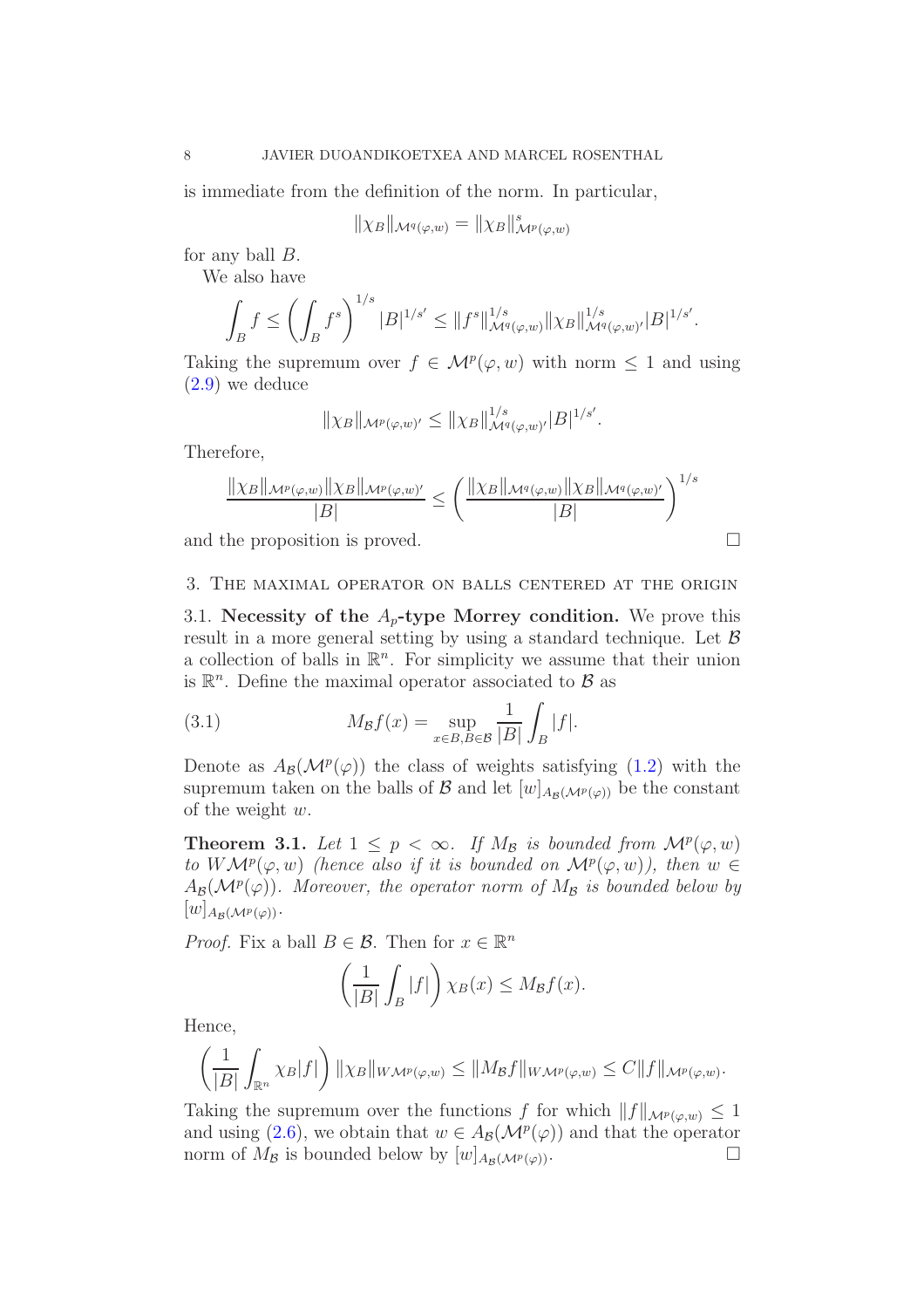3.2. Sufficiency of the  $A_p$ -type Morrey condition for  $M_0$ . The operator  $M_0$  has been defined in  $(1.3)$  as the maximal operator associated to the basis  $\mathcal{B}_0$  of balls centered at the origin. We use only the subscript 0 and not  $\mathcal{B}_0$ , and denote as  $A_0(\mathcal{M}^p(\varphi))$  and  $[w]_{A_0(\mathcal{M}^p(\varphi))}$  the corresponding class of weights and the constant of w.

<span id="page-8-0"></span>**Theorem 3.2.** Let  $1 \leq p < \infty$ . The following are equivalent:

(i) The operator  $M_0$  is bounded from  $\mathcal{M}^p(\varphi, w)$  to  $W\mathcal{M}^p(\varphi, w)$ .

$$
(ii) w \in A_0(\mathcal{M}^p(\varphi)).
$$

(iii) The operator  $M_0$  is bounded on  $\mathcal{M}^p(\varphi, w)$ .

Moreover, the operator norm of  $M_0$  in (i) and (iii) is equivalent to  $[w]_{A_0(\mathcal M^{p}(\varphi))}.$ 

Proof. We only need to prove that (ii) implies (iii). Indeed, Theorem [3.1](#page-7-1) says that (i) implies (ii), and (iii) implies (i) due to the embedding of  $\mathcal{M}^p(\varphi, w)$  into  $W\mathcal{M}^p(\varphi, w)$ .

Let B be a ball such that  $|c_B| > 4r_B$  and f a locally integrable function. By definition,  $M_0 f$  is radially decreasing. As a consequence, it is essentially constant in  $B$  in the sense that

$$
\sup_{y \in B} M_0 f(y) \le C \inf_{y \in B} M_0 f(y),
$$

where C is a dimensional constant. Indeed, to compute  $M_0f(y)$  we only need to take into account balls  $B(0, \rho)$  with  $\rho > |c_B| - r_B$ . But  $|c_B| + r_B < 2(|c_B| - r_B)$  and the average of f on  $B(0, \rho)$  with  $|c_B|$  –  $r_B < \rho < |c_B| + r_B$  is bounded by a constant times the average on  $B(0, |c_B| + r_B)$ . Hence, for  $y \in B$ ,

$$
M_0 f(y) \sim \sup_{\rho > |c_B| + r_B} \frac{1}{|B(0, \rho)|} \int_{B(0, \rho)} |f|.
$$

Let  $B'$  be a ball centered at the origin and containing  $B$ . Then

$$
\frac{1}{|B'|}\int_{B'}|f| \leq \frac{1}{|B'|}\|f\|_{\mathcal{M}^{p}(\varphi,w)}\|\chi_{B'}\|_{\mathcal{M}^{p}(\varphi,w)'}
$$
  

$$
\leq \|f\|_{\mathcal{M}^{p}(\varphi,w)}\frac{[w]_{A_{0}(\mathcal{M}^{p}(\varphi))}}{\|\chi_{B'}\|_{\mathcal{M}^{p}(\varphi,w)}} \leq \|f\|_{\mathcal{M}^{p}(\varphi,w)}\frac{[w]_{A_{0}(\mathcal{M}^{p}(\varphi))}}{\|\chi_{B}\|_{\mathcal{M}^{p}(\varphi,w)}}
$$

(We used the trivial inequality  $\|\chi_B\|_{\mathcal{M}^p(\varphi,w)} \leq \|\chi_{B'}\|_{\mathcal{M}^p(\varphi,w)}$ .) As a consequence,

$$
\sup_{y\in B} M_0 f(y) \lesssim \|f\|_{\mathcal{M}^p(\varphi,w)} \frac{[w]_{A_0(\mathcal{M}^p(\varphi))}}{\| \chi_B \|_{\mathcal{M}^p(\varphi,w)}}.
$$

.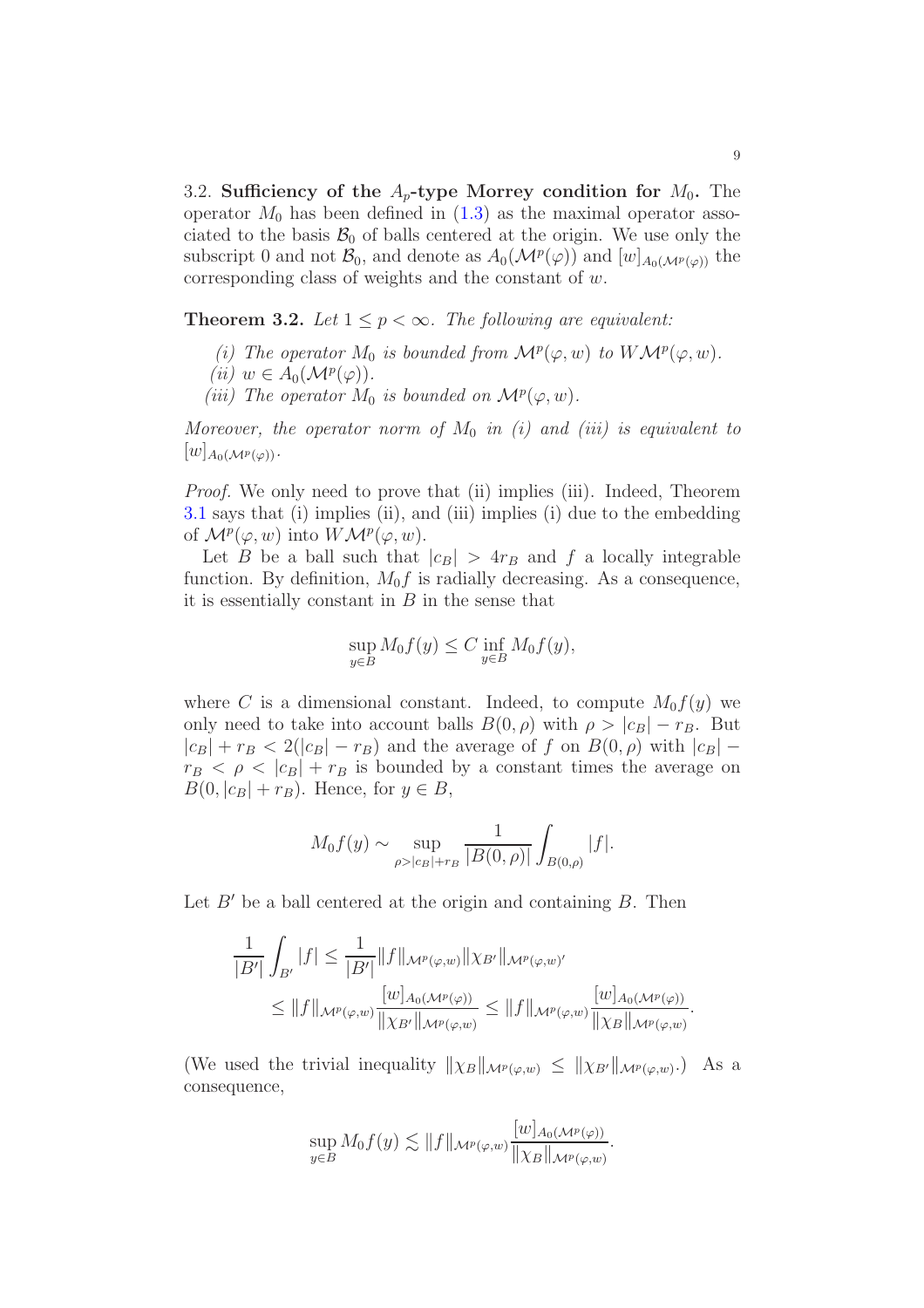Using this estimate,

$$
\left(\frac{1}{\varphi(B)} \int_B (M_0 f)^p w\right)^{1/p}
$$
  
\$\lesssim \left(\frac{1}{\varphi(B)} \int\_B w\right)^{1/p} ||f||\_{\mathcal{M}^p(\varphi, w)} \frac{[w]\_{A\_0(\mathcal{M}^p(\varphi))}}{||\chi\_B||\_{\mathcal{M}^p(\varphi, w)}}\$  
\$\lesssim ||f||\_{\mathcal{M}^p(\varphi, w)} [w]\_{A\_0(\mathcal{M}^p(\varphi))}\$.

This proves the sufficiency of  $w \in A_0(\mathcal{M}^p(\varphi))$  and also that the operator norm of  $M_0$  on  $\mathcal{M}^p(\varphi, w)$  is bounded above by  $C[w]_{A_0(\mathcal{M}^p(\varphi))}$ .  $\Box$ 

Remark 3.3. Notice that the proof shows that for any ball  $B'$  centered at the origin the integral of f over B' is finite for  $f \in \mathcal{M}^p(\varphi, w)$  and  $w \in$  $A_0(\mathcal{M}^p(\varphi))$ . Hence, assuming in the proof that f is locally integrable is not an extra condition. We need the local integrability of  $f$  to define the Hardy-Littlewood maximal operator.

Remark 3.4. The result in Theorem [3.2](#page-8-0) is valid for  $p = 1$ . It was proved in [\[2\]](#page-29-2) that for nontrivial weights w, the operator  $M_0$  is bounded on  $L^1(w)$ , although it is unbounded on the unweighted space  $L^1$ . Also in the Morrey setting nontrivial results can be established for  $p = 1$ , even with  $w \equiv 1$ . On the one hand, we have the trivial estimate

$$
\|\chi_B\|_{\mathcal{M}^1(\varphi,1)'} \leq \varphi(B).
$$

On the other hand, in many cases it holds

$$
\|\chi_B\|_{\mathcal{M}^1(\varphi,1)} \lesssim \frac{|B|}{\varphi(B)}.
$$

This holds in particular for the usual Morrey spaces, where  $\varphi(B) = r_B^{\lambda}$ with  $0 < \lambda < n$ .

Notice also that the characterization of the weighted inequalities in the strong case and in the weak case are the same for all values of p. This holds also in the Lebesgue setting for  $p > 1$ , but not for  $p = 1$  $(see [2]).$  $(see [2]).$  $(see [2]).$ 

### 4. THE CALDERÓN OPERATOR

<span id="page-9-0"></span>The *n*-dimensional version of the Calder $\acute{\text{o}}$ n operator has been defined in  $(1.4)$ . It is pointwise equivalent to the *n*-dimensional version of the Hilbert operator (not to be confused with the Hilbert transform) defined as

$$
\widetilde{S}f(x) = \int_{\mathbb{R}^n} \frac{f(y)}{|x|^n + |y|^n} dy.
$$

These operators majorize pointwise (up to a constant)  $M_0$  for nonnegative f, and share its weighted boundedness properties on  $L^p(w)$  (see [\[2\]](#page-29-2)).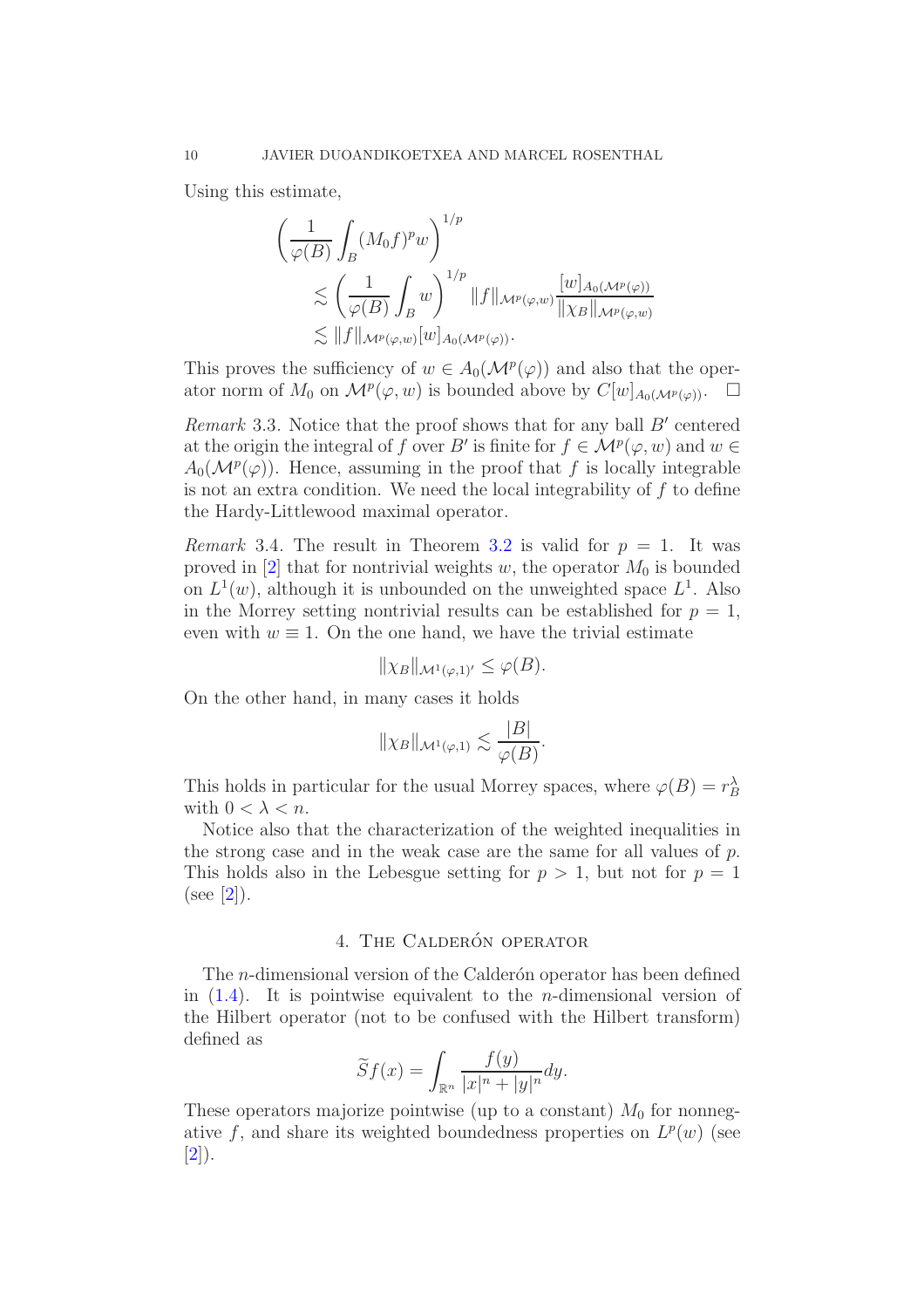<span id="page-10-1"></span>**Theorem 4.1.** Let  $1 \leq p \leq \infty$ . The operator S is bounded on  $\mathcal{M}^p(\varphi, w)$  if and only if

<span id="page-10-0"></span>(4.1) 
$$
\sup_{B} \frac{1}{|B|} \|\chi_B\|_{\mathcal{M}^p(\varphi,w)} \|M_0(\chi_B)\|_{\mathcal{M}^p(\varphi,w)'} < \infty,
$$

where the supremum is taken over the balls centered at the origin. Moreover, the operator norm of  $S$  is comparable to the left-hand side of  $(4.1)$ .

Proof. Necessity. Let B be a ball centered at the origin. Then

$$
M_0(\chi_B)(y) \sim |B| \min\left(\frac{1}{|B|}, \frac{1}{|y|^n}\right).
$$

Hence,

$$
\frac{1}{|B|} \left( \int_{\mathbb{R}^n} M_0(\chi_B) |f| \right) \chi_B(x) \lesssim \int_{\mathbb{R}^n} |f(y)| \min \left( \frac{1}{|x|^n}, \frac{1}{|y|^n} \right) dy
$$
  
= S(|f|)(x).

Assuming that S is bounded on  $\mathcal{M}^p(\varphi,w)$  we have

$$
\frac{1}{|B|}\left(\int_{\mathbb{R}^n}M_0(\chi_B)|f|\right)\|\chi_B\|_{\mathcal{M}^p(\varphi,w)}\lesssim \|S(|f|)\|_{\mathcal{M}^p(\varphi,w)}\lesssim \|f\|_{\mathcal{M}^p(\varphi,w)}.
$$

Taking the supremum over the functions f with  $||f||_{\mathcal{M}^p(\varphi,w)} \leq 1$  we obtain [\(4.1\)](#page-10-0).

Sufficiency. Let B be a ball such that  $|c_B| > 4r_B$ . Without loss of generality we assume that  $f$  is nonnegative. By an argument similar to the one in Theorem [3.2](#page-8-0) we deduce that the value of  $Sf(x)$  for  $x \in B$ is essentially constant, namely,

$$
Sf(x) \sim \frac{1}{|\widetilde{B}|} \int_{|y|R} \frac{f(y)}{|y|^n} dy \sim \int_{\mathbb{R}^n} \frac{M_0(\chi_{\widetilde{B}})}{|\widetilde{B}|} f,
$$

where  $\widetilde{B}$  is the smallest ball centered at the origin containing B. Then we have

$$
\left(\frac{1}{\varphi(B)}\int_B |Sf|^p w\right)^{1/p} \lesssim \left(\frac{1}{\varphi(B)}\int_B w\right)^{1/p} \int_{\mathbb{R}^n} \frac{M_0(\chi_{\widetilde{B}})}{|\widetilde{B}|} f
$$
  

$$
\lesssim \|\chi_B\|_{\mathcal{M}^p(\varphi,w)} \frac{\|M_0(\chi_{\widetilde{B}})\|_{\mathcal{M}^p(\varphi,w')}}{|\widetilde{B}|} \|f\|_{\mathcal{M}^p(\varphi,w)}.
$$

Replacing B with  $\widetilde{B}$  in the right-hand side we deduce that condition (4.1) is sufficient  $(4.1)$  is sufficient.

<span id="page-10-2"></span>Remark 4.2. It is clear that [\(4.1\)](#page-10-0) implies  $A_0(\mathcal{M}^p(\varphi))$ . This can be also deduced from the pointwise inequality  $M_0f(x) \leq S(|f|)(x)$ . But the condition  $A_0(\mathcal{M}^p(\varphi))$  of Theorem [3.2](#page-8-0) is not sufficient in general for the boundedness of the Calderón operator on  $\mathcal{M}^p(\varphi, w)$ . Let us consider the case  $\varphi(B) = r(B)^{\lambda}$ , corresponding to the spaces of Samko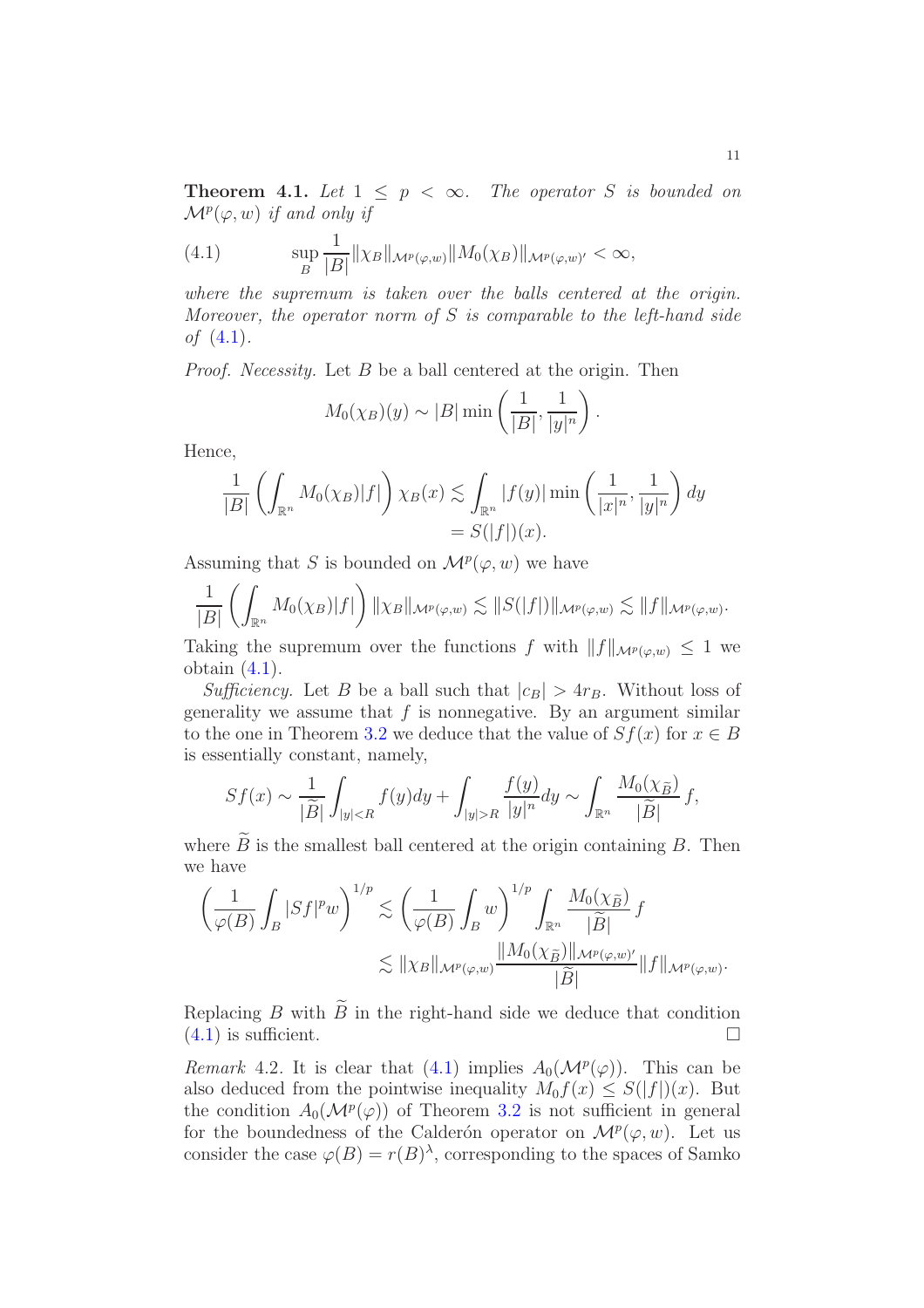type. Then  $w(x) = |x|^{\lambda - n} \in A_0(\mathcal{M}^p(\varphi))$ , but S is not bounded on  $\mathcal{M}^p(\varphi,w)$ .

To show that  $|x|^{\lambda-n} \in A_0(\mathcal{M}^p(\varphi))$  it would be enough to invoke Tanaka's result in [\[22\]](#page-30-5) saying that M (which is bigger than  $M_0$ ) is bounded for such weighted Morrey space (this result is also proved in [\[4\]](#page-29-3)). But we can also check it directly. To this end, let B be a ball centered at the origin and Q a ball with  $|c_Q| > 4r_Q$ . Then

$$
\frac{1}{r^{\lambda}}\int_{Q\cap B}|y|^{\lambda-n}dy\lesssim\left(\frac{r_Q}{|c_Q|}\right)^{n-\lambda}\le 1.
$$

Hence,  $\|\chi_B\|_{\mathcal{M}^p(\varphi,w)} \lesssim 1.$ 

On the other hand,

$$
\int_B f \le \left(\frac{1}{r_B^\lambda}\int_B |f(y)|^p |y|^{\lambda-n}dy\right)^{1/p} r_B^{\lambda/p} \left(\int_B |y|^{(n-\lambda)(p'-1)}dy\right)^{1/p'}
$$
  

$$
\lesssim \|f\|_{\mathcal M^p(\varphi,w)}\, r_B^n \sim \|f\|_{\mathcal M^p(\varphi,w)}\, |B|.
$$

Taking the supremum over the functions f such that  $||f||_{\mathcal{M}^p(\varphi,w)} \leq 1$ , we deduce that  $\|\chi_B\|_{\mathcal{M}^p(\varphi,w)'} \lesssim |B|$ , and the condition  $A_0(\mathcal{M}^p(\varphi))$  is satisfied.

Consider now  $B = B(0, 1)$ . For  $|x| < 1$ ,

$$
S(\chi_B)(x) = \frac{1}{|x|^n} \int_{|y| < |x|} dy + \int_{|x| < |y| < 1} \frac{1}{|y|^n} dy \sim 1 - \log|x|.
$$

But  $S(\chi_B) \notin \mathcal{M}^p(\varphi, w)$ . Indeed,

$$
\left(\frac{1}{(|x|/4)^{\lambda}} \int_{B(x,|x|/4)} |1 - \log |y||^p |y|^{\lambda - n} dy\right)^{1/p} \sim |1 - \log |x||
$$

is unbounded when  $x$  is close to 0.

Notice that if  $M_0$  is bounded on  $\mathcal{M}^p(\varphi, w)'$ , then  $(4.1)$  is equivalent to  $w \in A_0(\mathcal{M}^p(\varphi))$ . This counterexample shows that in the case  $\varphi(B)$  =  $r(B)^{\lambda}$  and  $w(x) = |x|^{\lambda-n}$ ,  $M_0$  is bounded on  $\mathcal{M}^p(\varphi, w)$ , but not on  $\mathcal{M}^p(\varphi,w)'.$ 

The last conclusion can also be deduced by means of a result similar to those in  $[15]$ , which is easily obtained in this setting:  $M_0$  is bounded on  $X$  and  $X'$  if and only if  $S$  is bounded on  $X$ , whenever  $X$  has the Fatou property. This is a consequence of the following:

- (i)  $S$  bounded on  $X$  is equivalent to  $S$  bounded on  $X'$ , because  $S$ is self-adjoint;
- (ii)  $M_0 f \leq S f$  pointwise for nonnegative f;
- (iii) S is the sum of the Hardy operator and its adjoint, and  $M_0$  is a pointwise bound for the Hardy operator.

Based on this we deduce the following two results:

(1) If  $M_0$  is bounded on  $\mathcal{M}^p(\varphi, w)$  and S is not, then  $M_0$  is not bounded on  $\mathcal{M}^p(\varphi,w)'.$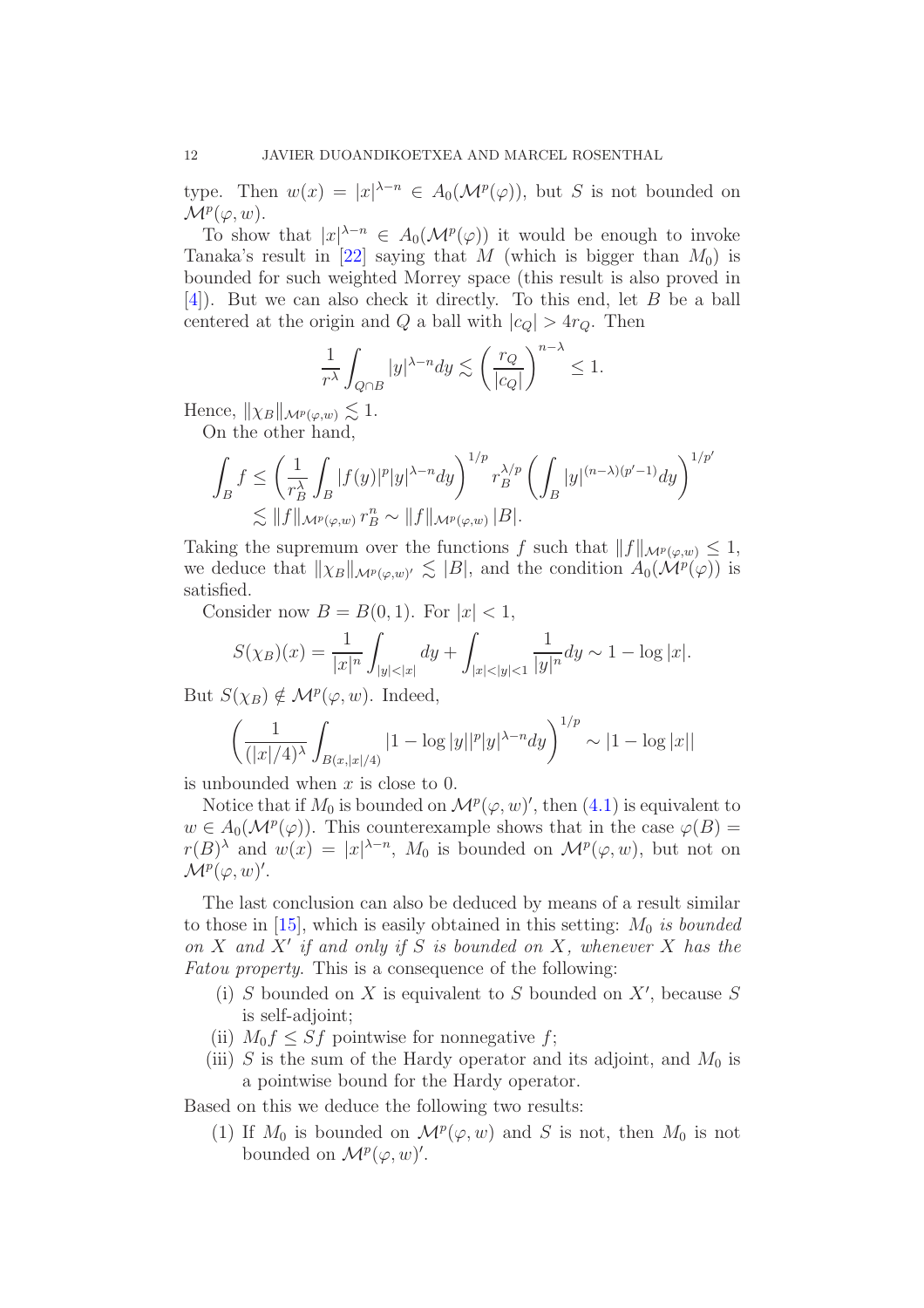(2) If  $w \in A_0(\mathcal{M}^p(\varphi))$  and

$$
||M_0(\chi_B)||_{\mathcal{M}^p(\varphi,w)'} \lesssim ||\chi_B||_{\mathcal{M}^p(\varphi,w)'}
$$

for balls centered at the origin, then  $M_0$  is bounded on  $\mathcal{M}^p(\varphi, w)'$ .

#### 5. The Hardy-Littlewood maximal operator

<span id="page-12-0"></span>In this section we deal with the full Hardy-Littlewood maximal operator. We prove that it is bounded on  $\mathcal{M}^p(\varphi, w)$  if the weight satisfies  $(1.2)$  and a local  $A_p$  condition  $(2.8)$  $(2.8)$  $(2.8)$ . In Section 8 we show that many weights satisfy this joint sufficient condition.

<span id="page-12-2"></span>Theorem 5.1. The following results hold for M.

- (1) Let  $1 \leq p < \infty$ . If M is bounded from  $\mathcal{M}^p(\varphi, w)$  to  $W\mathcal{M}^p(\varphi, w)$ , then  $w \in A(\mathcal{M}^p(\varphi))$ .
- (2) Let  $1 < p < \infty$ . If  $w \in A(\mathcal{M}^p(\varphi))$  and  $w(\cdot + a) \in A_{p,loc}(\mathbb{R}^n)$  for some  $a \in \mathbb{R}^n$ , then M is bounded on  $\mathcal{M}^p(\varphi, w)$ .
- (3) If  $w \in A(\mathcal{M}^1(\varphi))$  and  $w(\cdot + a) \in A_{1,loc}(\mathbb{R}^n)$  for some  $a \in \mathbb{R}^n$ , then M is bounded from  $\mathcal{M}^1(\varphi,w)$  to  $W\mathcal{M}^1(\varphi,w)$ .

*Proof.* (1) The necessity of  $w \in A(\mathcal{M}^p(\varphi))$  is a particular case of Theorem [3.1.](#page-7-1)

(2) We assume that  $a = 0$ . Let B with  $|c_B| > 4r_B$ . Given a nonnegative function f we decompose it as  $f = f_1 + f_2$ , where  $f_1 = f \chi_{2B}$ . Using the subadditivity of  $M$  we have

$$
Mf(y) \le Mf_1(y) + Mf_2(y).
$$

Since  $f_1$  is supported in 2B, to compute  $Mf_1(y)$  for  $y \in B$  we only need to consider balls  $B(y, \rho)$  with  $\rho < 3r_B$ . Moreover, for  $r_B <$  $\rho < 3r_B$  the average on  $B(y, \rho)$  is comparable to the average on 2B. Therefore,

$$
Mf_1(y) \sim \sup_{\rho \le r_B} \frac{1}{|B(y, \rho)|} \int_{B(y, \rho)} |f| + \frac{1}{|2B|} \int_{2B} |f|
$$
  
 
$$
\sim M_{\text{loc}} f_1(y) + \frac{1}{|2B|} \int_{2B} |f|.
$$

On the other hand, since  $f_2$  is supported on  $(2B)^c$ , to compute  $Mf_2(y)$  for  $y \in B$  one only needs to consider balls of radius greater than  $r_B$  and as a consequence,  $Mf_2$  is almost constant on B. Then

$$
Mf_2(y) \sim \sup_{B' \supset B} \frac{1}{|B'|} \int_{B'} |f| \quad \text{for all } y \in B.
$$

<span id="page-12-1"></span>Altogether, we have for all  $y \in B$  and some B' with  $B \subset B'$  that

(5.1) 
$$
Mf(y) \sim M_{\text{loc}}(f\chi_{2B})(y) + \sup_{B' \supset B} \frac{1}{|B'|} \int_{B'} |f|.
$$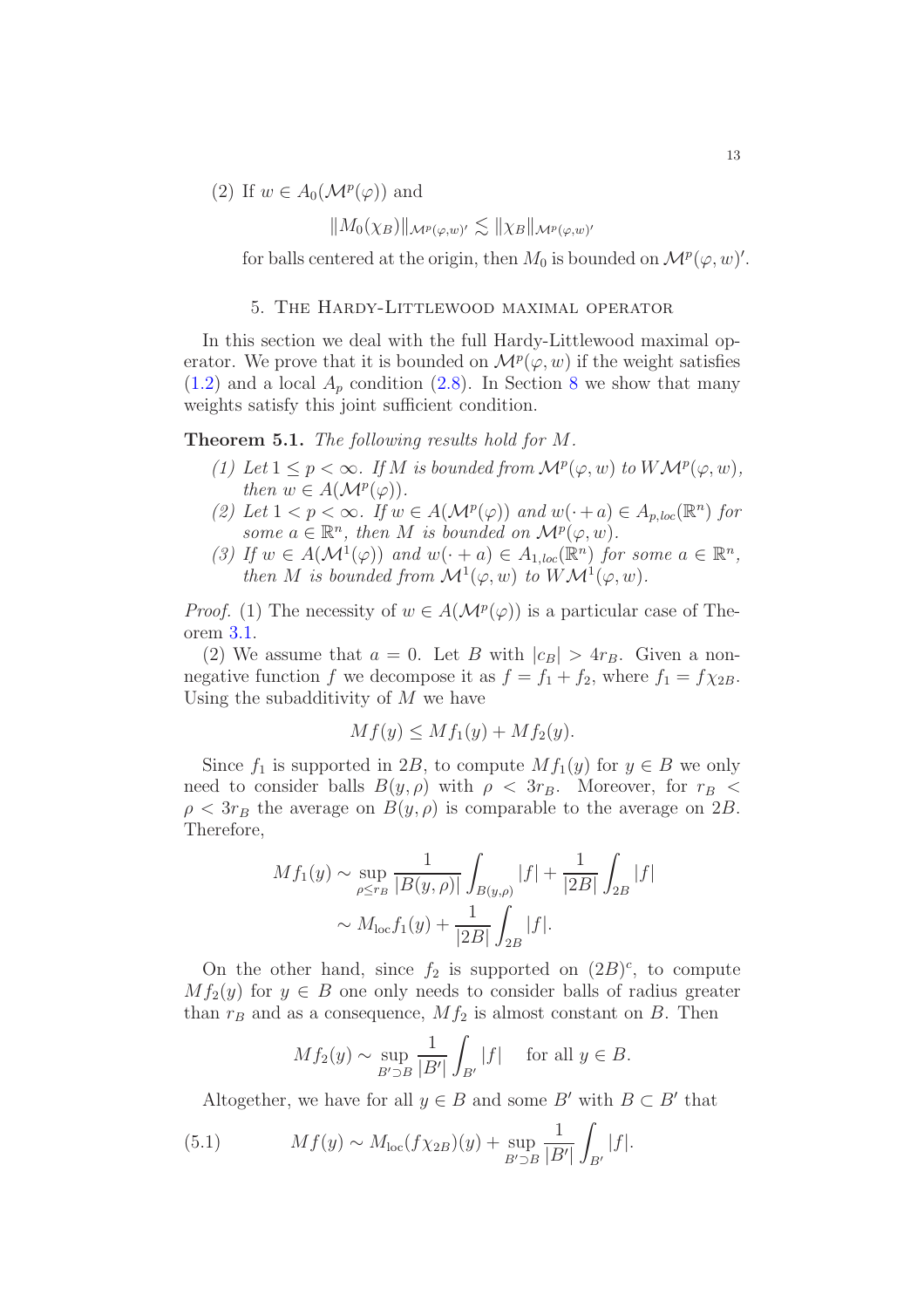Then we have

$$
\left(\frac{1}{\varphi(B)}\int_B |Mf|^p w\right)^{1/p}
$$
  
\$\lesssim \left(\frac{1}{\varphi(B)}\int\_B |M\_{\text{loc}}(f\chi\_{2B})|^p w\right)^{1/p} + \left(\frac{1}{\varphi(B)}\int\_B w\right)^{1/p} \sup\_{B'\supset B} \frac{1}{|B'|}\int\_{B'} |f|\$.

If  $w \in A_{p,loc}(\mathbb{R}^n)$ , the first term is bounded by a constant times

$$
\left(\frac{1}{\varphi(B)}\int_{2B}|f|^p w\right)^{1/p}\leq C||f||_{\mathcal{M}^p(\varphi,w)},
$$

using the doubling property of  $\varphi$ . The second term is treated as in the proof of Theorem [3.2.](#page-8-0)

If  $a \neq 0$ , it is enough to make a translation.

(3) From  $(5.1)$  we use the weak-type  $(1,1)$  inequality of  $M_{\text{loc}}$ . The last term is treated as for  $p > 1$ .

Remark 5.2. It is possible to generalize this statement as follows: write  $w = \sum_{j=1}^{N} w_j$  and assume that for each j,  $w_j(\cdot + a_j)$  satisfies the second condition, possibly for different values of  $a_j$ .

# <span id="page-13-0"></span>6. The Hardy-Littlewood maximal operator on weighted local Morrey spaces

In this section we consider local Morrey spaces. We define for  $1 \leq$  $p < \infty$  the space  $\mathcal{LM}^p(\varphi, w)$  as the class of measurable functions in  $\mathbb{R}^n$  for which

<span id="page-13-1"></span>(6.1) 
$$
||f||_{\mathcal{LM}^p(\varphi,w)} := \sup_{R>0} \left( \frac{1}{\varphi(B(0,R))} \int_{B(0,R)} |f|^p w \right)^{1/p} < \infty.
$$

This is the same as [\(1.1\)](#page-0-0), but restricted to balls centered at the origin. The local Morrey spaces are also named central Morrey spaces by some authors.

We also consider the corresponding weak-type spaces. We define  $WLM^{p}(\varphi, w)$  by modifying the definition [\(6.1\)](#page-13-1) as we did in Subsection [2.3.](#page-5-1) The embedding of  $\mathcal{LM}^p(\varphi,w)$  into  $W\mathcal{LM}^p(\varphi,w)$  is clear, and the equality [\(2.6\)](#page-6-3) also holds with local Morrey spaces.

Notice that here the term local does not refer to balls separated from the origin as in the case of the local Hardy-Littlewood maximal operator defined in Section [2.](#page-3-0) We also point out that the term local Morrey space has been used to designate a different class of Morrey spaces, namely those obtained by restricting the supremum in [\(1.1\)](#page-0-0) to balls of radius less than 1. See [\[14\]](#page-30-16), for instance.

Following part (b) of Remark [2.1,](#page-4-2) in the norm given by  $(6.1)$  we can replace the balls centered at the origin by balls B with  $|c_B| = 4r_B$ . The idea of this reduction comes from [\[12\]](#page-30-4), where it is applied to dyadic cubes instead of balls.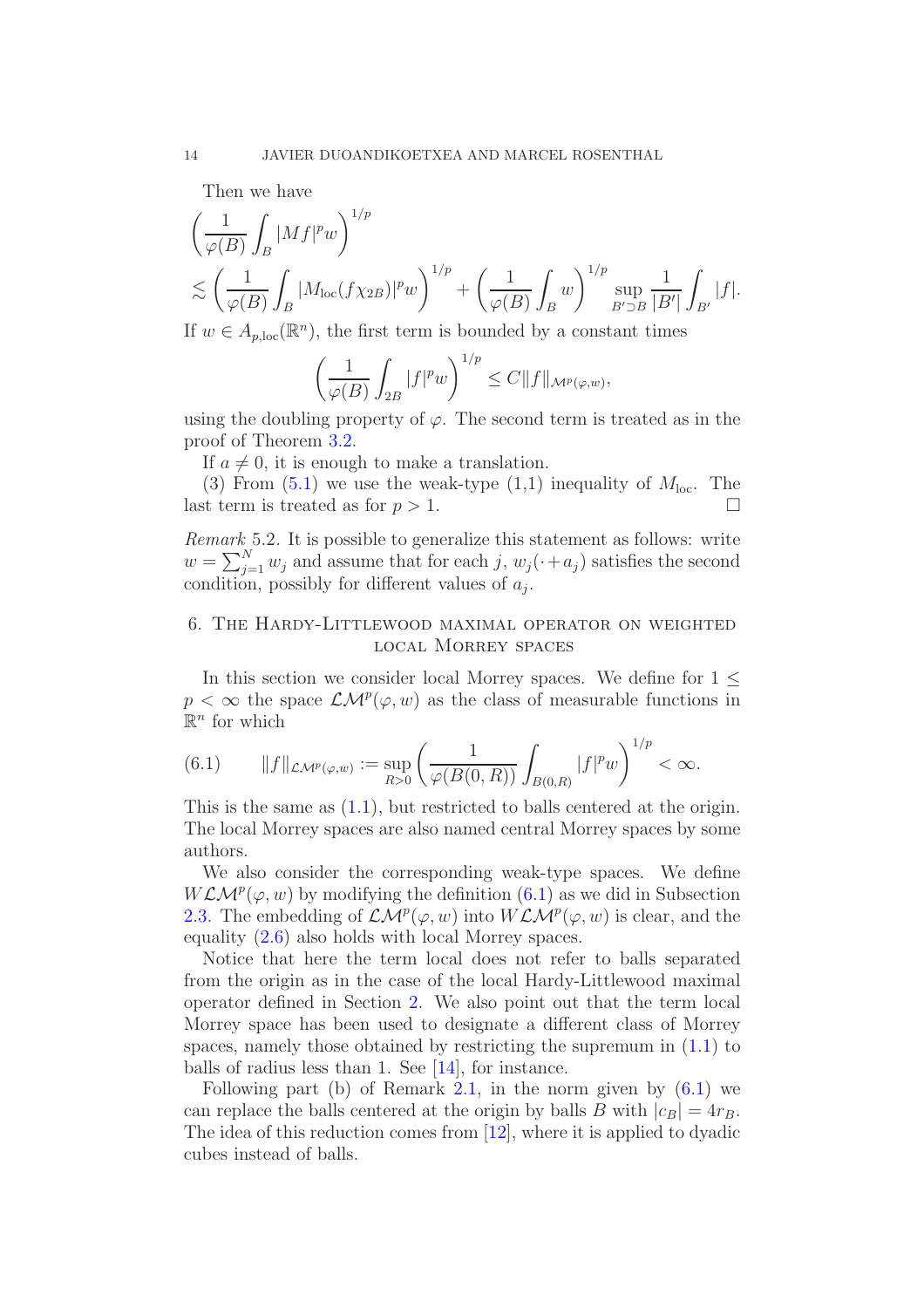As we did for the usual Morrey spaces, we consider the Köthe dual of  $\mathcal{LM}^p(\varphi, w)$  and define the class  $A(\mathcal{LM}^p(\varphi))$  as in [\(1.2\)](#page-1-0), using the local Morrey spaces instead, that is,

<span id="page-14-0"></span>(6.2) 
$$
[w]_{A(\mathcal{LM}^p(\varphi))} := \sup_{B} \frac{\|\chi_B\|_{\mathcal{LM}^p(\varphi,w)}\|\chi_B\|_{\mathcal{LM}^p(\varphi,w)}}{|B|} < \infty.
$$

Here the supremum is over all the balls in  $\mathbb{R}^n$ . We denote as  $A_0(\mathcal{LM}^p(\varphi))$ and  $A_{\text{loc}}(\mathcal{LM}^p(\varphi))$  the classes of weights for which  $(6.2)$  is satisfied restricted to balls centered at the origin and to balls B such that  $|c_B|$  $4r_B$ , respectively. The corresponding constants will be  $[w]_{A_0(\mathcal{LM}^p(\varphi))}$ and  $[w]_{A_{\text{loc}}(\mathcal{LM}^p(\varphi))}$ .

We prove that being in  $A(\mathcal{LM}^p(\varphi))$  is necessary and sufficient for the boundedness of the Hardy-Littlewood maximal operator on weighted local Morrey spaces. This result simplifies the characterization obtained in [\[12\]](#page-30-4), where two conditions were needed. Moreover, we extend the results to the setting of weak-type weighted inequalities, which were not considered in [\[12\]](#page-30-4). In particular, we can cover the case  $p = 1$ . In the weak case we also get a sharp quantitative result.

<span id="page-14-1"></span>**Theorem 6.1.** (a) Let  $1 < p < \infty$ . The Hardy-Littlewood maximal operator is bounded on  $\mathcal{LM}^p(\varphi, w)$  if and only if  $w \in A(\mathcal{LM}^p(\varphi))$ .

(b) Let  $1 \leq p \leq \infty$ . The Hardy-Littlewood maximal operator is bounded from  $\mathcal{LM}^p(\varphi, w)$  to  $W\mathcal{LM}^p(\varphi, w)$  if and only if  $w \in A(\mathcal{LM}^p(\varphi))$ . Moreover, the operator norm is comparable to  $[w]_{A(\mathcal{LM}^p(\varphi))}$ .

In the definition of the usual Hardy-Littlewood maximal operator balls of the form  $B(y, r)$  with  $0 < |y| \leq 4r$  can be avoided. This is because we can replace such a ball by  $B(0, 5r)$ , which contains  $B(y, r)$ and has comparable size. The remaining balls can be distributed into two sets: those centered at the origin and those of the form  $B(y, r)$ with  $|y| > 4r$ . Denoting as  $M_{\text{loc}}$  the local maximal operator  $M_{1/4,\text{loc}}$ defined in  $(2.7)$  we have

<span id="page-14-2"></span>(6.3) 
$$
Mf(x) \sim M_0f(x) + M_{\text{loc}}f(x).
$$

To prove Theorem [6.1](#page-14-1) we prove separate results for  $M_0$  and  $M_{loc}$ .

We use the following key observation: for a function  $f$  supported in a ball B with  $4r_B < |c_B|$  it holds that

(6.4) 
$$
||f||_{\mathcal{LM}^p(\varphi,w)} \sim \left(\frac{1}{\varphi(\widetilde{B})} \int_B |f|^p w\right)^{1/p},
$$

where  $\overline{B}$  is as defined in the introduction. This is because the balls  $B(0, R)$  with  $R < |c_B| - r_B$  do not intersect B and  $\varphi(B(0, R))$  is essentially constant for  $|c_B| - r_B < R < |c_B| + r_B$ , due to the doubling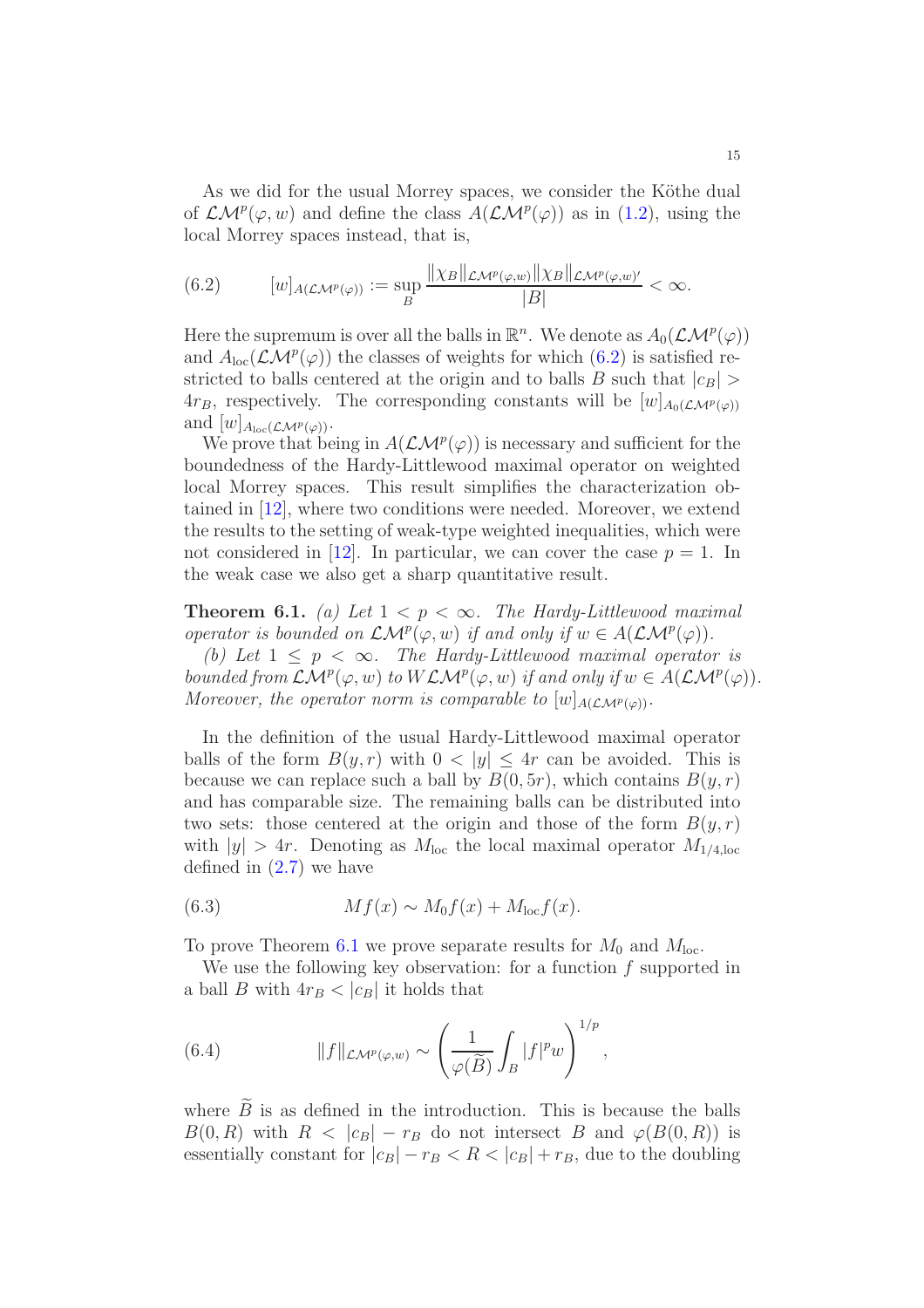property of  $\varphi$ . In particular, if f is the characteristic function of B,

<span id="page-15-0"></span>(6.5) 
$$
\|\chi_B\|_{\mathcal{LM}^p(\varphi,w)} = \|\chi_B\|_{W\mathcal{LM}^p(\varphi,w)} \sim \left(\frac{w(B)}{\varphi(\widetilde{B})}\right)^{1/p}.
$$

Before characterizing the weights for  $M_{\text{loc}}$  we prove the following lemma.

**Lemma 6.2.** Let  $1 \leq p < \infty$ . The class of weights  $A_{loc}(\mathcal{LM}^p(\varphi))$  coincides with  $A_{p,loc}$ . Moreover, the constants  $[w]_{A_{loc}(\mathcal{LM}^p(\varphi))}$  and  $[w]_{A_{p,loc}}$ are comparable.

*Proof.* Let  $1 < p < \infty$ . We claim that

(6.6) 
$$
\|\chi_B\|_{\mathcal{L}\mathcal{M}^p(\varphi,w)'} \sim w^{1-p'}(B)^{1/p'}\varphi(\widetilde{B})^{1/p}.
$$

Once this is proved, together with  $(6.5)$  we obtain the result of the lemma for  $p > 1$ .

On the one hand we have

$$
\|\chi_B\|_{\mathcal{L}\mathcal{M}^p(\varphi,w)'}\geq \frac{1}{\|w^{1-p'}\chi_B\|_{\mathcal{L}\mathcal{M}^p(\varphi,w)}}\int_B w^{1-p'}\sim w^{1-p'}(B)^{1/p'}\varphi(\widetilde{B})^{1/p}.
$$

On the other hand,

$$
\left| \int_B f \right| \leq \left( \int_B f^p w \right)^{1/p} w^{1-p'} (B)^{1/p'} \leq \varphi(\widetilde{B})^{1/p} \|f\|_{\mathcal{LM}^p(\varphi,w)} w^{1-p'} (B)^{1/p'}.
$$

Taking the supremum over the functions f with  $||f||_{\mathcal{LM}^p(\varphi,w)} \leq 1$  proves the claim.

Let  $p = 1$ . We have [\(6.5\)](#page-15-0). Moreover, if  $w \in A_{1,loc}$ ,

$$
\left| \int_B f \right| \lesssim \int_B |f| w \, \frac{|B|}{w(B)} \le \varphi(\widetilde{B}) \frac{|B|}{w(B)} \|f\|_{\mathcal{LM}^1(\varphi, w)}.
$$

From here we obtain

$$
\|\chi_B\|_{\mathcal{LM}^1(\varphi,w)'}\lesssim \varphi(\widetilde{B})\frac{|B|}{w(B)},
$$

which together with [\(6.5\)](#page-15-0) implies that  $w \in A(\mathcal{LM}^1(\varphi))$ .

Let  $E$  be a subset of  $B$  of positive measure. Then

$$
\|\chi_B\|_{\mathcal{L}\mathcal{M}^1(\varphi,w)'} \geq \frac{1}{\|\chi_E\|_{\mathcal{L}\mathcal{M}^1(\varphi,w)}} \int_B \chi_E \sim \frac{\varphi(\widetilde{B})|E|}{w(E)}.
$$

For  $w \in A(\mathcal{LM}^1(\varphi))$ , using [\(6.5\)](#page-15-0) we obtain

(6.7) 
$$
\frac{w(B)}{|B|} \lesssim \frac{w(E)}{|E|}.
$$

With  $E = \{x \in B : w(x) \leq \inf_B w + \epsilon\}$  we obtain

$$
\frac{w(B)}{|B|} \lesssim \inf_B w + \epsilon.
$$

Since this holds for any  $\epsilon > 0$  we get the  $A_{1,\text{loc}}$  condition.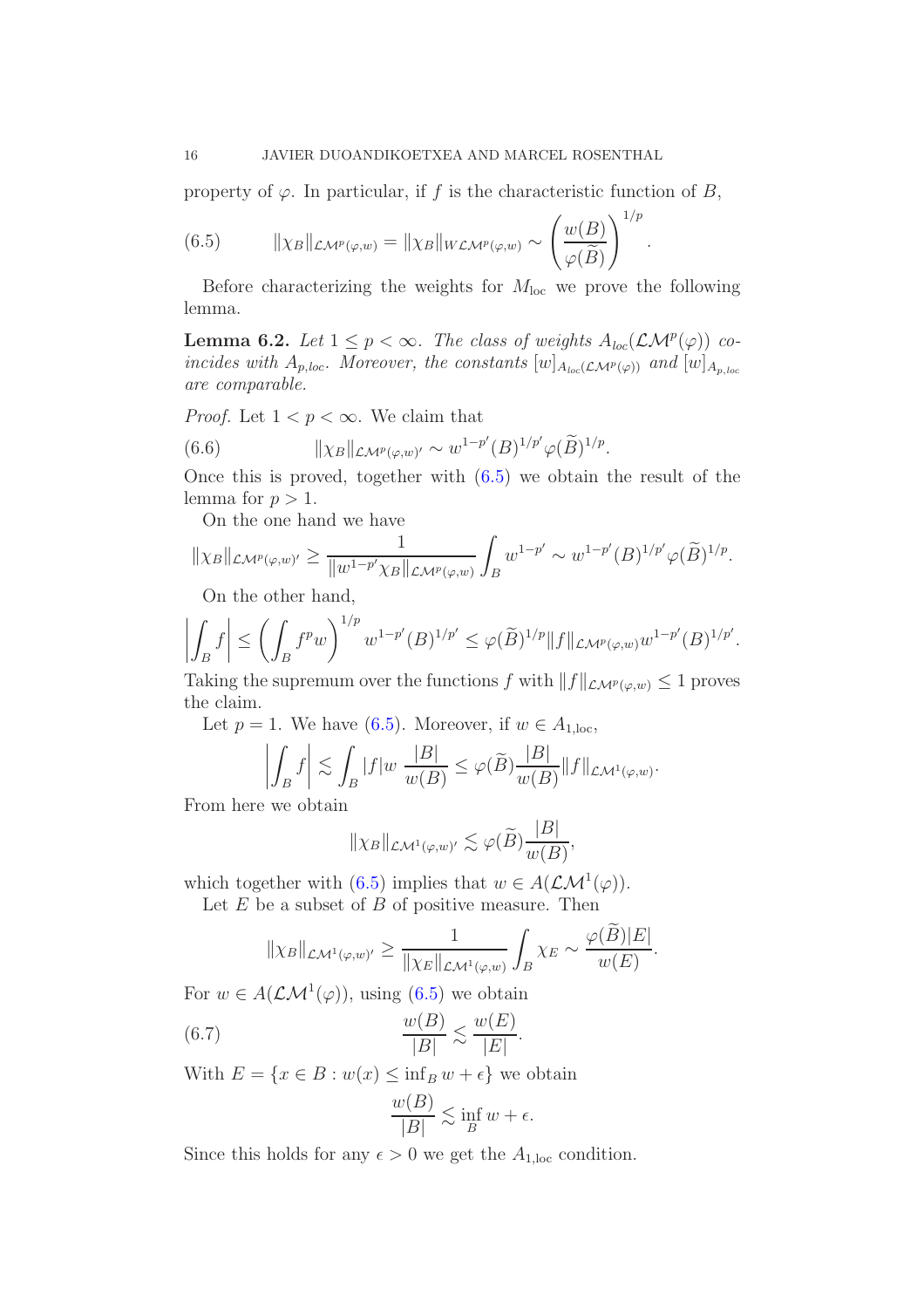The comparability of the constants  $[w]_{A_{\text{loc}}(\mathcal{LM}^p(\varphi))}$  and  $[w]_{A_{p,\text{loc}}}$  is a consequence of the proof.

**Proposition 6.3.** (a) Let  $1 < p < \infty$ . Then  $M_{1/4,loc}$  is bounded on  $\mathcal{LM}^p(\varphi, w)$  if and only if  $w \in A_{p, loc}.$ 

(b) Let  $1 \leq p < \infty$ . Then  $M_{1/4,loc}$  is bounded from  $\mathcal{LM}^p(\varphi, w)$  to  $WLM^p(\varphi, w)$  if and only if  $w \in A_{p, loc}$ .

In both cases, equivalently, if  $A_{loc}(\mathcal{LM}^p(\varphi))$ . Moreover, in case (b) the operator norm is equivalent to  $[w]_{A_{loc}(\mathcal{LM}^p(\varphi))}$ .

Proof. The necessity is proved as in Theorem [3.1.](#page-7-1)

For the sufficiency in the case  $1 < p < \infty$  it is enough to prove the case (a). Take a ball B such that  $|c_B| = 4r_B$ . By the definition of the local maximal operator  $M_{1/4,loc}$  we have that when we evaluate  $M_{1/4,\text{loc}}f(y)$  only the values of f on balls of the form  $B(z, |z|/4)$  containing  $y$  are involved. One can check that those balls are inside  $5B$ . Hence, for  $y \in B$  we have

$$
M_{1/4,\text{loc}}f(y) = M_{1/4,\text{loc}}(f\chi_{5B})(y).
$$

Then

$$
\frac{1}{\varphi(B)} \int_B |M_{1/4, \text{loc}} f|^p w = \frac{1}{\varphi(B)} \int_B |M_{1/4, \text{loc}}(f \chi_{5B})|^p w
$$
  

$$
\lesssim \frac{1}{\varphi(B)} \int_{\widetilde{bB}} |f|^p w \le \frac{\varphi(\widetilde{bB})}{\varphi(B)} ||f||^p_{\mathcal{LM}^p(\varphi, w)}.
$$

The result follows from the doubling property of  $\varphi$ .

The sufficiency for  $p = 1$  in (b) is proved in the same way, but we use the weak-type  $(1,1)$  inequality for  $M_{1/4,\text{loc}}$  and  $A_{1,\text{loc}}$  instead of the strong type.

To prove that the operator norm in the weak case is equivalent to  $[w]_{A_{\text{loc}}(\mathcal{LM}^p(\varphi))}$ , we obtain the lower bound from Theorem [3.1.](#page-7-1) The upper bound is obtained taking into account that  $M_{1/4,loc}$  is bounded from  $L^p(w)$  to  $L^{p,\infty}(w)$  with constant comparable to  $[w]_{A_{p,\text{loc}}}$ . For  $p=1$ this is implicit in the proof of [\[7,](#page-30-13) Theorem 1.1], and for  $p > 1$  it is enough to adapt such proof.

For the maximal operator  $M_0$  we have the following result.

**Proposition 6.4.** Let  $1 \leq p < \infty$ . Then  $M_0$  is bounded on  $\mathcal{LM}^p(\varphi, w)$ if and only if  $w \in A_0(\mathcal{LM}^p(\varphi))$ . Equivalently, if and only if  $M_0$  is bounded from  $\mathcal{LM}^p(\varphi, w)$  to  $W\mathcal{LM}^p(\varphi, w)$ . Moreover, the operator norm in both cases is equivalent to  $[w]_{A_0(\mathcal{LM}^p(\varphi))}$ .

The proof is the same as the one given in Theorem [3.2.](#page-8-0)

Using the last two propositions and [\(6.3\)](#page-14-2), Theorem [6.1](#page-14-1) is proved.

It is immediate to check that Theorem [4.1](#page-10-1) holds for  $\mathcal{LM}^p(\varphi, w)$ , and that Remark [4.2](#page-10-2) and the comments following it are also valid in the setting of weighted local Morrey spaces.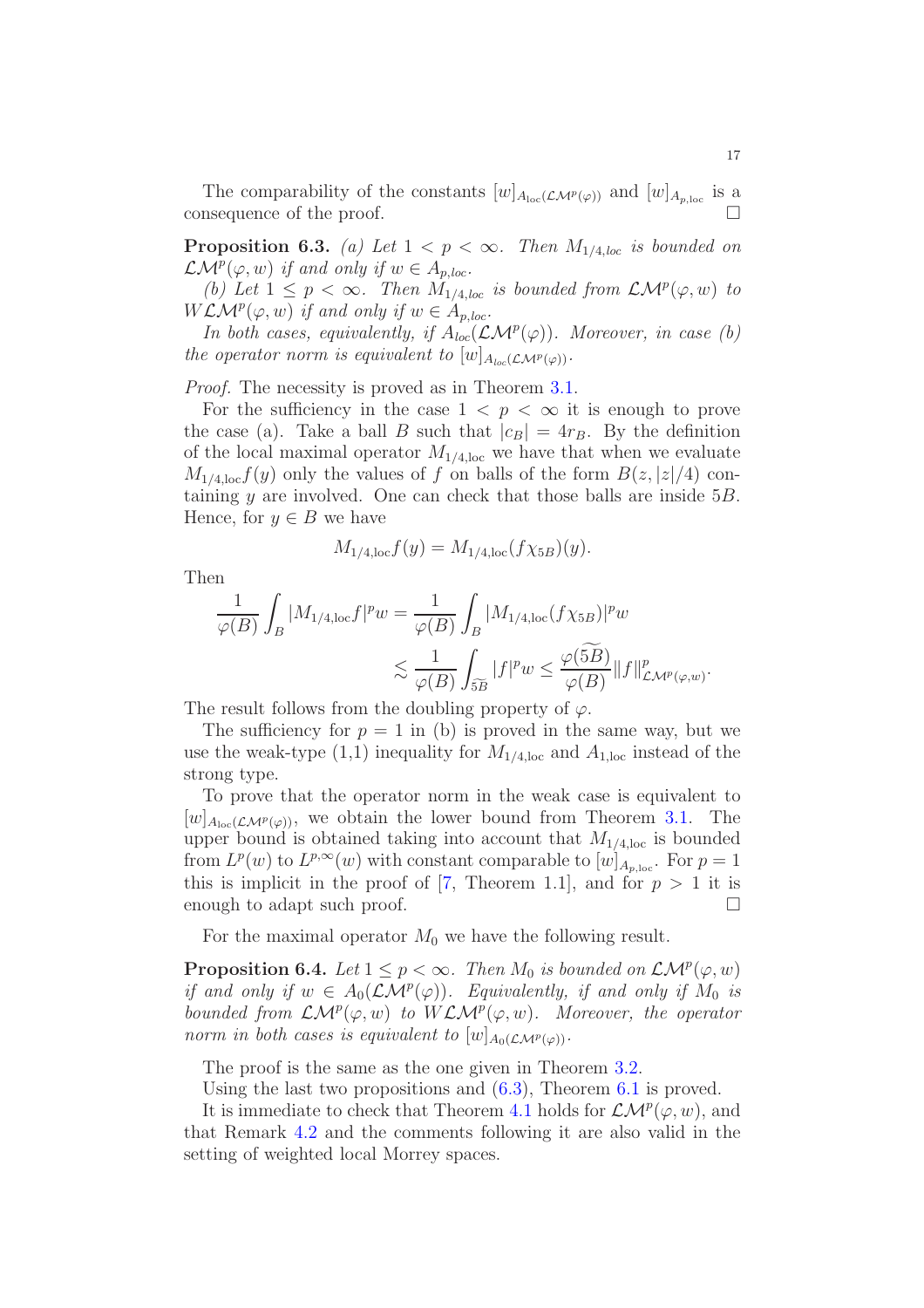## <span id="page-17-0"></span>7. Morrey boundedness from extrapolation of Lebesgue **ESTIMATES**

In our previous papers  $(3, 4, 5)$  $(3, 4, 5)$  $(3, 4, 5)$  we extended the weighted Lebesgue estimates appearing in the extrapolation theorem to the Morrey setting. In the framework of the current paper the corresponding result is the following.

<span id="page-17-4"></span>**Theorem 7.1.** Let  $1 \leq p_0 < \infty$  and let F be a collection of nonnegative measurable pairs of functions. Assume that for every  $(f, g) \in \mathcal{F}$  and every  $v \in A_{p_0}$  we have

<span id="page-17-1"></span>(7.1) 
$$
||g||_{L^{p_0}(v)} \lesssim ||f||_{L^{p_0}(v)},
$$

where the constant involved in the inequality does not depend on the pair  $(f, g)$  and it depends on v only in terms of  $[v]_{A_{p_0}}$ . Then for  $1 < p < \infty$ and  $w \in A_{p,loc}$  satisfying

<span id="page-17-2"></span>(7.2) 
$$
\sup_{B} \frac{1}{|B|} \| \chi_B \|_{\mathcal{M}^q(\varphi,w)} \| M(\chi_B)^{\frac{1}{s}} \|_{\mathcal{M}^q(\varphi,w)'} < \infty,
$$

for some  $q < p$  and some  $s > 1$ , it holds

<span id="page-17-3"></span>(7.3) 
$$
\|g\|_{\mathcal{M}^p(\varphi,w)} \lesssim \|f\|_{\mathcal{M}^p(\varphi,w)}.
$$

If [\(7.1\)](#page-17-1) holds for  $p_0 = 1$ , then  $q = p$  can be taken in [\(7.2\)](#page-17-2) and moreover the conclusion  $(7.3)$  is valid also for  $p = 1$ .

Remark 7.2. Before proceeding with the proof of the theorem we make the following observations. Assuming that  $(7.2)$  holds for fixed  $q < p$ and  $s > 1$ , we have: (i) s can be replaced by any other value in  $(1, s)$ ; (ii) q can be replaced by any other value in  $(q, p)$  (changing the value of s if needed).

Statement (i) holds trivially because  $M(\chi_B) \leq 1$ ; hence,  $M(\chi_B)^{\frac{1}{s}}$  is increasing with s. To prove (ii) take  $\tilde{q} > q$  and denote  $r = \tilde{q}/q$ . On the one hand,

$$
\|\chi_B\|_{\mathcal{M}^q(\varphi,w)}=\|\chi_B\|_{\mathcal{M}^{\tilde{q}}(\varphi,w)}^r,
$$

using  $(2.9)$ . On the other hand, for some  $s_1 > 1$  to be precised, using Hölder's inequality,

$$
\int M(\chi_B)^{\frac{1}{s_1}} f \le \left(\int M(\chi_B)^{\frac{1}{s}} f^r\right)^{\frac{1}{r}} \left(\int M(\chi_B)^{\left(\frac{1}{s_1} - \frac{1}{sr}\right)r'}\right)^{\frac{1}{r'}}
$$

.

We choose  $s_1 > 1$  such that the exponent of  $M(\chi_B)$  in the last integral is greater than 1. This is equivalent to requiring that

$$
\frac{1}{s_1} > \frac{1}{sr} + \frac{1}{r'}.
$$

Since the right-hand side is smaller than 1, it is possible to choose  $s_1 > 1$  satisfying the condition. Now we can use the boundedness of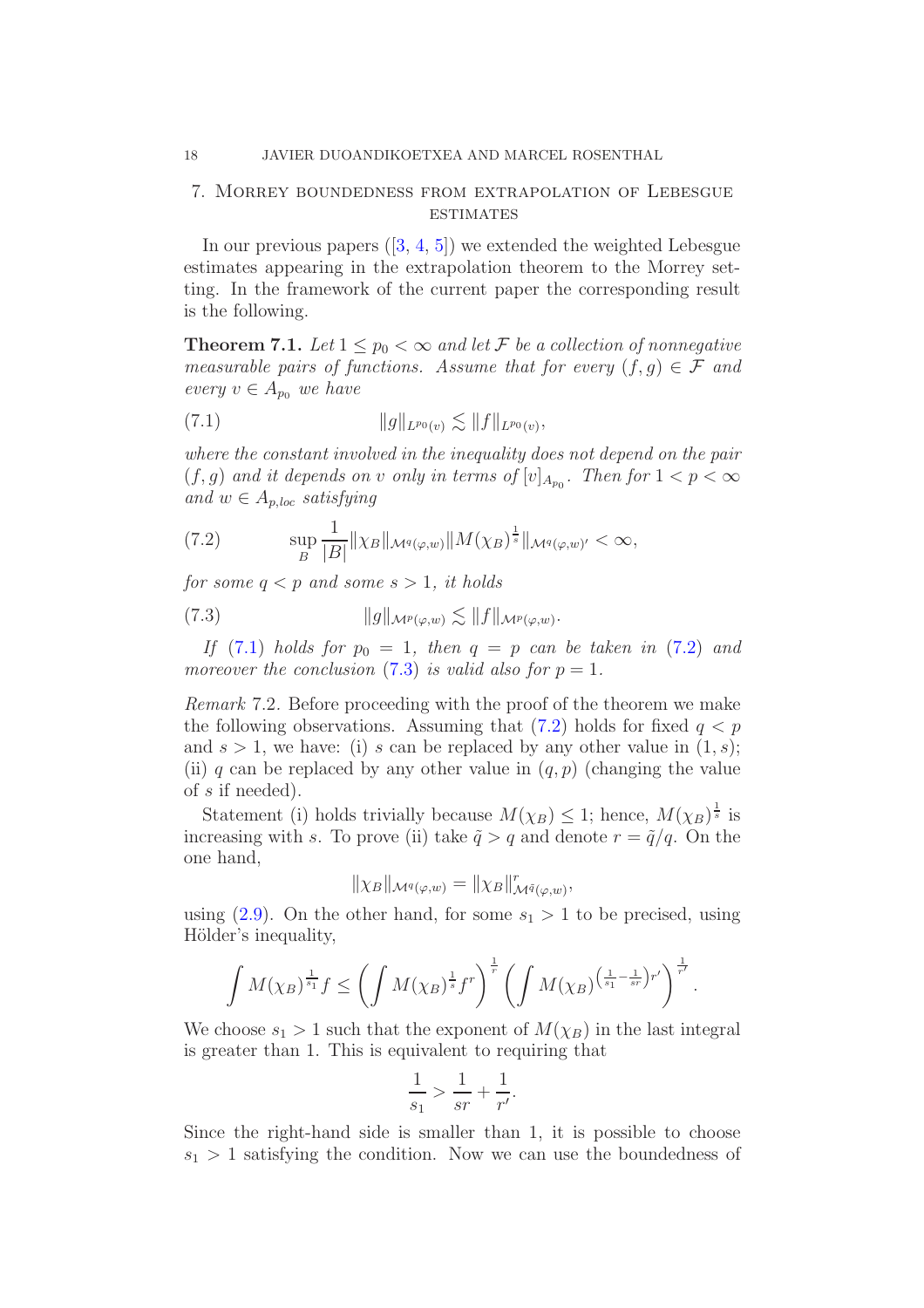M to write

$$
\int M(\chi_B)^{\frac{1}{s_1}} f \lesssim \|M(\chi_B)^{\frac{1}{s}}\|_{\mathcal{M}^q(\varphi,w)'}^{\frac{1}{r}} \|f^r\|_{\mathcal{M}^q(\varphi,w)}^{\frac{1}{r}} |B|^{\frac{1}{r'}}= \|M(\chi_B)^{\frac{1}{s}}\|_{\mathcal{M}^q(\varphi,w)'}^{\frac{1}{r}} \|f\|_{\mathcal{M}^{\tilde{q}}(\varphi,w)} |B|^{\frac{1}{r'}}.
$$

Taking the supremum on the functions f such that  $||f||_{\mathcal{M}^{\tilde{q}}(\varphi,w)} \leq 1$  we get

<span id="page-18-0"></span>
$$
||M(\chi_B)^{\frac{1}{s_1}}||_{\mathcal{M}^{\tilde{q}}(\varphi,w)'} \lesssim ||M(\chi_B)^{\frac{1}{s}}||_{\mathcal{M}^q(\varphi,w)'}^{\frac{1}{r}}|B|^{\frac{1}{r'}}.
$$

This gives [\(7.2\)](#page-17-2) for  $\tilde{q}$ , with  $s_1$  instead of s.

*Proof of Theorem [7.1.](#page-17-4) Case*  $p_0 = 1$  and  $1 < p < \infty$ . The assumption is now

(7.4) 
$$
||g||_{L^1(v)} \lesssim ||f||_{L^1(v)}, \text{ for } v \in A_1.
$$

Let  $p > 1$ . Since  $w \in A_{p,\text{loc}}$ , we know that  $w^{1-p'} \in A_{p',\text{loc}}$  and we can choose  $s > 1$  such that  $w^{1-p'} \in A_{p'/s,loc}$ .

Let B be a ball with  $|c_B| > 4r_B$ . There exists nonnegative  $h \in$  $L^{p'}(w, B)$  with norm 1 such that

$$
\int_B h^{p'} w = 1 \quad \text{and} \quad \left( \int_B g^p w \right)^{\frac{1}{p}} = \int_B ghw.
$$

Since  $hw\chi_B \leq M(h^sw^s\chi_B)^{1/s}$  and  $M(h^sw^s\chi_B)^{1/s}$  is an  $A_1$  weight for  $s > 1$ , we can write

$$
\int_B ghw \le \int_{\mathbb{R}^n} gM(h^s w^s \chi_B)^{1/s} \le C \int_{\mathbb{R}^n} fM(h^s w^s \chi_B)^{1/s},
$$

where in the second inequality we use [\(7.4\)](#page-18-0). To ensure that  $M(h^s w^s \chi_B)^{1/s}$ is in  $A_1$  we need to check that it is finite almost everywhere and for this it suffices to show that  $h^s w^s \chi_B$  is integrable. We prove this and get a bound for future use. We have

<span id="page-18-2"></span>
$$
(7.5) \qquad \left(\int_B h^s w^{s-1} w\right)^{\frac{1}{s}} \le \left(\int_B h^{p'} w\right)^{\frac{1}{p'}} \left(\int_B w^{\frac{s(p'-1)}{p'-s}}\right)^{\frac{1}{s}-\frac{1}{p'}}\n\n\lesssim |B|^{\frac{1}{s}} \left(\int_B w^{1-p'}\right)^{-\frac{1}{p'}} \lesssim \left(\int_B w\right)^{\frac{1}{p}} |B|^{-\frac{1}{s'}},
$$

where the second inequality holds because  $w^{1-p'} \in A_{p'/s,loc}$  (the exponent of w in the integral can be written as  $(1-p')/(1-(p'/s))$  and in the last one we use

$$
|B| \le \left(\int_B w\right)^{\frac{1}{p}} \left(\int_B w^{1-p'}\right)^{\frac{1}{p'}}.
$$

<span id="page-18-1"></span>We decompose the integral of  $f M (h<sup>s</sup> w<sup>s</sup> \chi_B)^{1/s}$  over  $\mathbb{R}^n$  in the form

(7.6) 
$$
\int_{2B} f M (h^s w^s \chi_B)^{1/s} + \int_{\mathbb{R}^n \setminus 2B} f M (h^s w^s \chi_B)^{1/s}.
$$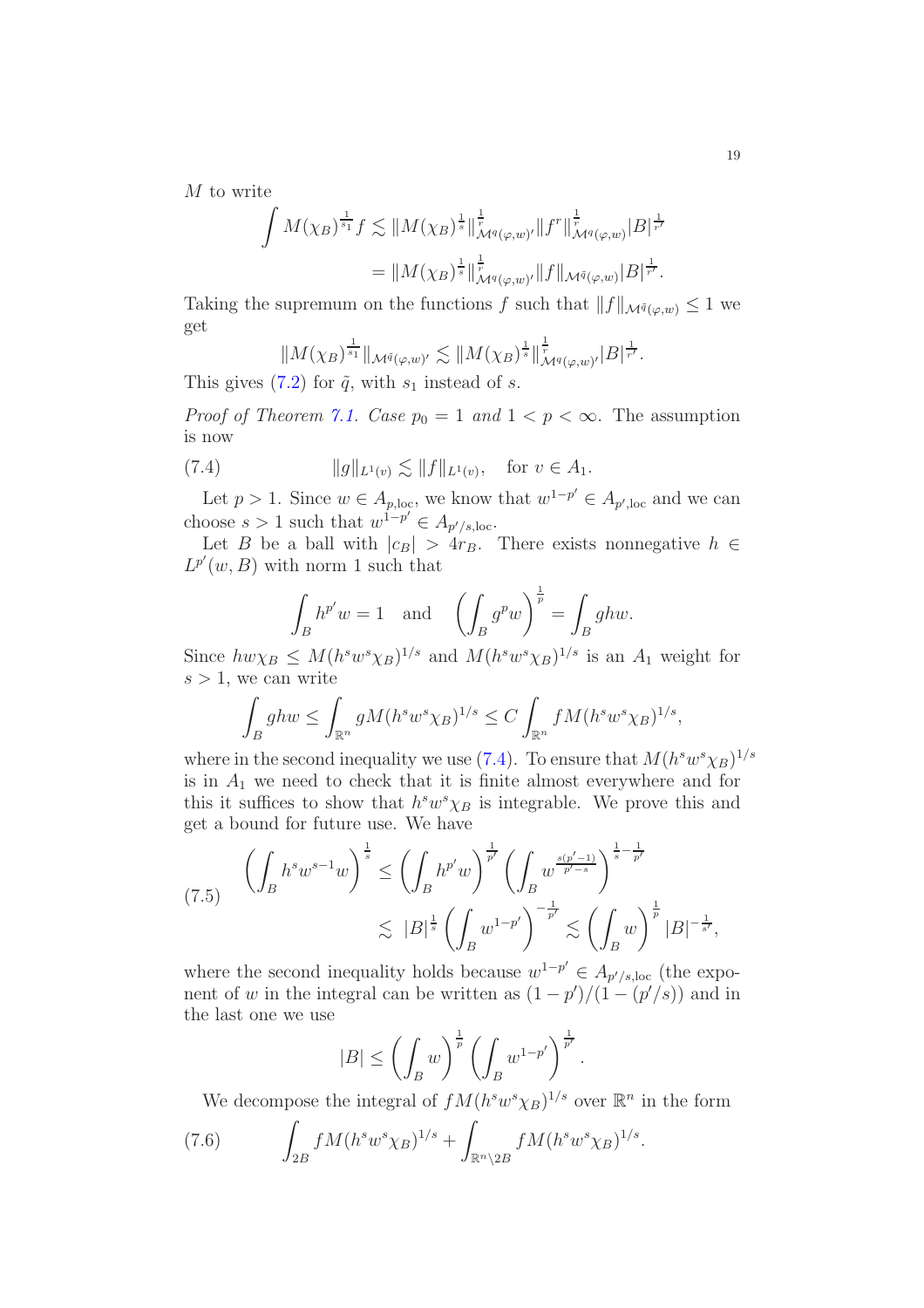To deal with the first term in  $(7.6)$  we use Hölder's inequality,

$$
\int_{2B} f M(h^s w^s \chi_B)^{1/s} \le \left( \int_{2B} f^p w \right)^{\frac{1}{p}} \left( \int_{2B} M(h^s w^s \chi_B)^{p/s} w^{1-p'} \right)^{\frac{1}{p'}}.
$$

The function  $h^s w^s \chi_B$  is supported on B and for  $y \in 2B$  the value of  $M(h^s w^s \chi_B)(y)$  only needs to take into account balls of radii less than  $3r_B$ . Therefore,

<span id="page-19-0"></span>(7.7) 
$$
M(h^s w^s \chi_B)(y) \sim M_{\text{loc}}(h^s w^s \chi_B)(y) + \frac{1}{|B|} \int_B h^s w^s.
$$

Since s has been chosen such that  $w^{1-p'} \in A_{p'/s,loc}$ , we use the weighted boundedness of  $M<sub>loc</sub>$  for the first summand and [\(7.5\)](#page-18-2) for the second to see that the last term is less than a constant. On the other hand,

<span id="page-19-1"></span>(7.8) 
$$
\left(\int_{2B} f^p w\right)^{\frac{1}{p}} \lesssim \varphi(2B)^{\frac{1}{p}} \|f\|_{\mathcal{M}^p(\varphi,w)}.
$$

From the doubling property of  $\varphi$  we obtain the desired bound.

To deal with the integral on  $\mathbb{R}^n \setminus 2B$  we first realize that for a function supported on B the maximal function at a point y outside  $2B$ only needs to take into account averages on balls containing  $\gamma$  and intersecting B. Therefore, we are only concerned with balls whose radii are comparable to  $|y - c_B|$ . Thus for  $y \in \mathbb{R}^n \setminus 2B$  we have

$$
M(h^s w^s \chi_B)(y)^{\frac{1}{s}} \sim \left(\frac{1}{|y - c_B|^n} \int_B h^s w^s \right)^{\frac{1}{s}} \sim \left(\frac{M(\chi_B)(y)}{|B|} \int_B h^s w^s \right)^{\frac{1}{s}}
$$
  

$$
\lesssim M(\chi_B)(y)^{\frac{1}{s}} \frac{w(B)^{\frac{1}{p}}}{|B|} \lesssim \frac{M(\chi_B)(y)^{\frac{1}{s}}}{|B|} \varphi(B)^{\frac{1}{p}} \|\chi_B\|_{\mathcal{M}^p(\varphi, w)},
$$

using [\(7.5\)](#page-18-2) in the third step. Then

$$
\int_{\mathbb{R}^n \setminus 2B} f M(h^s w^s \chi_B)^{1/s} \lesssim \left( \int_{\mathbb{R}^n \setminus 2B} f M(\chi_B)^{\frac{1}{s}} \right) \frac{\varphi(B)^{\frac{1}{p}}}{|B|} \|\chi_B\|_{\mathcal{M}^p(\varphi, w)}
$$
  

$$
\lesssim \|f\|_{\mathcal{M}^p(\varphi, w)} \|M(\chi_B)^{\frac{1}{s}}\|_{\mathcal{M}^p(\varphi, w)'} \frac{\varphi(B)^{\frac{1}{p}}}{|B|} \|\chi_B\|_{\mathcal{M}^p(\varphi, w)}.
$$

The desired estimate follows from  $(7.2)$  with  $q = p$ .

Case  $p_0 = 1$  and  $p = 1$ . Let B be a ball with  $|c_B| > 4r_B$  and  $w \in$  $A_{1,\text{loc}}$  satisfying [\(7.2\)](#page-17-2) with  $q = 1$ . Choose  $s > 1$  such that  $w^s \in A_{1,\text{loc}}$ . (This is the same as satisfying a reverse Hölder condition with exponent s over the balls used in the definition of  $M_{loc}$ .) Then

$$
\int_B gw \le \int_{\mathbb{R}^n} g M(w^s \chi_B)^{1/s} \le C \int_{\mathbb{R}^n} f M(w^s \chi_B)^{1/s},
$$

using [\(7.4\)](#page-18-0) in the second inequality. We are like in [\(7.6\)](#page-18-1) with  $h \equiv$ 1. Over 2B we have [\(7.7\)](#page-19-0) and since  $w^s \in A_{1,\text{loc}}$  we deduce that  $M_{\text{loc}}(w^{s}\chi_{B})^{1/s}(y) \lesssim w(y)$  a.e. and we are like in [\(7.8\)](#page-19-1) with  $p=1$ .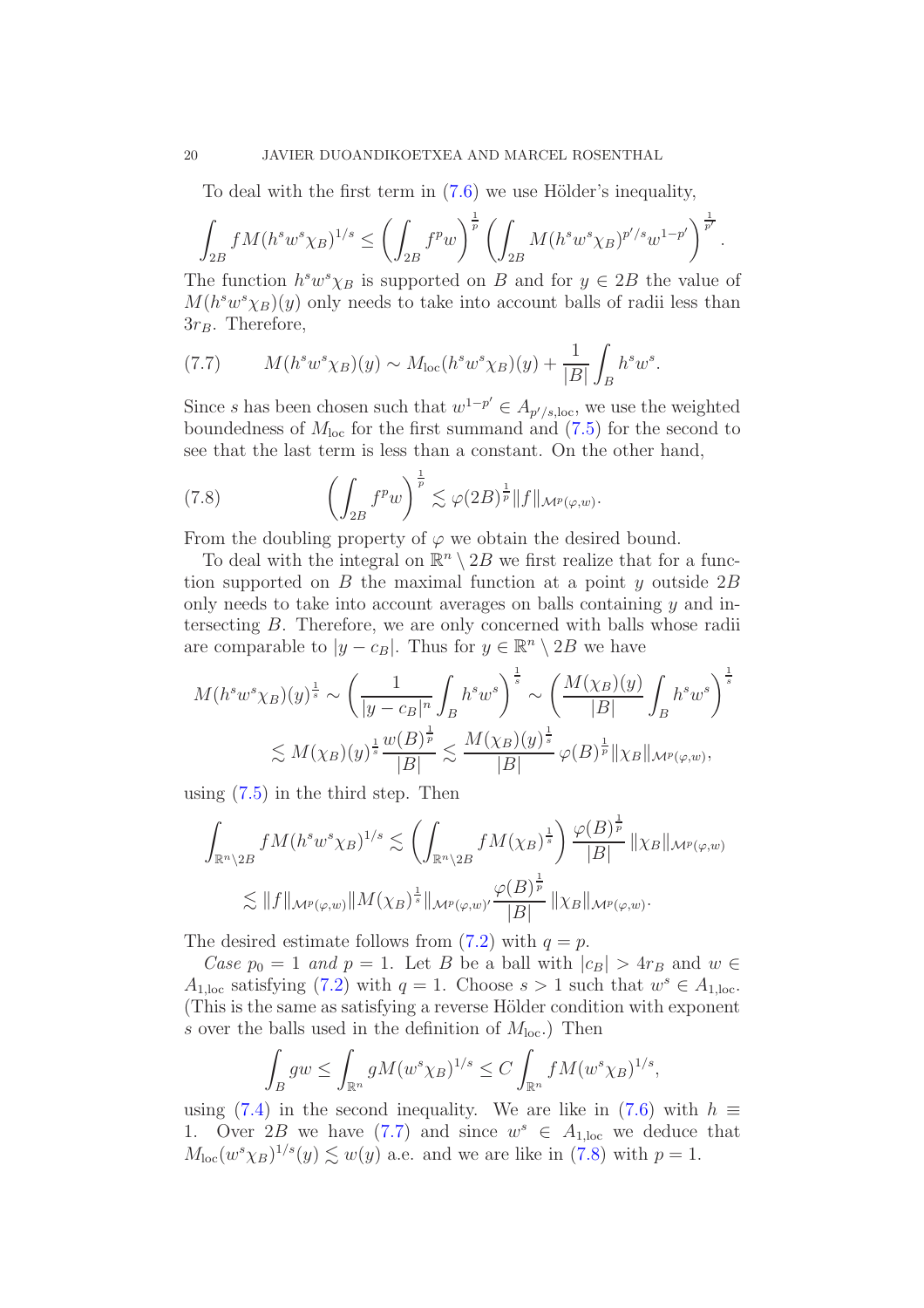For  $y \in \mathbb{R}^n \setminus 2B$  we have

$$
M(w^s \chi_B)(y)^{\frac{1}{s}} \sim \left(\frac{1}{|y-c_B|^n} \int_B w^s \right)^{\frac{1}{s}} \lesssim \frac{M(\chi_B)(y)^{\frac{1}{s}}}{|B|} \int_B w^s
$$
  

$$
\lesssim \frac{M(\chi_B)(y)^{\frac{1}{s}}}{|B|} \varphi(B) \|\chi_B\|_{\mathcal{M}^1(\varphi, w)},
$$

where the second inequality is a consequence of  $w^s \in A_{1,\text{loc}}$ . We are in the same situation as in the previous part of the proof.

Case  $p_0 > 1$  and  $p > 1$ . Let  $w \in A_{p,\text{loc}}$ . Take  $q \in (1, p)$  for which [\(7.2\)](#page-17-2) holds and  $w \in A_{q,loc}$ . By the extrapolation theory for weighted Lebesgue spaces we can take any  $p_0 \in (1,\infty)$  in [\(7.1\)](#page-17-1). In particular,

(7.9) 
$$
||g^{p/q}||_{L^1(v)} \lesssim ||f^{p/q}||_{L^1(v)}, \text{ for } v \in A_1.
$$

Using the first part of the proof we deduce

$$
||g^{p/q}||_{\mathcal{M}^q(\varphi,w)} \lesssim ||f^{p/q}||_{\mathcal{M}^q(\varphi,w)},
$$

which is equivalent to  $(7.3)$ .

A comment similar to Remark [4.2](#page-10-2) can be made here: there are weights satisfying [\(1.2\)](#page-1-0) which do not satisfy [\(7.2\)](#page-17-2) for  $q \leq p$ . Indeed, again in the case of the Samko type space the Hardy-Littlewood maximal operator is bounded for  $w(x) = |x|^{\lambda - n}$ , but some singular integrals are not (for instance, the Hilbert transform in the case  $n = 1$ , see  $[17, 4]$  $[17, 4]$  $[17, 4]$ . This means that  $(1.2)$  is not sufficient and legitimates the presence of the stronger condition [\(7.2\)](#page-17-2) in Theorem [7.1.](#page-17-4)

The main result of [\[15\]](#page-30-15) can be applied here: the boundedness of the Hardy-Littlewood maximal operator on both  $X$  and  $X'$  is equivalent to the boundedness of the Riesz transforms (the Hilbert transform if we are in  $\mathbb{R}$ ) on X, in the sense that the norm inequality for the latter holds for functions in  $X \cap L^2$ . This is proved for Banach lattices X with a Fatou property different from the one mentioned in Subsection [2.2,](#page-5-2) namely, if  $f_n \to f$  a.e. and  $||f_n||_X \leq 1$ , then  $f \in X$  and  $||f||_X \leq 1$ . If  $X = \mathcal{M}^p(\varphi, w)$  this property is fulfilled (use Fatou's lemma) and the result can be applied. Hence, if M is bounded on  $\mathcal{M}^p(\varphi, w)$  but the Riesz transforms are not, then M is not bounded on  $\mathcal{M}^p(\varphi, w)$ '.

We can obtain an extrapolation-type result also in the framework of weighted local Morrey spaces. This is the counterpart of Theorem [7.1.](#page-17-4)

<span id="page-20-0"></span>**Theorem 7.3.** Let  $1 \leq p_0 < \infty$  and let F be a collection of nonnegative measurable pairs of functions. Assume that for every  $(f, g) \in \mathcal{F}$  and every  $v \in A_{p_0}$  we have

$$
(7.10) \t\t\t ||g||_{L^{p_0}(v)} \lesssim ||f||_{L^{p_0}(v)},
$$

where the constant involved in the inequality does not depend on the pair  $(f, g)$  and it depends on v only in terms of  $[v]_{A_{p_0}}$ . Then for  $1 < p < \infty$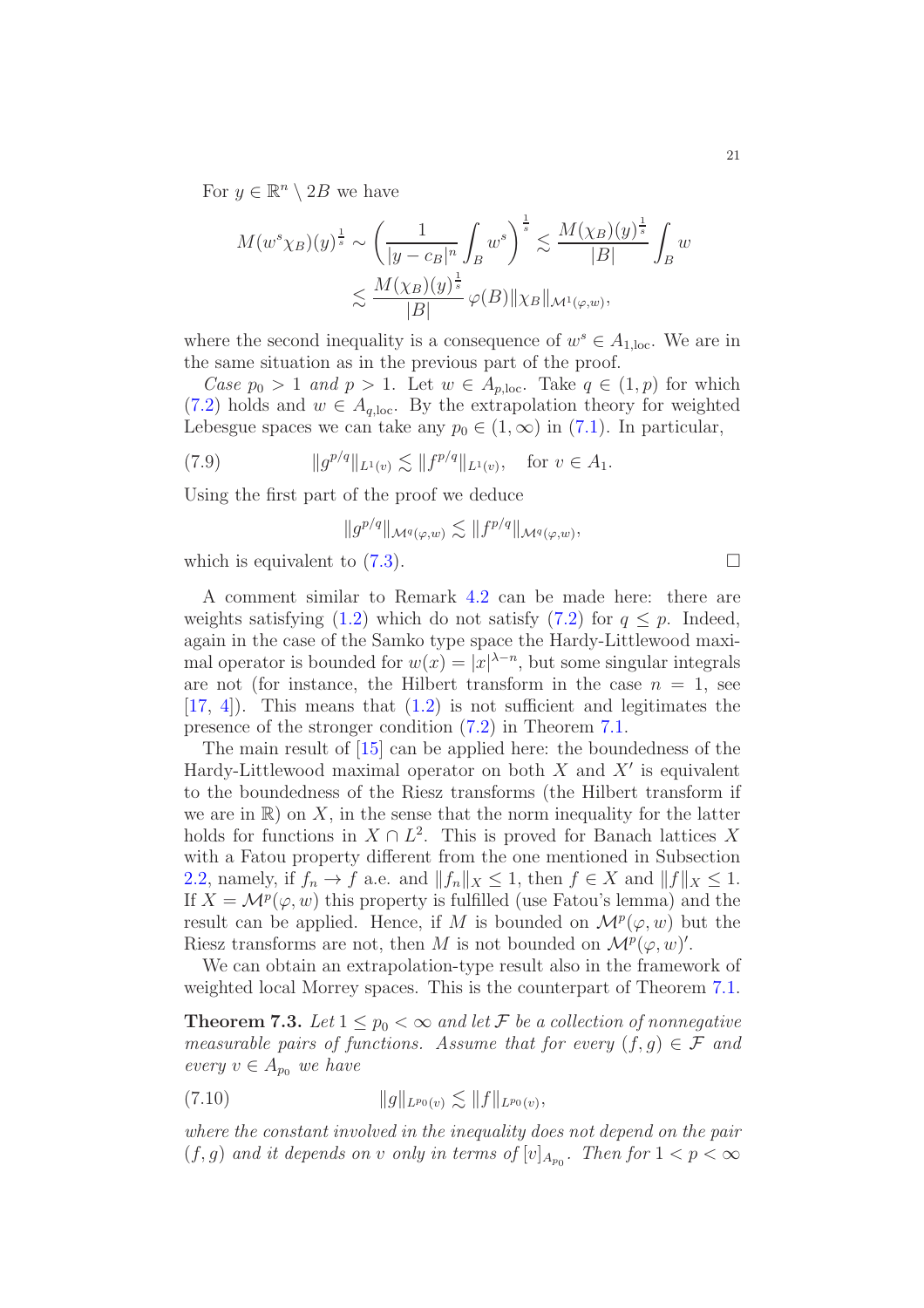and  $w \in A_{p,loc}$  satisfying

(7.11) 
$$
\sup_{B} \frac{1}{|B|} \|\chi_B\|_{\mathcal{LM}^q(\varphi,w)} \|M(\chi_B)^{\frac{1}{s}}\|_{\mathcal{LM}^q(\varphi,w)'} < \infty,
$$

for some  $q < p$  and some  $s > 1$ , and all balls B centered at the origin, it holds

$$
(7.12) \t\t\t ||g||_{\mathcal{LM}^p(\varphi,w)} \lesssim ||f||_{\mathcal{LM}^p(\varphi,w)}.
$$

Proof. The proof is almost the same as the one given for Theorem [7.1.](#page-17-4) We only mention the small changes. The ball B is such that  $|c_B| = 4r_B$ , and  $B$  is as before.

The proof runs as before until [\(7.8\)](#page-19-1). Then

$$
\left(\int_{2B} f^p w\right)^{\frac{1}{p}} \le \left(\int_{\widetilde{2B}} f^p w\right)^{\frac{1}{p}} \lesssim \varphi(\widetilde{2B})^{\frac{1}{p}} \|f\|_{\mathcal{LM}^p(\varphi,w)}.
$$

When we are in  $\mathbb{R}^n \setminus 2B$  we have

$$
M(h^s w^s \chi_B)(y)^{\frac{1}{s}} \lesssim M(\chi_B)(y)^{\frac{1}{s}} \frac{w(B)^{\frac{1}{p}}}{|B|} \lesssim M(\chi_{\widetilde{B}})(y)^{\frac{1}{s}} \frac{w(\widetilde{B})^{\frac{1}{p}}}{|\widetilde{B}|},
$$

where the first inequality is in the proof of Theorem [7.1](#page-17-4) and the second one is immediate because  $B \subset \overline{B}$  and both have comparable size. From here the proof runs as before. □ here the proof runs as before.

We can apply again the result in [\[15\]](#page-30-15): the Riesz transforms are bounded on  $\mathcal{LM}^q(\varphi, w) \cap L^2$  if and only the Hardy-Littlewood maximal operator is bounded on  $\mathcal{LM}^q(\varphi, w)$  and  $\mathcal{LM}^q(\varphi, w)'$ . In particular,  $w \in A(\mathcal{LM}^p(\varphi))$  is necessary for the boundedness of the Riesz transforms (compare with [\[12,](#page-30-4) Theorem 1.6]).

There are many applications of the theorems in this section to operators T satisfying  $(7.1)$  for pairs  $(|f|, |Tf|)$ . We refer to the examples presented in [\[3\]](#page-29-1), for example. From the proof of the theorems it is also deduced the embedding of the Morrey space into the union of weighted Lebesgue spaces. This allows us to define the operator on the Morrey space by restriction. See Section 4 of [\[5\]](#page-29-0), for instance.

The applications to boundedness on weighted local Morrey spaces are new.

## <span id="page-21-0"></span>8. RELATION WITH  $A_p$  weights and with previous results

In this section we compare the results of this paper with our results in previous papers in the case

<span id="page-21-1"></span>(8.1) 
$$
\varphi(B) = r_B^{\lambda_1} w(B)^{\lambda_2/n}.
$$

We assume that  $0 < \lambda_1 + \lambda_2 < n$  (see Proposition 2.4 in [\[5\]](#page-29-0)). We also assume that  $0 \leq \lambda_2 \leq n$ .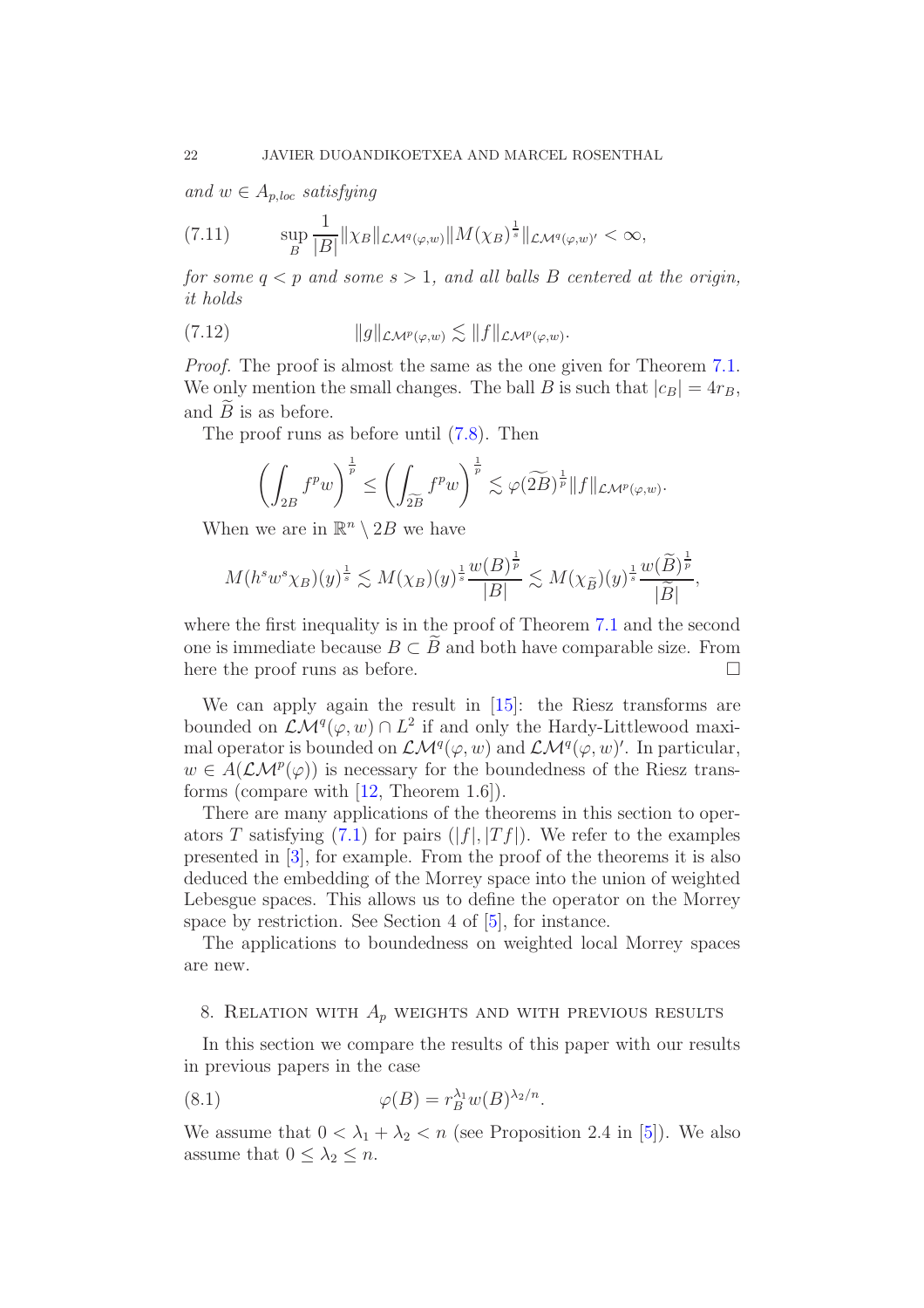8.1. The case of weighted global Morrey spaces. First we obtain a necessary condition, a quantitative reverse doubling property, which apparently has been overlooked in the literature concerning the Samkotype weighted Morrey spaces. Another necessary condition saying that the weights are in a certain Muckenhoupt class  $A_q$  with q depending on  $p, \lambda_1$  and  $\lambda_2$  was also obtained in [\[5\]](#page-29-0). We will use the following embedding result from [\[5\]](#page-29-0).

<span id="page-22-1"></span>**Lemma 8.1.** [\[5,](#page-29-0) Lemma 2.5] Let  $1 \leq p < \infty$ ,  $0 \leq \lambda_1, \lambda_2 < n$  and  $\lambda_1 + \lambda_2 < n$ . The embedding

$$
L^{\frac{pn}{n-\lambda_1-\lambda_2}}(w^{\frac{n-\lambda_2}{n-\lambda_1-\lambda_2}}) \hookrightarrow \mathcal{M}^p(\varphi, w)
$$

holds for  $\varphi$  as in [\(8.1\)](#page-21-1) and a constant depending only on n,  $\lambda$  and p, not on w.

<span id="page-22-0"></span>Proposition 8.2. Let  $1 \leq p < \infty$ ,  $0 \leq \lambda_1, \lambda_2 < n$  and  $0 < \lambda_1 + \lambda_2 < n$ . Let  $w \in A(\mathcal{M}^p(\varphi))$ .

<span id="page-22-2"></span>.

(a) If  $B_1$  and  $B_2$  are balls such that  $B_1 \subset B_2$ , then it holds that

(8.2) 
$$
\frac{w(B_1)}{w(B_2)} \lesssim \left(\frac{|B_1|}{|B_2|}\right)^{\frac{\lambda_1}{n-\lambda_2}}
$$

In other words,  $w \in RD_{\frac{\lambda_1}{n-\lambda_2}}$ .

(b) The weight w is in  $A_{\frac{np+\lambda_1}{n-\lambda_2}}$ .

Proof. (a) From the definition of the norm we have

(8.3) 
$$
\|\chi_{B_2}\|_{\mathcal{M}^p(\varphi,w)} \ge \left(\frac{w(B_1)^{1-\frac{\lambda_2}{n}}}{|B_1|^{\frac{\lambda_1}{n}}}\right)^{\frac{1}{p}}.
$$

On the other hand, for  $\alpha$  to be chosen later we write

<span id="page-22-3"></span>
$$
\|\chi_{B_2}\|_{\mathcal{M}^p(\varphi,w)'}\geq \frac{\int_{B_2}w^\alpha}{\|w^\alpha\chi_{B_2}\|_{\mathcal{M}^p(\varphi,w)}}\gtrsim \frac{\int_{B_2}w^\alpha}{\|w^\alpha\chi_{B_2}\|_{L^{\frac{pn}{n-\lambda_1-\lambda_2}}(w^{\frac{n-\lambda_2}{n-\lambda_1-\lambda_2}})}},
$$

using Lemma [8.1.](#page-22-1) We choose  $\alpha$  such that

$$
\alpha = \alpha \frac{pn}{n - \lambda_1 - \lambda_2} + \frac{n - \lambda_2}{n - \lambda_1 - \lambda_2},
$$

that is  $\alpha = \frac{\lambda_2 - n}{n(n-1) + \lambda_1}$  $\frac{\lambda_2 - n}{n(p-1) + \lambda_1 + \lambda_2}$ . Then

(8.4) 
$$
\|\chi_{B_2}\|_{\mathcal{M}^p(\varphi,w)'} \geq \left(\int_{B_2} w^{\alpha}\right)^{\frac{n(p-1)+\lambda_1+\lambda_2}{np}}.
$$

Use now the inequality

<span id="page-22-4"></span>
$$
|B_2| \le \left(\int_{B_2} w\right)^{\frac{1}{q}} \left(\int_{B_2} w^{\frac{1}{1-q}}\right)^{\frac{1}{q'}}
$$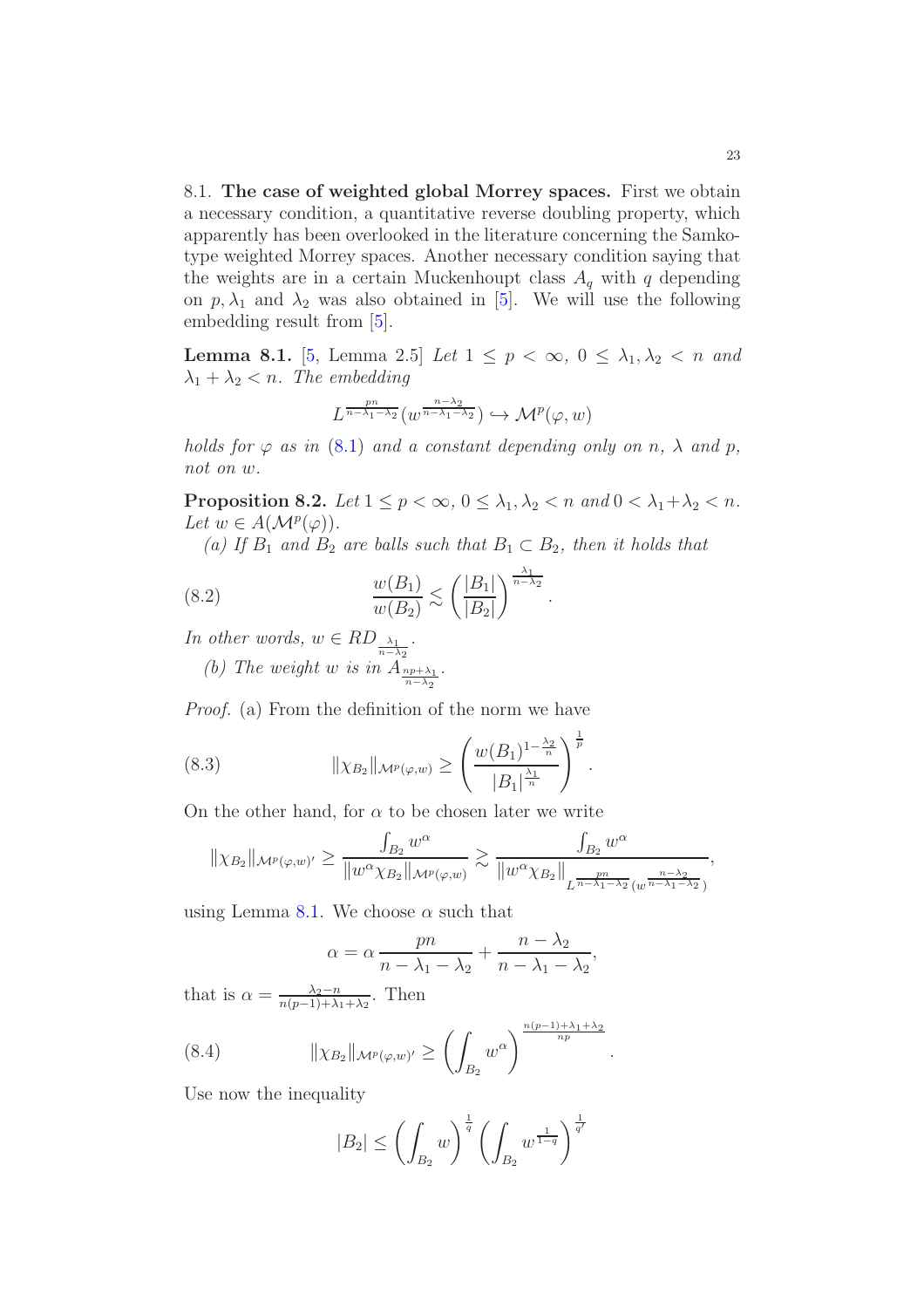with  $1/(1-q) = \alpha$ . This gives

$$
\left(\int_{B_2} w^{\alpha}\right)^{\frac{n(p-1)+\lambda_1+\lambda_2}{np+\lambda_1}} \left(\int_{B_2} w\right)^{\frac{n-\lambda_2}{np+\lambda_1}} \ge |B_2|,
$$

which implies

$$
\|\chi_{B_2}\|_{\mathcal{M}^p(\varphi,w)'}\geq \left(\int_{B_2}w\right)^{\frac{\lambda_2-n}{np}}|B_2|^{\frac{np+\lambda_1}{np}}.
$$

Therefore,

$$
\frac{\|\chi_{B_2}\|_{\mathcal{M}^p(\varphi,w)}\|\chi_{B_2}\|_{\mathcal{M}^p(\varphi,w)'}}{|B_2|} \geq \left(\frac{w(B_1)^{1-\frac{\lambda_2}{n}}}{|B_1|^{\frac{\lambda_1}{n}}} \frac{|B_2|^{\frac{\lambda_1}{n}}}{w(B_2)^{1-\frac{\lambda_2}{n}}}\right)^{\frac{1}{p}}.
$$

We get [\(8.2\)](#page-22-2) from this inequality and the  $A(\mathcal{M}^p(\varphi))$  condition.

(b) For a ball B we use [\(8.3\)](#page-22-3) with  $B_1 = B_2 = B$  and [\(8.4\)](#page-22-4) with  $B_2 = B$ . Then

$$
\frac{\|\chi_B\|_{\mathcal{M}^p(\varphi,w)}\|\chi_B\|_{\mathcal{M}^p(\varphi,w)'}}{|B|}
$$
\n
$$
\geq \frac{1}{|B|} \left(\frac{w(B)^{1-\frac{\lambda_2}{n}}}{|B|^{\frac{\lambda_1}{n}}}\right)^{\frac{1}{p}} \left(\int_B w^{\frac{\lambda_2-n}{n(p-1)+\lambda_1+\lambda_2}}\right)^{\frac{n(p-1)+\lambda_1+\lambda_2}{np}}
$$
\n
$$
= \left(\frac{w(B)^{\frac{n-\lambda_2}{np+\lambda_1}}w^{\frac{\lambda_2-n}{n(p-1)+\lambda_1+\lambda_2}}(B)^{\frac{n(p-1)+\lambda_1+\lambda_2}{np+\lambda_1}}}{|B|}\right)^{\frac{np+\lambda_1}{np}}.
$$

Therefore, if  $w \in A(\mathcal{M}^p(\varphi))$  then  $w \in A_{\frac{np+\lambda_1}{n-\lambda_2}}$ 

$$
\qquad \qquad \blacksquare
$$

In the case  $\lambda_2 = 0$  and  $\lambda_1 \in (0, n)$  we are in the Samko-type space and condition [\(8.2\)](#page-22-2) is written in the form [\(1.5\)](#page-3-1), that is,  $w \in RD_{\frac{\lambda_1}{n}}$ .

In our previous papers  $[3, 4, 5]$  $[3, 4, 5]$  $[3, 4, 5]$  $[3, 4, 5]$  we imposed a reverse Hölder condition to control the quotients of the form  $w(B_1)/w(B_2)$ , using [\(2.3\)](#page-4-3). Actually, a reverse doubling condition would be enough. In [\[4\]](#page-29-3) we even wondered about the necessity of a reverse Hölder condition with exponent  $\sigma = n/(n - \lambda)$ , for which [\(2.3\)](#page-4-3) would imply [\(1.5\)](#page-3-1) (see the comments at the end of [\[4,](#page-29-3) Section 5]). With the current result we see that the weaker condition  $w \in RD_{\frac{\lambda_1}{n}}$  is necessary.

From Proposition  $8.2$  we deduce in particular that  $w$  is doubling. For other values of  $\lambda_1$  and  $\lambda_2$  not considered in the proposition we assume that w is doubling. This ensures that  $\varphi$  is doubling. We also have that w is reverse doubling and if  $w \in RD_{\delta}$  we have for balls  $B_1 \subset B_2$ ,

$$
\frac{\varphi(B_1)}{\varphi(B_2)} = \left(\frac{r_{B_1}}{r_{B_2}}\right)^{\lambda_1} \left(\frac{w(B_1)}{w(B_2)}\right)^{\lambda_2/n} \lesssim \left(\frac{r_{B_1}}{r_{B_2}}\right)^{\lambda_1 + \delta \lambda_2}.
$$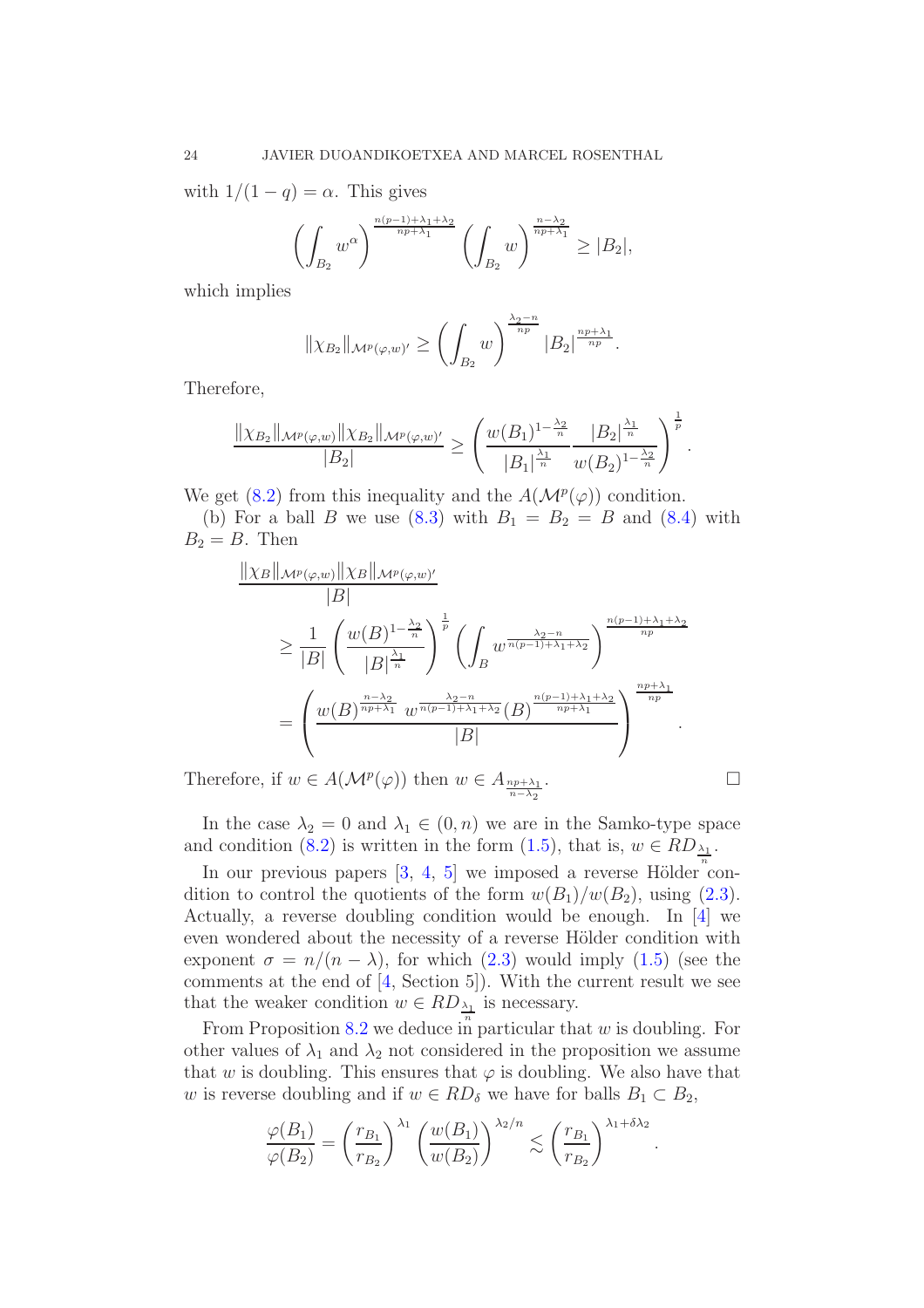Then we impose the condition  $\lambda_1 + \delta \lambda_2 > 0$ , which implies that  $\varphi$  is reverse doubling. This condition is weaker than the condition  $\lambda_1 \sigma'_w$  +  $\lambda_2 > 0$  imposed in [\[5\]](#page-29-0), due to [\(2.3\)](#page-4-3). In particular, we do not assume a priori that w satisfies a reverse Hölder condition. Notice that  $\lambda_1$  can be negative (in particular, it will be always negative for  $\lambda_2 = n$ ).

<span id="page-24-1"></span>*Remark* 8.3. When w satisfies  $(8.2)$ , we claim that the norm of the characteristic function of the ball B in  $\mathcal{M}^p(\varphi, w)$  is comparable to

(8.5) 
$$
\left(\frac{w(B)^{1-\lambda_2/n}}{|B|^{\lambda_1/n}}\right)^{1/p}.
$$

Indeed, according to Remark [2.2](#page-4-4) we only need to consider in [\(1.1\)](#page-0-0) balls contained in  $2B$ . For such a ball  $Q$ , we have

<span id="page-24-0"></span>
$$
\frac{w(Q\cap B)}{|Q|^{\lambda_1/n}w(Q)^{\lambda_2/n}}\leq \frac{w(Q)^{1-\lambda_2/n}}{|Q|^{\lambda_1/n}}\lesssim \frac{w(2B)^{1-\lambda_2/n}}{|2B|^{\lambda_1/n}}\lesssim \frac{w(B)^{1-\lambda_2/n}}{|B|^{\lambda_1/n}},
$$

which implies the claim. In particular, this shows that characteristic functions of balls are in the Morrey space. Notice also that if the norm of  $\chi_B$  in  $\mathcal{M}^p(\varphi, w)$  is comparable to [\(8.5\)](#page-24-0), then [\(8.2\)](#page-22-2) holds.

In the case  $0 < \lambda_2 \le n$  and  $0 > \lambda_1 > -\delta\lambda_2$ , [\(8.5\)](#page-24-0) for  $\|\chi_B\|_{\mathcal{M}^p(\varphi,w)}$  is immediate without further assumption on  $w$ .

In the next result we prove that  $w \in A_p$  together with condition [\(8.2\)](#page-22-2), when it is needed, imply that the Muckenhoupt-Morrey condition holds. This could be deduced from boundedness results for the Hardy-Littlewood maximal operator in [\[5\]](#page-29-0) and Theorem [3.1,](#page-7-1) but we give here a direct proof. In this way, the result for  $M$  in  $[5]$  is obtained as a consequence of Theorem [5.1.](#page-12-2)

<span id="page-24-3"></span>Proposition 8.4. Let  $1 \leq p < \infty$ ,  $0 \leq \lambda_1, \lambda_2 < n$ ,  $0 < \lambda_1 + \lambda_2 < n$ . Then if  $w \in A_p$  and  $w \in RD_{\frac{\lambda_1}{n-\lambda_2}}$  (that is, w satisfies [\(8.2\)](#page-22-2)), then  $w \in A(\mathcal{M}^p(\varphi))$ . Furthermore, if  $w \in RD_{\delta}$  with  $\delta > \lambda_1/(n - \lambda_2)$ , then  $w \in A_p$  satisfies the stronger condition [\(7.2\)](#page-17-2) for  $q = p$ , and also for some  $1 < q < p$  if  $p > 1$ .

If  $w \in A_p \cap RD_\delta$ ,  $0 < \lambda_2 \leq n$ , and  $0 > \lambda_1 > -\delta \lambda_2$ , it holds [\(7.2\)](#page-17-2) and in particular  $w \in A(\mathcal{M}^p(\varphi))$ .

*Proof.* First we use Remark [8.3](#page-24-1) to write a bound for  $\|\chi_B\|_{\mathcal{M}^p(\varphi,w)}$ , namely,

<span id="page-24-2"></span>(8.6) 
$$
\|\chi_B\|_{\mathcal{M}^p(\varphi,w)} \lesssim \left(\frac{w(B)^{1-\lambda_2/n}}{|B|^{\lambda_1/n}}\right)^{1/p}
$$

The bound for  $\|\chi_B\|_{\mathcal{M}^p(\varphi,w)}$  is as follows. If  $\|f\|_{\mathcal{M}^p(\varphi,w)} \leq 1$  and  $p > 1$  we have

.

$$
\int_B f \le \left(\int_B f^p w\right)^{1/p} w^{1-p'} (B)^{1/p'} \le [|B|^{\lambda_1/n} w(B)^{\lambda_2/n}]^{1/p} w^{1-p'} (B)^{1/p'},
$$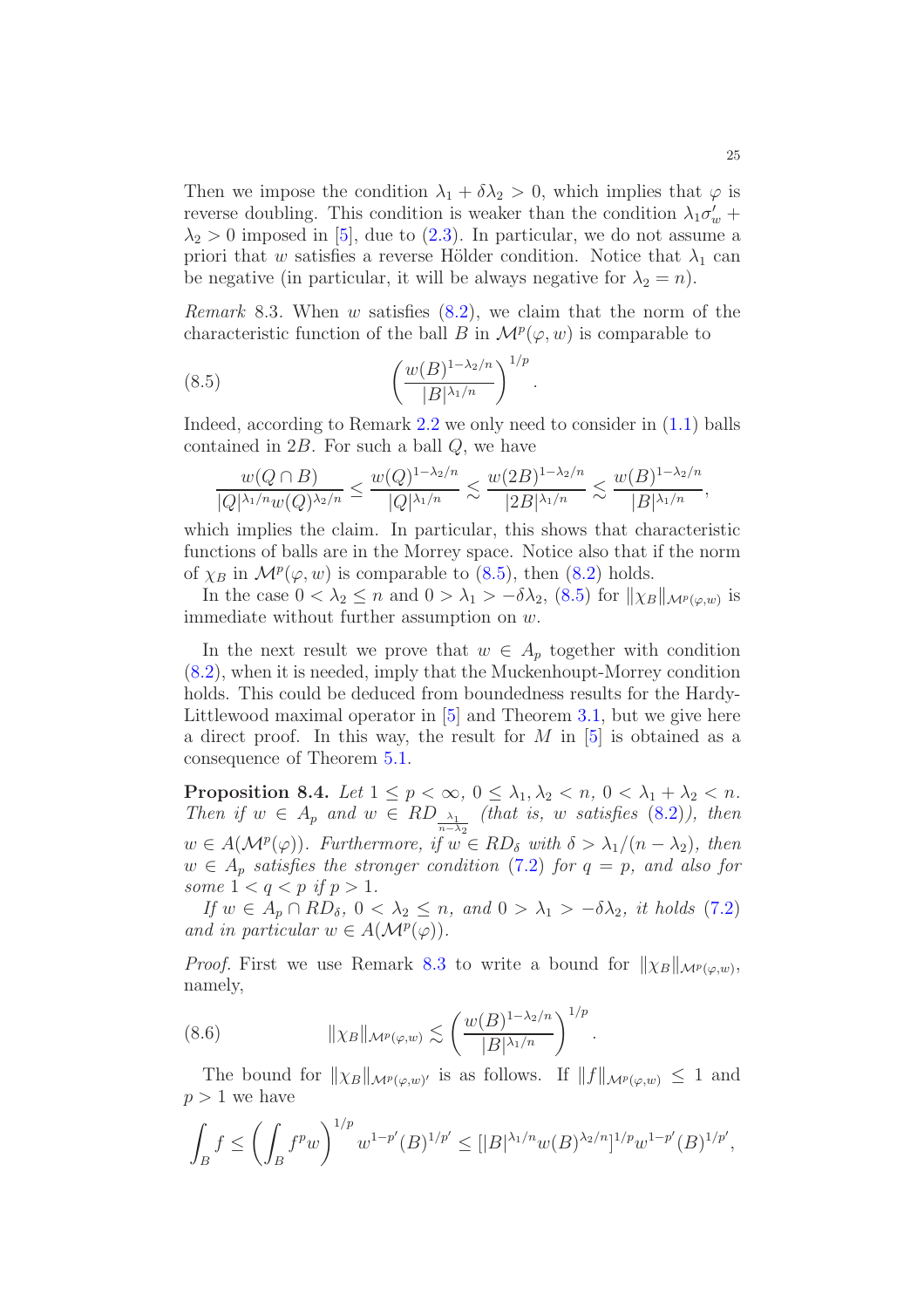and the right-hand side is a bound for  $\|\chi_B\|_{\mathcal{M}^p(\varphi,w)'}$ . If  $p=1$ ,

$$
\int_B f \lesssim \left( \int_B fw \right) \frac{|B|}{w(B)} \le |B|^{1 + \lambda_1/n} w(B)^{-1 + \lambda_2/n},
$$

and we obtain a bound for  $\|\chi_B\|_{\mathcal{M}^1(\varphi,w)'}$ .

Inserting the obtained bounds in the definition of  $A(\mathcal{M}^p(\varphi))$  we see that the inclusion of the statement holds.

Assume now that  $w \in RD_{\delta}$  with  $\delta > \lambda_1/(n - \lambda_2)$ . To check [\(7.2\)](#page-17-2) we need to get a bound for  $||M(\chi_B)^{1/s}||_{\mathcal{M}^p(\varphi,w)}$ . Using the pointwise bound

<span id="page-25-2"></span>(8.7) 
$$
M(\chi_B)^{1/s}(x) \lesssim \sum_{k=1}^{\infty} 2^{-kn/s} \chi_{2^k B}(x)
$$

and the previous calculations, we have for  $p > 1$ 

$$
||M(\chi_B)^{1/s}||_{\mathcal{M}^p(\varphi,w)'} \lesssim \sum_{k=1}^{\infty} 2^{-kn/s} ||\chi_{2^k B}||_{\mathcal{M}^p(\varphi,w)'}
$$
  

$$
\lesssim \sum_{k=1}^{\infty} 2^{-kn/s} [2^k B|^{\lambda_1/n} w (2^k B)^{\lambda_2/n}]^{1/p} w^{1-p'} (2^k B)^{1/p'}
$$

.

Since  $w \in A_p$  we have

$$
w^{1-p'}(2^k B)^{1/p'} \lesssim |2^k B| w (2^k B)^{-1/p}.
$$

Therefore,

<span id="page-25-0"></span>
$$
(8.8) \qquad ||M(\chi_B)^{1/s}||_{\mathcal{M}^p(\varphi,w)'} \lesssim \sum_{k=1}^{\infty} 2^{k\left(\frac{n}{s'} + \frac{\lambda_1}{p}\right)} |B|^{1+\frac{\lambda_1}{np}} w(2^k B)^{\left(\frac{\lambda_2}{n} - 1\right)\frac{1}{p}}.
$$

(This estimate is valid for  $p = 1$  too, using for  $||2^k \chi_B||_{\mathcal{M}^1(\varphi,w)}$  the bound obtained above.) The last exponent in [\(8.8\)](#page-25-0) is negative, hence using that  $w \in RD_{\delta}$  we have

$$
w(2^k B)^{\left(\frac{\lambda_2}{n}-1\right)\frac{1}{p}} \lesssim w(B)^{\left(\frac{\lambda_2}{n}-1\right)\frac{1}{p}} 2^{-k\delta\left(n-\lambda_2\right)\frac{1}{p}}.
$$

Inserting this into  $(8.8)$  we get a convergent series by choosing s close enough to 1 such that the exponent of  $2^k$  is negative and this is possible if  $\delta > \lambda_1/(n - \lambda_2)$  as required. With this choice of s we obtain

<span id="page-25-1"></span>
$$
(8.9) \t\t ||M(\chi_B)^{1/s}||_{\mathcal{M}^p(\varphi, w)'} \lesssim |B|^{1+\frac{\lambda_1}{np}} w(B)^{\left(\frac{\lambda_2}{n}-1\right)\frac{1}{p}},
$$

which together with  $(8.6)$  implies  $(7.2)$ .

When  $\lambda_2 = n$  calculations are simpler (no reverse doubling condition is needed for  $w$ ). In  $(8.8)$  the last term is missing and the series is convergent by choosing s such that  $n/s' + \lambda_1/p < 0$ , and this is always possible because  $\lambda_1$  < 0. Then we have [\(8.9\)](#page-25-1) without the last factor and this is what we need.

In the case  $p > 1$  we know that there exists  $q \in (1, p)$  such that  $w \in A_q$ . Then it satisfies [\(7.2\)](#page-17-2) for such value of q.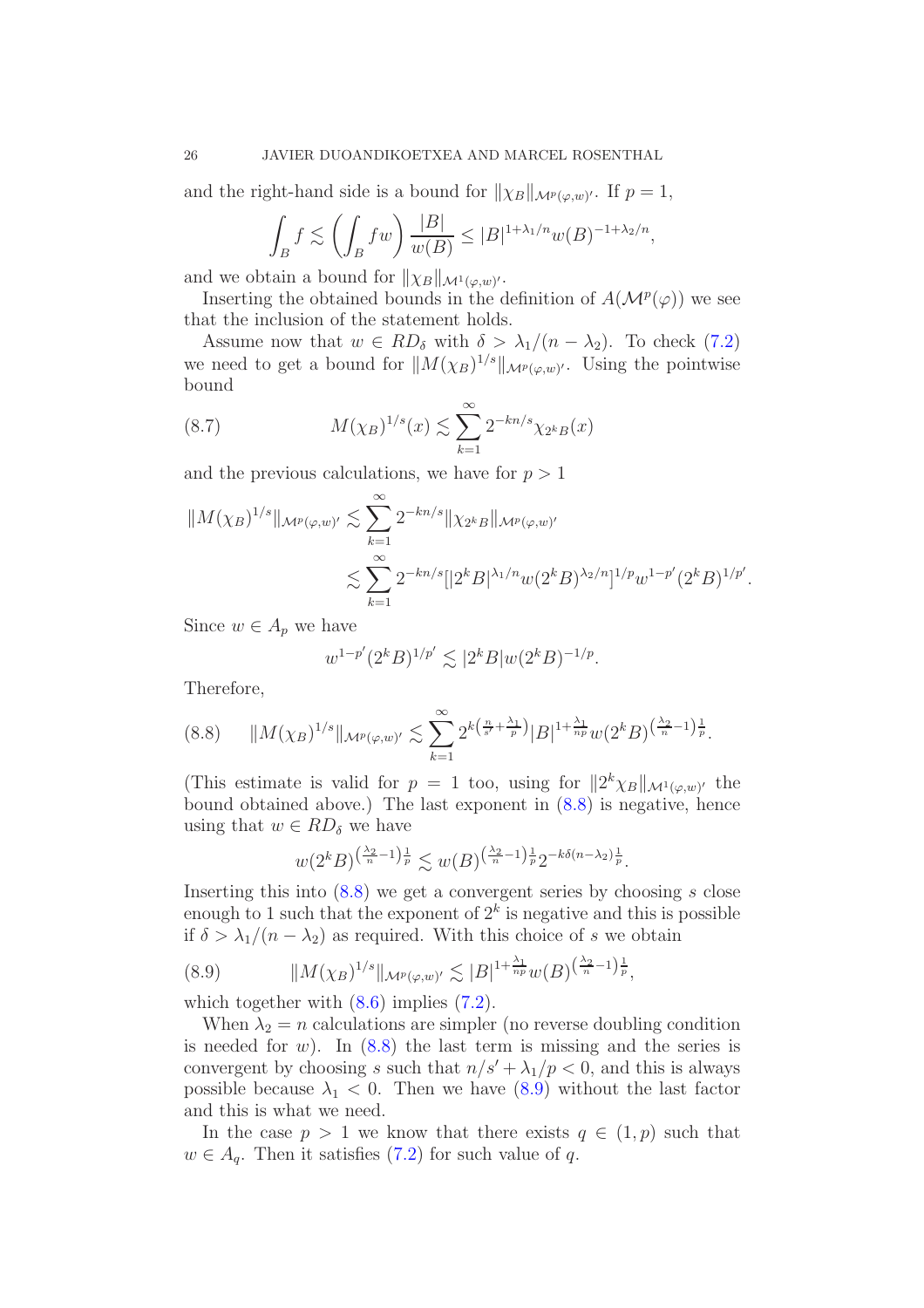For  $w \in A_p \cap RD_\delta$ ,  $0 < \lambda_2 \leq n$ , and  $0 > \lambda_1 > -\delta \lambda_2$ , the proof also works. The estimate [\(8.6\)](#page-24-2) holds as was indicated in Remark [8.3,](#page-24-1) and the computations for  $||M(\chi_B)^{1/s}||_{\mathcal{M}^p(\varphi,w)}$  are also valid up to [\(8.8\)](#page-25-0). Now the exponent of  $2^k$  is clearly negative for s close enough to 1.  $\Box$ 

In [\[4,](#page-29-3) [5\]](#page-29-0) the result in the previous proposition was improved to weights of the form  $v(x) = |x|^{\alpha} w(x)$  where  $w \in A_p$  and  $\alpha$  is a suitable positive number. We check directly that those weights are also included in the Muckenhoupt-Morrey condition. Notice that for some q depending on  $\alpha$ , v is in  $A_q$ , because  $|x|^{\alpha}$  is a negative power of an  $A_1$ -weight.

The range of values of  $\alpha$  is defined as follows. Assume that  $w \in$  $RD_{\theta}(0)$  in the sense of Section [2,](#page-3-0) that is,

<span id="page-26-4"></span>(8.10) 
$$
\frac{w(B(0,r))}{w(B(0,R))} \lesssim \left(\frac{r}{R}\right)^{n\theta} \quad \text{for all } 0 < r < R.
$$

Assume that  $0 \leq \lambda_2 \leq n$  and  $\lambda_1 + \lambda_2 \theta > 0$ . Then  $\alpha$  satisfies

<span id="page-26-0"></span>(8.11) 
$$
0 \leq \alpha < \begin{cases} \frac{n}{n-\lambda_2}(\lambda_1 + \lambda_2 \theta), & \lambda_2 < n, \\ \infty, & \lambda_2 = n. \end{cases}
$$

The following lemma is in [\[5,](#page-29-0) Lemma 2.9] (with less restrictions on  $\lambda_2$ ).

**Lemma 8.5.** Let  $w \in A_p$ . (a) Let B be a ball such that  $r_B \leq |c_B|/4$ and f nonnegative. Then for arbitrary  $\alpha$  it holds

$$
\left(\frac{1}{|B|}\int_B f\right)^p \le Cr_B^{\lambda_1}v(B)^{\frac{\lambda_2}{n}-1}\|f\|^p_{\mathcal M^p(\varphi,v)}.
$$

(b) Let B centered at 0 and f nonnegative. Then for  $0 \leq \lambda_2 \leq n$  and  $\alpha$  as in  $(8.11)$  it holds

$$
\left(\frac{1}{|B|}\int_B f\right)^p \le Cr_B^{\lambda_1+\alpha\left(\frac{\lambda_2}{n}-1\right)}w(B)^{\frac{\lambda_2}{n}-1}\|f\|_{\mathcal{M}^p(\varphi,v)}^p.
$$

These estimates can be written as estimates for  $\|\chi_B\|_{\mathcal{M}^p(\varphi,v)}$  by taking the supremum among those f such that  $||f||_{\mathcal{M}^p(\varphi,v)}^p \leq 1$ . More precisely, for B such that  $r_B \leq |c_B|/4$  we have

<span id="page-26-1"></span>(8.12) 
$$
\|\chi_B\|_{\mathcal{M}^p(\varphi,v)'} \lesssim r_B^{n+\frac{\lambda_1}{p}}v(B)^{\frac{\lambda_2-n}{np}},
$$

and for B centered at the origin we have

<span id="page-26-2"></span>(8.13) 
$$
\|\chi_B\|_{\mathcal{M}^p(\varphi,v)'} \lesssim r_B^{n+\frac{\lambda_1}{p}+\frac{\alpha(\lambda_2-n)}{np}} w(B)^{\frac{\lambda_2-n}{np}}.
$$

<span id="page-26-3"></span>**Proposition 8.6.** Let  $1 \leq p < \infty$ ,  $0 \leq \lambda_1, \lambda_2 < n$  and  $0 < \lambda_1 + \lambda_2 < n$ . Let  $w \in A_p$  satisfying [\(8.2\)](#page-22-2), and let  $\alpha$  be as in [\(8.11\)](#page-26-0). If  $v(x) =$  $|x|^{\alpha}w(x)$ , then  $v \in A(\mathcal{M}^p(\varphi))$ .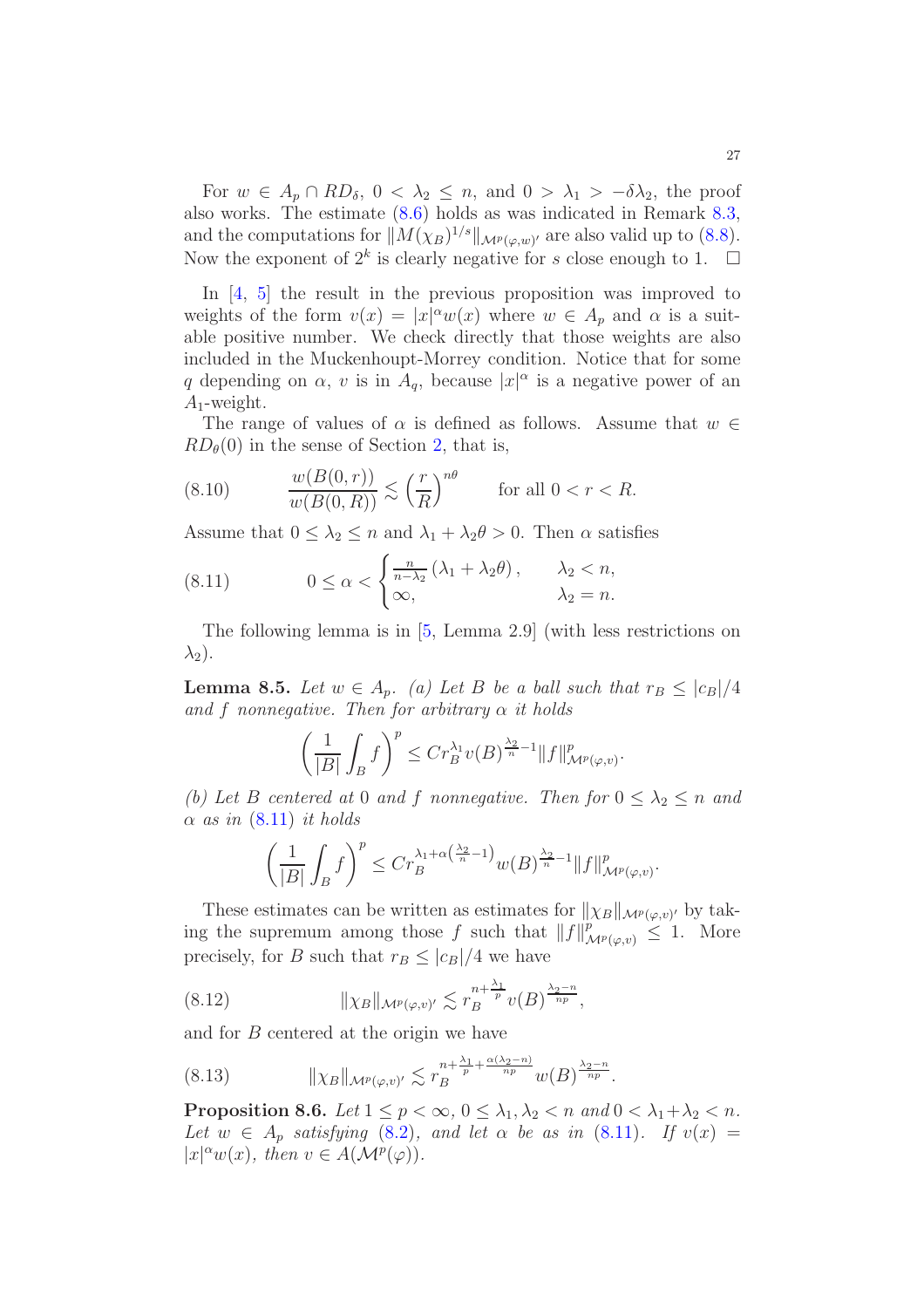Even more if  $w \in RD_{\delta}$  with  $\delta > \lambda_1/(n - \lambda_2)$ , then v satisfies the stronger condition [\(7.2\)](#page-17-2) for  $q = p$ , and also for some  $1 \lt q \lt p$  if  $p > 1$ .

The same result holds for  $w \in A_p \cap RD_\delta$ ,  $0 < \lambda_2 \leq n, 0 > \lambda_1 > -\delta \lambda_2$ , and  $\alpha$  as in  $(8.11)$ .

*Proof.* (a) Let B be such that  $|c_B| > 4r_B$ . Then for  $y \in B$  we have  $|y|^{\alpha} \sim |c_B|^{\alpha}$ , from which it follows that  $v(B) \sim |c_B|^{\alpha} w(B)$ . Proceeding as in the proof of Proposition [8.4](#page-24-3) we have instead of [\(8.6\)](#page-24-2)

$$
\|\chi_B\|_{\mathcal{M}^p(\varphi,v)} \leq \left(\frac{[|c_B|^{\alpha}w(B)]^{1-\frac{\lambda_2}{n}}}{|B|^{\frac{\lambda_1}{n}}}\right)^{\frac{1}{p}}.
$$

(This is obtained as in Remark [8.3](#page-24-1) observing that for  $x \in 2B$  we have  $|x| \sim |c_B|$ .) Using this estimate together with  $(8.12)$  we see that v satisfies the  $A(\mathcal{M}^p(\varphi))$  condition.

(b) Let B be centered at the origin. The bound for  $\|\chi_B\|_{\mathcal{M}^p(\varphi,v)}$  is now

$$
\|\chi_B\|_{\mathcal{M}^p(\varphi,v)} \leq \left(\frac{[r_B^{\alpha}w(B)]^{1-\frac{\lambda_2}{n}}}{|B|^{\frac{\lambda_1}{n}}}\right)^{\frac{1}{p}}.
$$

For  $\|\chi_B\|_{\mathcal{M}^p(\varphi,v)}$  we have [\(8.13\)](#page-26-2). It follows that  $v \in A(\mathcal{M}^p(\varphi))$ .

(c) For the stronger condition [\(7.2\)](#page-17-2) when  $w \in RD_{\delta}$ , we proceed as in the proof of Proposition [8.4.](#page-24-3) The bounds of  $\|\chi_B\|_{\mathcal{M}^p(\varphi,v)}$  are in parts (a) and (b). On the other hand, we use the pointwise bound [\(8.7\)](#page-25-2) and take the bounds [\(8.12\)](#page-26-1) and [\(8.13\)](#page-26-2) for the norm of  $\chi_{2^k}$  in  $\mathcal{M}^p(\varphi, v)'$ . If B is centered at the origin, all the balls  $2k$ B are also centered at the origin and we only need [\(8.13\)](#page-26-2). If B is such that  $|c_B| > 4r_B$ , we use  $(8.12)$  for those values of k such that  $|c_B| > 4 \cdot 2^k r_B$ , and  $(8.13)$  for the other values of k, after replacing  $2^k B$  with  $2^k \overline{B}$  (using the notation introduced in Section 6). The details are left to the reader. introduced in Section [6\)](#page-13-0). The details are left to the reader.

8.2. The case of weighted local Morrey spaces. Lemma [8.1](#page-22-1) is clearly true for  $\mathcal{LM}^p(\varphi, v)$ , which contains  $\mathcal{M}^p(\varphi, v)$ .

Part (a) of Proposition [8.2](#page-22-0) holds for  $A(\mathcal{LM}^p(\varphi))$  weights if  $B_1$  and  $B_2$  are centered at the origin (that is,  $w \in RD_{\frac{\lambda_1}{n-\lambda_2}}(0)$ ), and part (b) holds with  $A_{\frac{np+\lambda_1}{n-\lambda_2},0}$ . (The class  $A_{p,0}$  is like the usual  $A_p$  class, but the condition is restricted to balls centered at the origin.)

The first part of Proposition [8.4](#page-24-3) for the local weights is the following: if  $w \in A_{p,0} \cap RD_{\frac{\lambda_1}{n-\lambda_2}}(0)$ , then  $w \in A_0(\mathcal{LM}^p(\varphi))$  (we have  $(8.6)$  due to the embedding of  $\mathcal{M}^p(\varphi, w)$  into  $\mathcal{LM}^p(\varphi, w)$ ). In the proof of the second part of the proposition we cannot use now that  $w \in A_{p,0}$  implies  $w \in A_{q,0}$  for some  $q < p$  (see [\[2\]](#page-29-2)). But when we want to apply Theorem [7.3,](#page-20-0) we also require  $w \in A_{p,\text{loc}}$ , and  $A_{p,0} \cap A_{p,\text{loc}} = A_p$ . Therefore, Proposition [8.4](#page-24-3) is valid for weighted local Morrey spaces instead of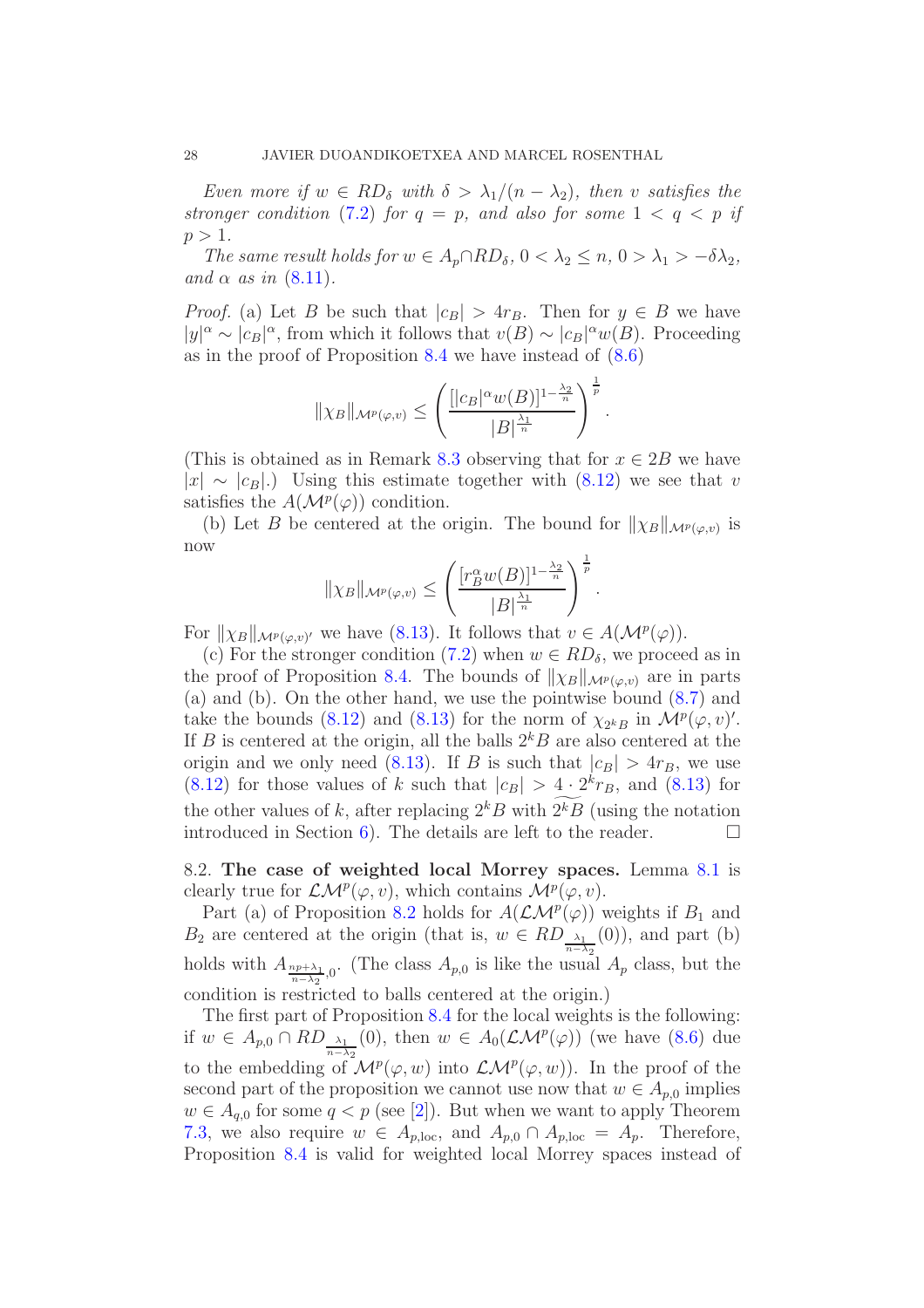weighted global Morrey spaces. The same thing applies to the extension to weights of the form  $|x|^{\alpha}w(x)$  of Proposition [8.6.](#page-26-3) Here we only need part (b) of the proof of the proposition and  $(8.13)$ .

8.3. Applications to operators. Combining the extrapolation results of Section [7](#page-17-0) with the particular results in this section, we obtain immediately for the corresponding weighted global and local Morrey spaces the boundedness of the operators which are bounded on  $L^p(w)$ with  $w \in A_n$ . In particular, we can mention Calderón-Zygmund operators and their associated maximal operators, square functions (of Littlewood-Paley type and others), rough operators with hmogeneous kernel  $\Omega(x/|x|)|x|^{-n}$  and  $\Omega \in L^{\infty}$  with vanishing integral, Bochner-Riesz operators at the critical index, commutators, vector-valued extensions, etc. Weak-type estimates for  $p = 1$  are obtained too (except for commutators). In the setting of weighted local Morrey spaces several of these results are new.

8.4. Power weights. Let us consider the particular case  $w(x) = |x|^{\beta}$ for  $\beta > -n$ . These weights were thoroughly studied in [\[5\]](#page-29-0) for  $\varphi$  as in  $(8.1)$  and a larger range of values of  $\lambda_1$  and  $\lambda_2$ . Let us apply the results in this section for glocal and local Morrey spaces.

First notice that  $|x|^\beta \in RD_\delta$  for  $\delta = \min(1, 1 + \beta/n)$ . In particular, the exponent is less than 1 only for  $\beta < 0$ . If we restrict to balls centered at the origin,  $|x|^\beta \in RD_{1+\beta/n}(0)$ . This is the value of  $\theta$  appearing in [\(8.10\)](#page-26-4) for power weights.

Let  $0 \leq \lambda_1, \lambda_2 < n$  and  $0 < \lambda_1 + \lambda_2 < n$ . Then  $w \in A_p \cap RD_{\frac{\lambda_1}{n-\lambda_2}}$  if and only if

<span id="page-28-0"></span>(8.14) 
$$
-\frac{n(n-\lambda_1-\lambda_2)}{n-\lambda_2} \le \beta < n(p-1).
$$

The left bound is imposed by the reverse doubling condition and the right one by the  $A_p$  condition. (The same bounds are imposed if we consider only balls centered at the origin.) Those weights are in  $A(\mathcal{M}^p(\varphi))$  according to Proposition [8.4.](#page-24-3) But we can improve the right bound using Proposition [8.6.](#page-26-3) Indeed, if  $w(x) = |x|^{\gamma} \in A_p$  we have  $v(x) = |x|^{\alpha + \gamma} \in A(\mathcal{M}^p(\varphi))$  with  $\alpha$  given by [\(8.11\)](#page-26-0):

$$
0 < \alpha < \frac{n}{n - \lambda_2} \left[ \lambda_1 + \lambda_2 \left( 1 + \frac{\gamma}{n} \right) \right].
$$

Since  $\gamma$  can be arbitrarily close to  $n(p-1)$ , the range in [\(8.14\)](#page-28-0) can be improved to

<span id="page-28-1"></span>(8.15) 
$$
-\frac{n}{n-\lambda_2}(n-\lambda_1-\lambda_2) \leq \beta < \frac{n}{n-\lambda_2}[n(p-1)+\lambda_1+\lambda_2].
$$

In the case of  $0 < \lambda_2 < n$  and negative  $\lambda_1$ , the left bound is  $-n$ . In the case  $\lambda_2 = n$ , the range is  $-n < \beta < \infty$ . Under the conditions of Proposition [8.2](#page-22-0) the range in [\(8.15\)](#page-28-1) is sharp for  $w \in A(\mathcal{M}^p(\varphi))$ , because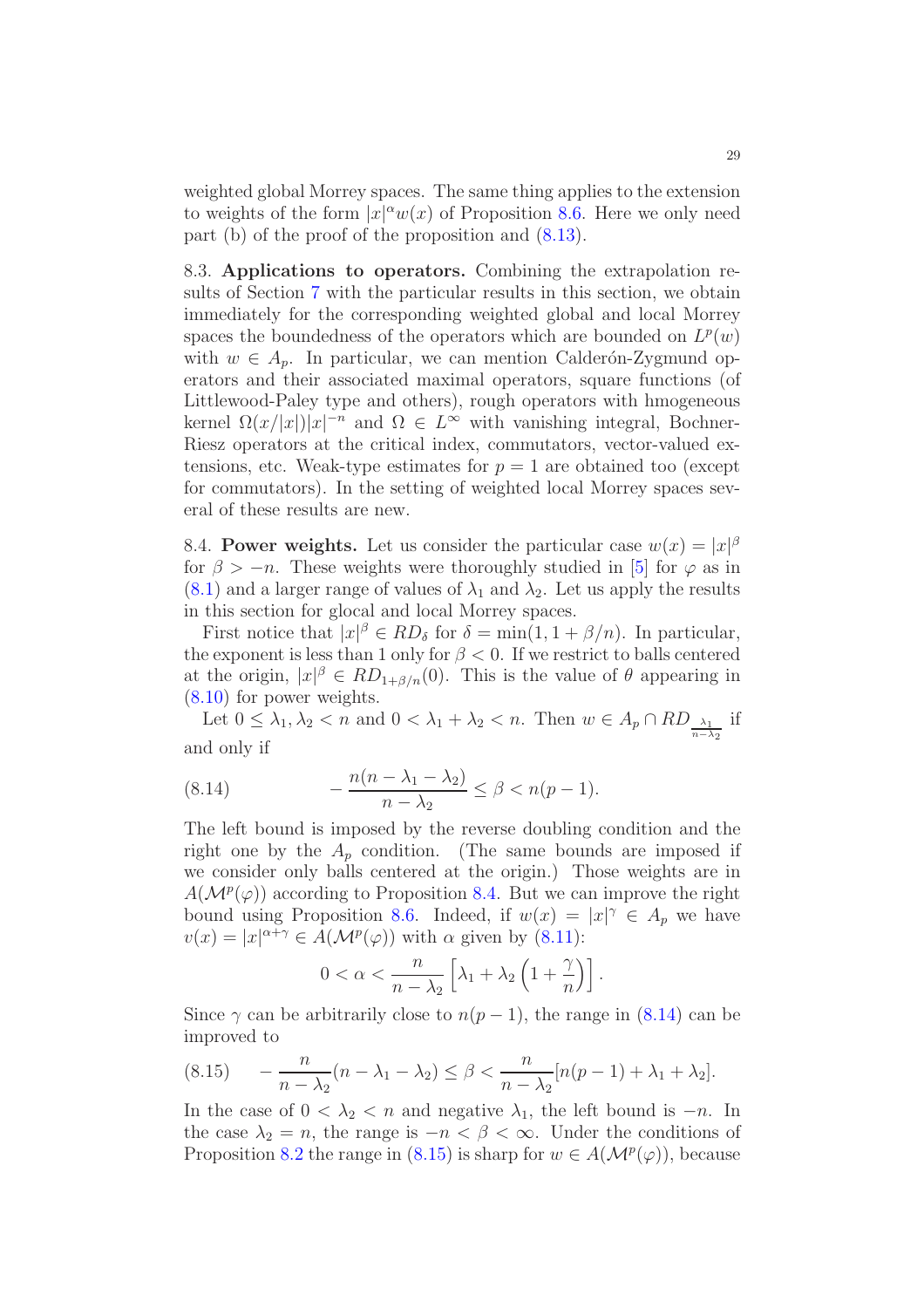part (b) imposes the right-hand side. It is also sharp for  $0 < \lambda_2 < n$ and negative  $\lambda_1$  (see [\[5,](#page-29-0) Proposition 3.2]).

For the stronger condition [\(7.2\)](#page-17-2) the left point  $\beta = -\frac{n(n-\lambda_1-\lambda_2)}{n-\lambda_2}$  $\frac{-\lambda_1 - \lambda_2}{n - \lambda_2}$  is lost because we need a slightly better reverse doubling condition.

For the relevant cases appearing in the literature these results particularize to the following. Let  $w(x) = |x|^{\beta}$  and

- $\varphi(B) = r_B^{\lambda}, 0 < \lambda < n$  (Samko-type):  $-n + \lambda \leq \beta < n(p-1) + \lambda$ ;
- $\varphi(B) = w(B)^{\lambda/n}$ ,  $0 < \lambda < n$  (Komori-Shirai-type):  $-n < \beta <$ n  $\frac{n}{n-\lambda}[n(p-1)+\lambda];$
- $\varphi(B) = r_B^{-\lambda} w(B)$ ,  $0 < \lambda < \min(n, n + \beta)$  (Poelhuis-Torchinskytype):  $-n+\lambda < \beta < \infty$ . This case corresponds to  $\lambda_1 = -\lambda$  and  $\lambda_2 = n$ , and the left bound comes from  $\lambda_1 + \delta \lambda_2 > 0$ , imposed to ensure that  $\varphi$  is reverse doubling. However, it was proved in [\[5,](#page-29-0) Proposition 2.10(c)] that if  $\lambda_1 + \delta \lambda_2 < 0$  the Morrey space is {0}.

The operator M is bounded on  $\mathcal{M}^p(\varphi)$  and on  $\mathcal{LM}^p(\varphi)$  if  $1 < p < \infty$ and  $\beta$  is in the given range. (In [\[5\]](#page-29-0) the left endpoint needed a specific proof because a reverse Hölder inequality was used instead of a reverse doubling one.) For  $p = 1$  it is bounded from  $\mathcal{M}^1(\varphi)$  to  $W\mathcal{M}^1(\varphi)$  and from  $\mathcal{L}\mathcal{M}^1(\varphi)$  to  $W\mathcal{L}\mathcal{M}^1(\varphi)$ . For  $M_0$  the estimate is of strong type also for  $p = 1$ .

For operators T for which the pairs  $(|f|, |Tf|)$  satisfy  $(7.1)$ , the same results hold for  $1 < p < \infty$  except for the left endpoint, when it is reached in the range of  $\beta$ . The weak estimates for  $p = 1$  also hold if  $(7.1)$  is satisfied for  $p = 1$  with a weak-type estimate and  $A_1$  weights.

## Acknowledgements

The first author is supported by the grants MTM2017-82160-C2-2-P of the Ministerio de Economía y Competitividad (Spain) and FEDER, and IT1247-19 of the Basque Gouvernment.

#### **REFERENCES**

- <span id="page-29-4"></span><span id="page-29-2"></span>[1] BENNETT, C.; SHARPLEY R., *Interpolation of Operators*. Academic Press. 1988.
- [2] DUOANDIKOETXEA, J.; MARTÍN-REYES, F. J.; OMBROSI, S.: Calderón weights as Muckenhoupt weights. Indiana Univ. Math. J. 62 (2013), 891–910.
- <span id="page-29-1"></span>[3] Duoandikoetxea, J.; Rosenthal, M.: Extension and boundedness of operators on Morrey spaces from extrapolation techniques and embeddings. J. Geom. Anal. 28 (2018), 3081–3108.
- <span id="page-29-3"></span>[4] DUOANDIKOETXEA, J.; ROSENTHAL, M.: Boundedness of operators on certain weighted Morrey spaces beyond the Muckenhoupt range. Potential Anal., to appear. DOI: 10.1007/s11118-019-09805-8. <https://arxiv.org/abs/1910.13285>.
- <span id="page-29-0"></span>[5] Duoandikoetxea, J.; Rosenthal, M.: Boundedness properties in a family of weighted Morrey spaces with emphasis on power weights. J. Funct. Anal. 279 (2020), no. 8, 108687, 26 pp.